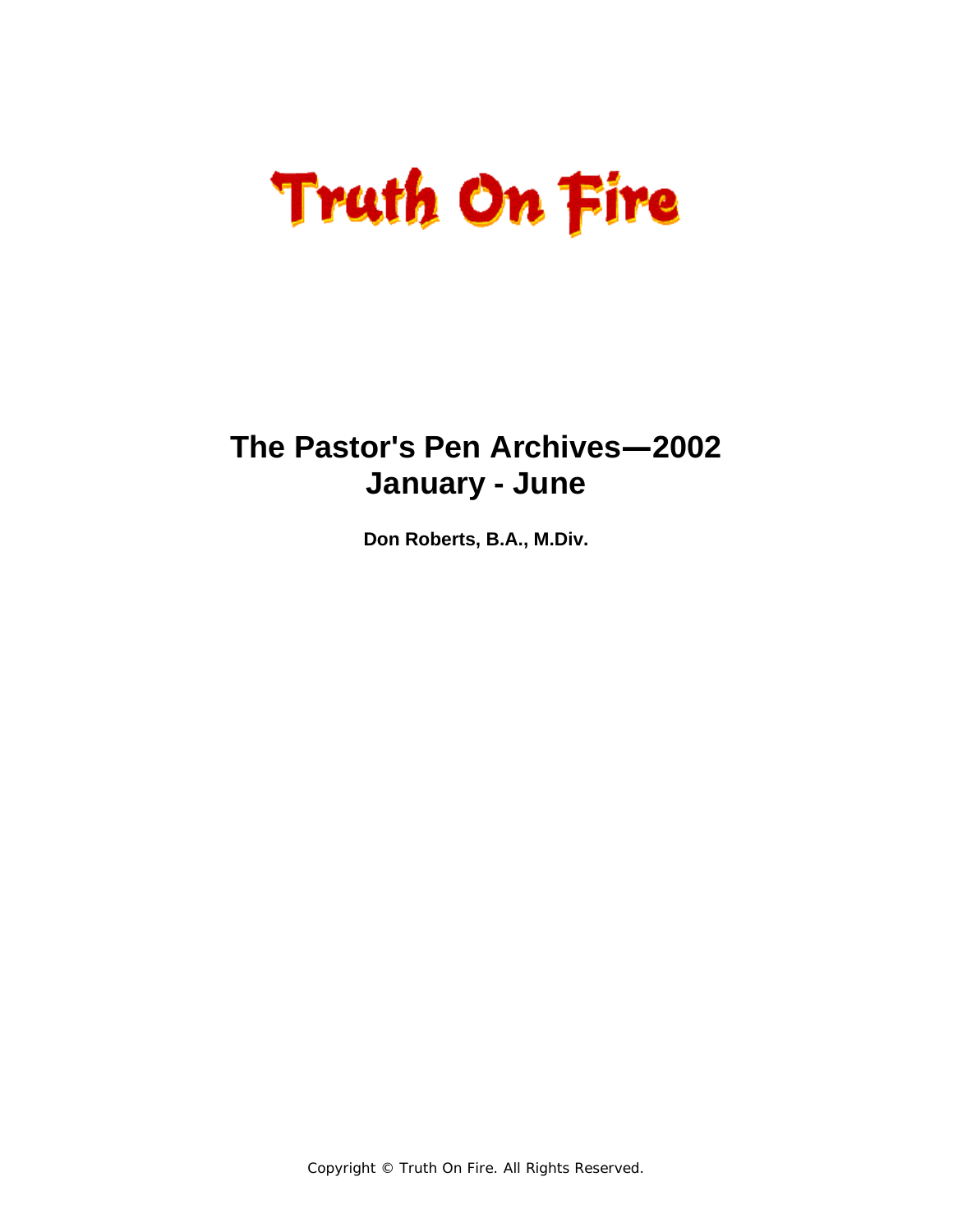<span id="page-1-0"></span>

#### **Table of Contents**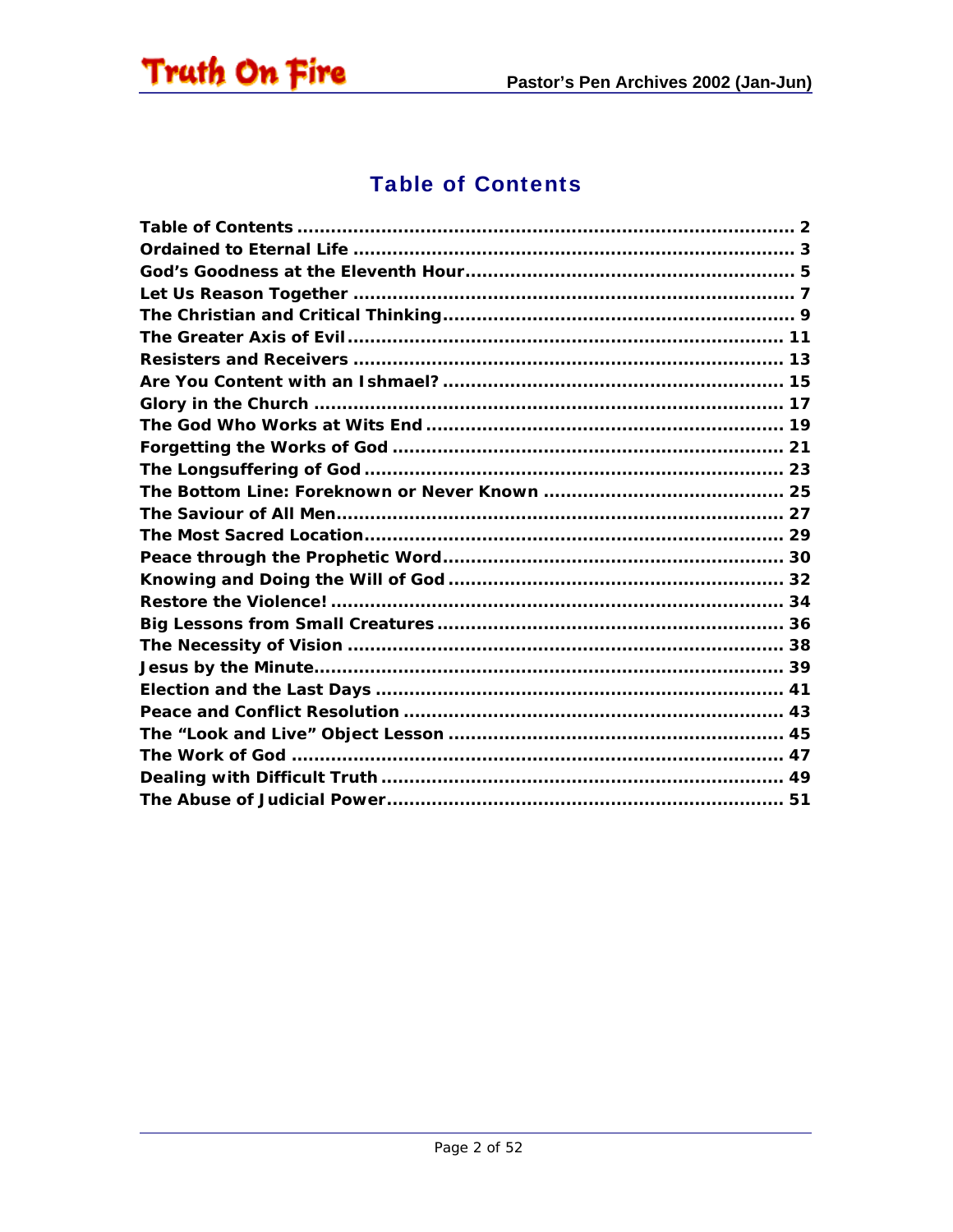#### Ordained to Eternal Life

<span id="page-2-0"></span>Truth On Fire

Let us begin the New Year by contemplating the power of the word of God to radically and permanently change the dispositions of those to whom it is preached. One of the many Biblical illustrations of this truth took place in the synagogue at Antioch during the second missionary journey of the apostle Paul (Acts 13:14-52). After *the reading of the law and the prophets*, Paul and his company were asked by the rulers of the synagogue to share *any word of exhortation* they might have *for the people* (13:15). In response to their gracious offer (and no doubt recognizing the providential hand of God), *Paul stood up*, and respectfully requested that the congregation *give audience* to what they were about to hear (13:16). Paul proceeded to deliver an historical and prophetical masterpiece.

He began his message with the captivity of Israel in Egypt. He cited the forty years of wilderness wanderings, the conquest of Canaan, the four hundred-fifty year era of the judges, the work of Samuel the prophet, the kingships of Saul and David, and the preaching of John before the coming of Jesus -- the Saviour of Israel, and the fulfillment of all the promises made to David. He recounted the condemnation and crucifixion of Jesus at the hands of the Jews at Jerusalem, and concluded with the resurrection of Jesus from the dead as the fulfillment of the promises made unto the fathers.

It is worth noting that this *word of exhortation* delivered by Paul was also referred to as *the word of this salvation* (13:26), *the word of God* (13:43, 46), and *the word of the Lord* (13:48, 49). His final admonition consisted of three unambiguous assertions: *through this man is preached unto you the forgiveness of sins* (13:38); *by him all that believe are justified* (13:39); and *beware* of *despising* the message of salvation in Jesus (13:40-41).

The disposition of the Jews toward the word of God stands in stark contrast to that of the Gentiles. The Jews were *filled with envy* at the Gentile multitudes, and spoke *contradictory* and *blasphemous* words against the word of God. Paul boldly accused them of *putting it away*, and *judging themselves unworthy of everlasting life*. The Gentiles, on the other hand, *desired* for *these words* to be *preached to them again the next Sabbath day*. They responded with gladness to the fact that God was offering to them the same forgiveness of sins, justification (righteous standing before Him), and eternal life. They *glorified the word of the Lord*, and *as many as were ordained to eternal life believed*.

The word *ordained* is from the Greek word **tasso**. It can have a range of meanings depending on the context in which it is used, including *to arrange* (in an orderly manner), *to place* (in order), *to dispose* (to a certain position or lot), *to addict*, and *to determine*. The verb form is a perfect passive participle, which tells us that this ordination to eternal life was of a permanent nature, that it came upon them from an outside source, and that it took place prior to (and as a condition for) the exercise of faith.

Our task is three-fold: (1) to determine the sense of *ordained* as it is used here, (2) to identify the source, and (3) to ascertain the time at which it took place. The context enables us to achieve all three objectives, especially since Luke takes great care to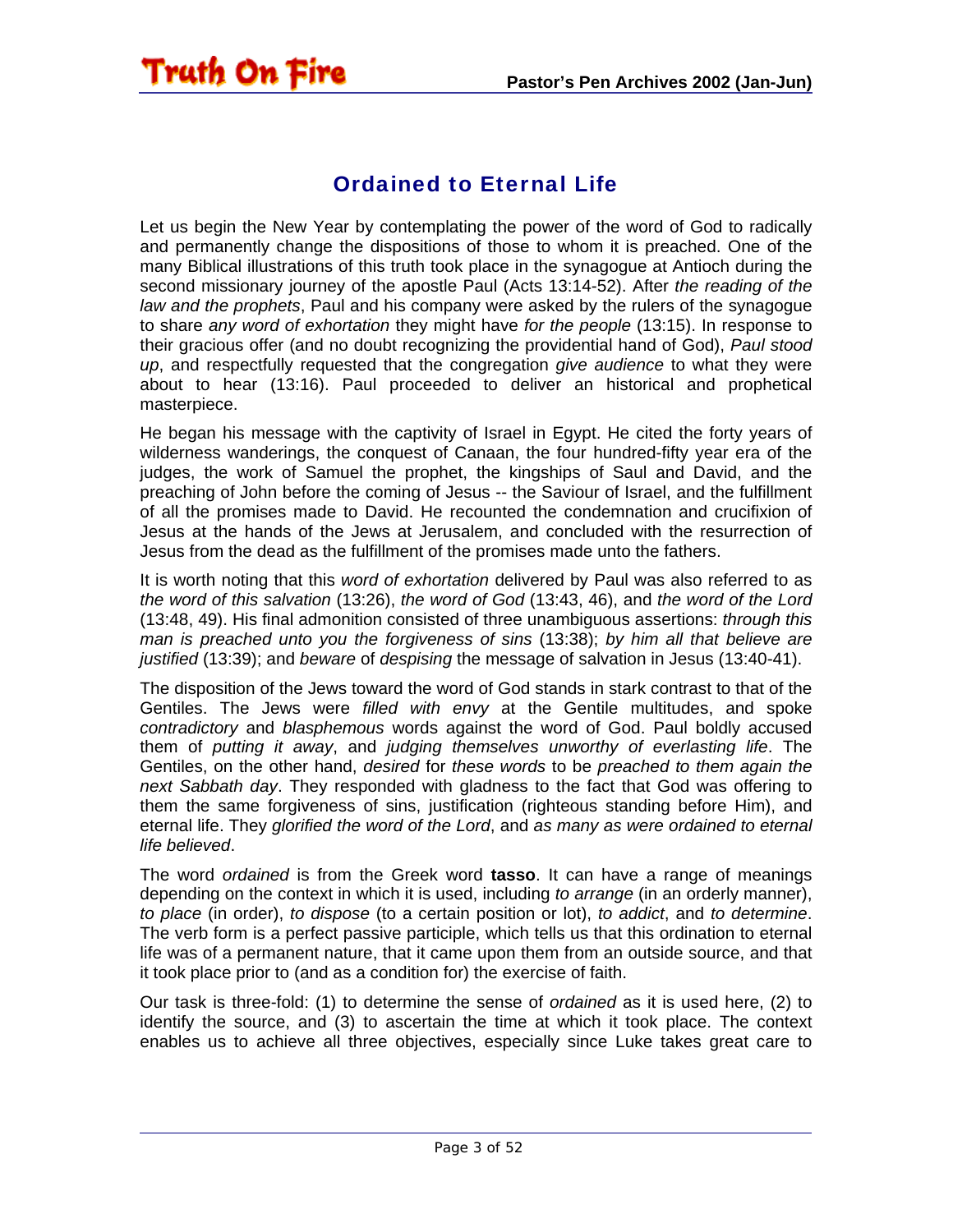

represent eternal life as a genuine offer made by God to all men without exception or distinction, and faith as the condition upon which God justifies sinners, whether Jew or Gentile.

The clear meaning of *ordained* in this context is that the Gentiles had become *permanently disposed* toward eternal life due to the effect of the word of God upon them. The hunger to hear resulted in an addiction to those things that pertain to eternal life, and a resolute determination to trust in Jesus to receive the benefits of salvation. There is nothing in the context to suggest an act of God in eternity past. The believing Gentiles were ordained (disposed) to eternal life in an *historical* (not eternal) context after hearing the word of salvation and before they believed. The unbelieving Jews had every opportunity to be ordained to eternal life, but chose rather to reject the word of the Lord.

Brethren, the disposition of the Gentiles to eternal life holds two great lessons for us. First, it confirms that one's response to the word of God is the critical difference between heaven and hell. Second, it defines that disposition of soul that always precedes saving faith. How many professing Christians have never experienced a fixed determination to pursue the Lord and or a permanent addiction to those things that pertain to life and godliness? As we embark upon the New Year, let us examine ourselves to see whether we have been ordained to eternal life or merely pretenders to it.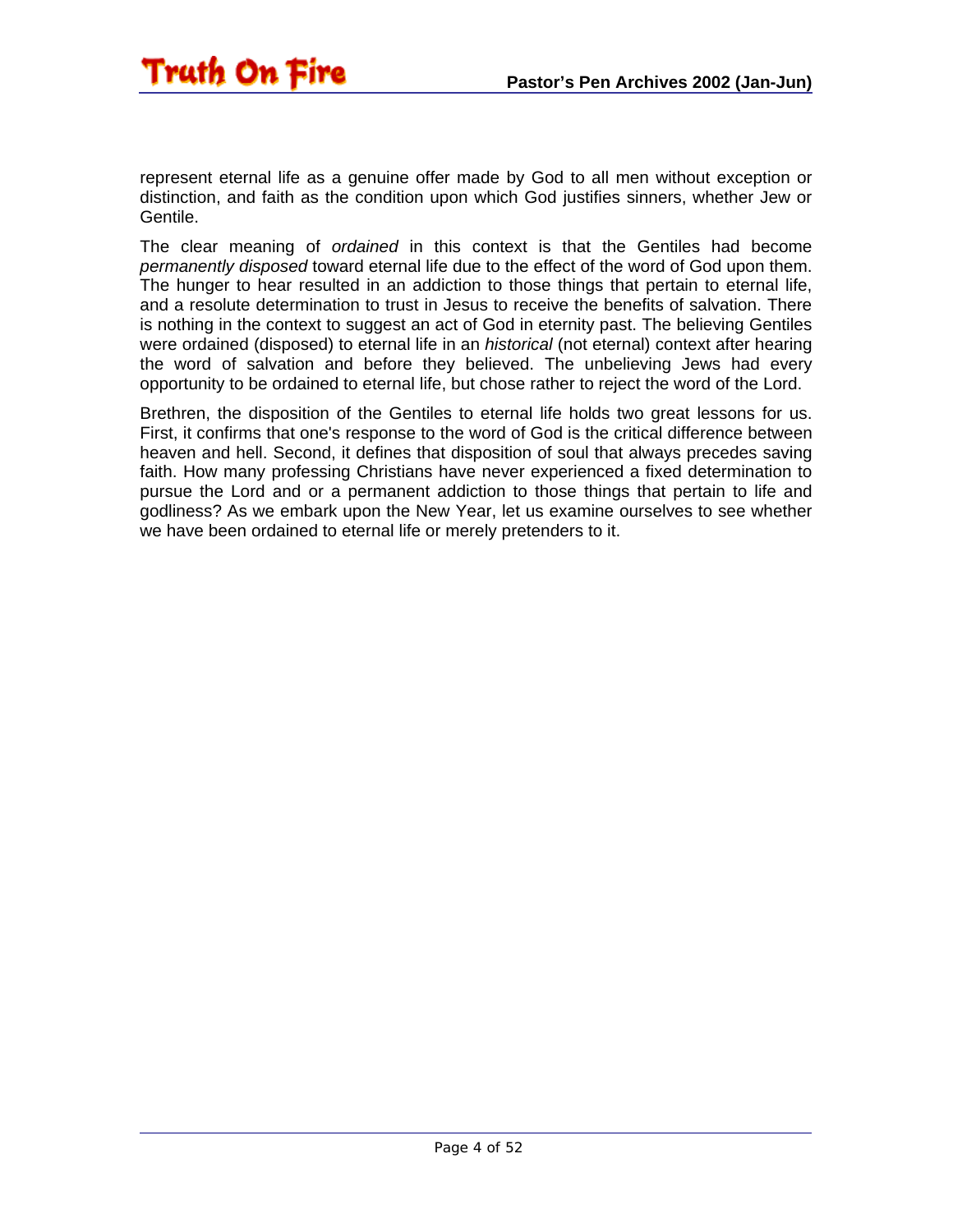<span id="page-4-0"></span>

#### God's Goodness at the Eleventh Hour

The great majority of God's people, at one time or another, find themselves in need of an encouraging word from God. Jesus spoke such a word to His disciples as he likened the kingdom of heaven unto a certain householder who went out to hire laborers into his vineyard (Matthew 20:1-16). He spoke of a twelve-hour workday that began *early in the morning*, at which time the householder reached an agreement with a certain number of workers for *a penny a day* in wages. They were *sent* to work immediately (20:2). The householder likewise hired additional workers at the *third*, the *sixth*, and the *eleventh* hours. Unlike the first workers who had contracted for a penny, the rest had only the word of the householder that he would *give* unto them *whatsoever was right* (20:4, 7). At the end of the workday, all were paid a penny in wages for their efforts *beginning from the last unto the first* (20:8).

The first group *murmured against the goodman of the house* because he had made the one-hour workers *equal* to them (20:12). In other words, they accused him of unfair treatment, especially since they had *borne the burden and the heat* of the entire day, and should have been paid more. The householder defended his actions inasmuch as he had honored his agreement with them (20:13), had acted *lawfully* as the proprietor, and had shown goodness and magnanimity to the others simply because he was *good* (20:15). He actually addressed one of them as "*Friend*" (20:13). He had done that which was right! The exercise of goodness on his part was no justification for the *evil eye* with which they now looked upon him (20:15). The point of the parable is that the goodman had been fair to the first workers, and more than fair to the rest! All had reason to rejoice in the goodness of the householder!

Can you identify with the workers hired at the eleventh hour? The day was far spent. They had been *standing idle all the day* without a job offer from another employer (20:6- 7). Eleven hours of idleness had no doubt produced a sense of hopelessness! Too much time had elapsed! The window of opportunity was about to close! For whatever reason, they had blown it!

The sun was just an hour or so from setting in the western sky when the goodman came along, and said, "*Go ye also into the vineyard: and whatsoever is right, that shall ye receive*" (20:7). Thank God for the goodman! How they must have appreciated this opportunity at the eleventh hour! How much more must they have rejoiced in learning that they had not been penalized at the end of the day for eleven hours of idleness! There was simply no way they could have anticipated the depth and breadth of his goodness!

The enemy, my friend, is an expert at hurling accusations in the direction of the eleventh-hour saint! Satan is the architect of ambivalence in the child of God. He is headmaster in the school of hopelessness. He targets preachers who have been idle in preaching, pastors who no longer pastor due to a sense of frustration and failure, divorcees whose lives are in disarray, evangelists and soul-winners who have become lukewarm and have ceased to bear fruit, deacons who no longer minister, teachers who have become idle in their study of the Word, and anyone else who has lost precious time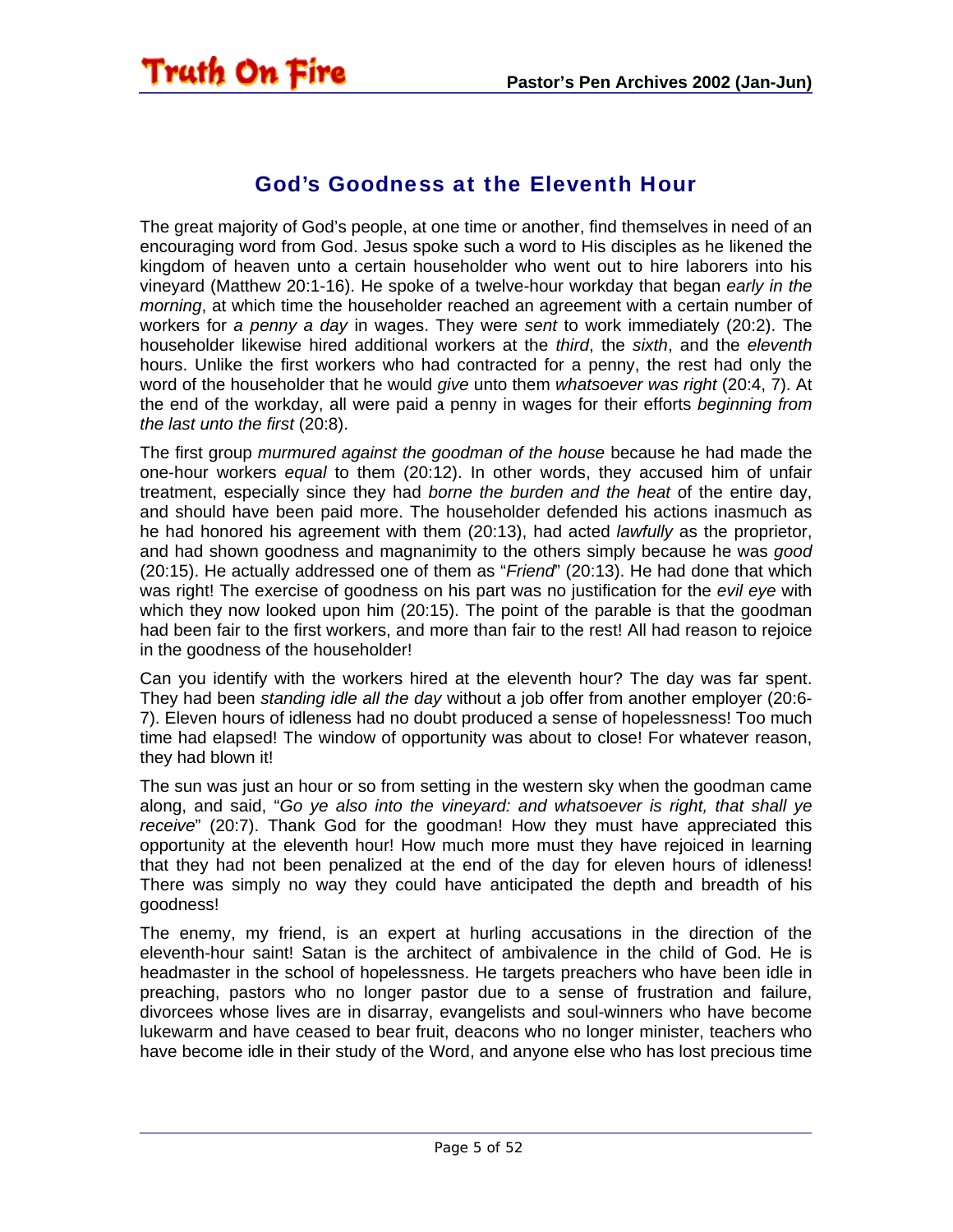

and ground that they feel can never be recovered. All of these are likely to hear the words "You blew it! It's over!" whispered repeatedly into their spiritual ears by the diabolical one. The antidote for the devil's lies is the truth about the goodman, who is willing to grant full compensation to all who are willing to work in his vineyard, even at the eleventh hour! Why? He is good, pure and simple!

Brethren, there is consolation to be found in the Lord Jesus Christ, the goodman of His own spiritual and eternal household. The Lord saves sinners by grace through faith apart from works. At the time they exercise faith in Him, they become His workmanship created unto good works. The saints soon discover that His goodness knows no boundary, and His longsuffering knows no end! The key to compensation is a willingness to work in His vineyard without regard for hour at which the work is commenced. If you happen to be an eleventh-hour saint beset by discouragement, take hope in the truth that the goodman is always willing to work the full extent of His goodness in those who are willing to work…even at the eleventh hour!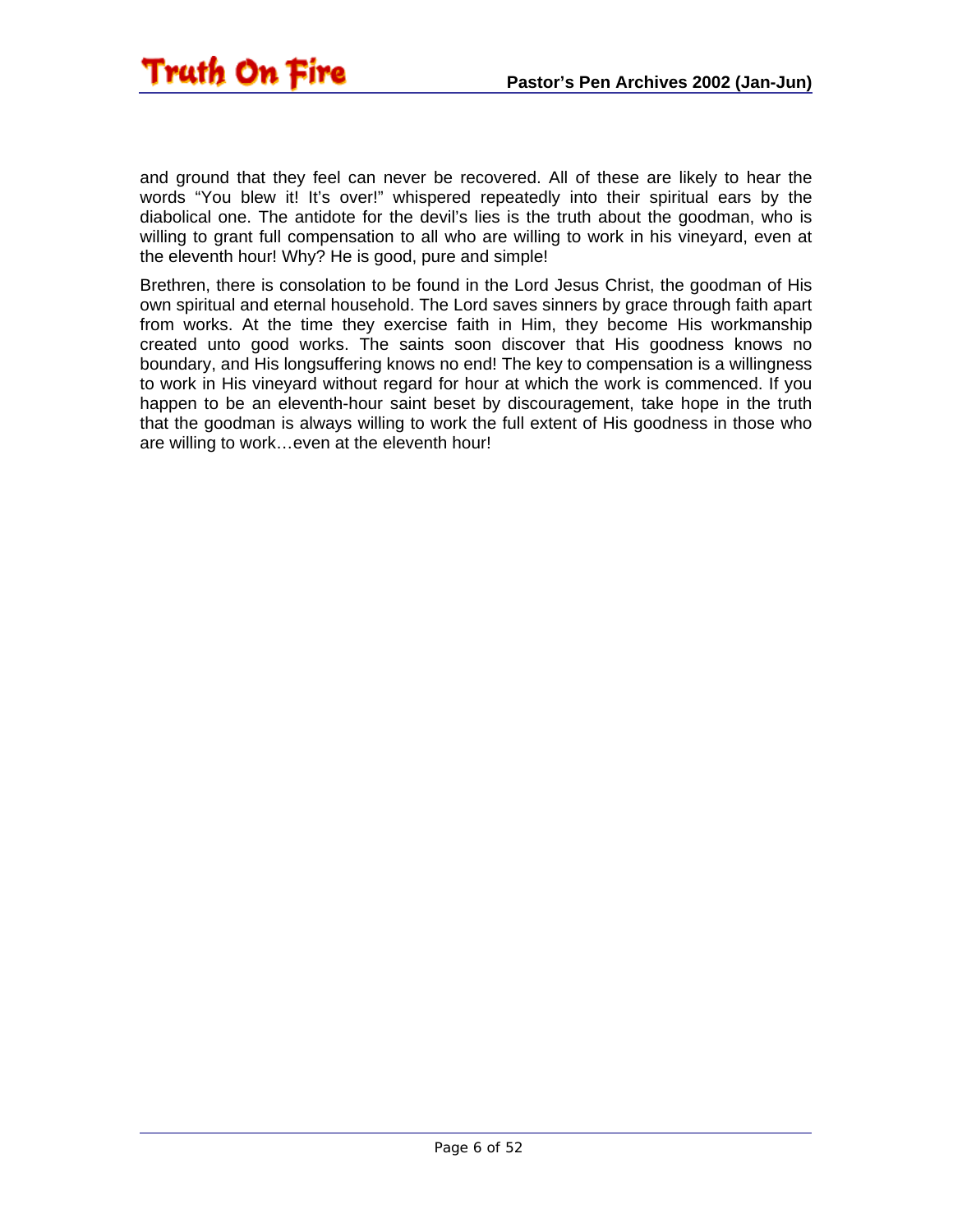#### Let Us Reason Together

<span id="page-6-0"></span>**Truth On Fire** 

They were on God's death row! The Grand Jury, consisting of Father, Son, and Holy Ghost, had considered all the facts in the case, and had issued scathing indictments of a lethal nature against them. The Prosecutor had rested His case, and was now bidding the defendants to offer a rebuttal to the charges laid against them. At first glance, the situation would appear to be stacked against them. After all, the God by whom they were indicted was also the Judge, the Prosecuting Attorney, and the Jury. All that remained for the Court was the sentencing of the guilty. Lost sinners never see themselves in such a quandary before God apart from Spirit enlightenment. The nation of Israel, however, had every reason to see themselves in exactly that situation according to the prophecies recorded in Isaiah 1:1-24.

The charges made against Israel included spiritual rebellion and ignorance (1:2-3), backsliding in a sin-laden condition (1:4), unresponsiveness to previous chastening (1:5), spiritual sickness from the sole of the foot to the head (1:6), Sodom and Gomorrah-like attitudes and behavior (1:9-10), and spiritual harlotry (1:21). Therefore religious sacrifices and observances had themselves become acts of iniquity in the sight of God (1:11-14), wherein praying was ignored and prayers unheard (1:15). Like any charge that the Lord lays against a sinner, these were insurmountable!

In a move that stunned the Courtroom, the Jury came back with a recommendation of mercy and full pardon for the defendants if they were willing to obey certain directives set forth by the Judge (1:19). In short, the offer of mercy was contingent upon *putting away evil*, *ceasing to do evil*, and *learning to do well* (1:16-17). In the words "*Come now, and let us reason together, saith the Lord: though your sins be as scarlet, they shall be a white as snow; though they be red like crimson, they shall be as wool*" (Isaiah 1:18), the defendants are exhorted to embrace the offer without hesitation.

The phrase *reason together* indicates a reciprocal argument or discussion wherein both parties come to the conference table with a desire to nail down the unadulterated truth. According to J. A. Alexander, the Jews were extended "an invitation to discuss the question whether God was willing or unwilling to shew mercy, implying that reason as well as justice was on his side, and asserting his power and willingness to pardon the most aggravated sins." He continues by stating that "having shewn that the cause of their ill-success in seeking God was in themselves, and pointed out the only means by which the evil could be remedied, he now invites them to determine by experiment on which side the fault of their destruction lay, promising pardon and deliverance to the penitent, and threatening total ruin to the disobedient" (*The Prophecies of Isaiah*, p. 89- 90). What the Lord implies will be the conclusion reached by this reasoning session is that the disastrous consequences of sin upon the nation cannot be attributed to the God Who is willing to forgive the sins and pardon the sinners that caused them! And so it is with every living soul that languishes under the same heavy burden of disobedience!

Do any of us have a need to reason together with the Lord? I believe this passage has equal application to both sinners and saints. The consequences of sin that lead to personal destruction can never be attributed to the Lord. The blame must be laid at the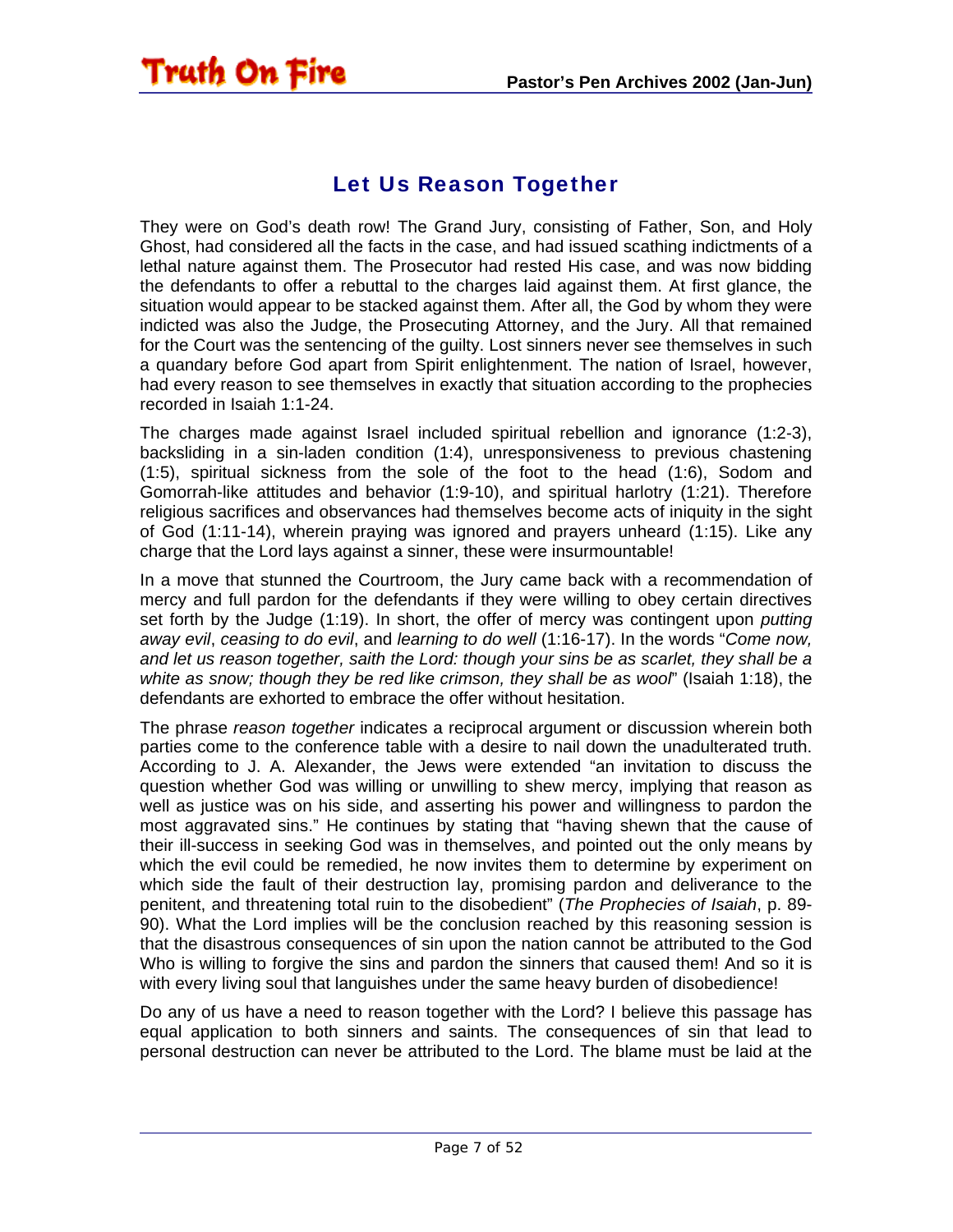

feet of the defendants! God, on the other hand, is full of mercy and compassion toward those who through unbelief and self-will have inflicted spiritual harm upon themselves.

What words would we use to characterize our lives in the present hour? Are we living or languishing? Is there peace or perplexity? Is there a spirit of contentment or covetousness? Are we prayerful or prayerless? Are we powerful or powerless? Are we Spirit-filled or filled with self? Is our heart given over to blessedness or bitterness? Do the words from our lips tend to glorify God or gossip about those who are made after the similitude of God?

Brethren, in whatsoever state we might find ourselves, the time is always right to reason together with the Lord! Jesus said "*he that doeth truth cometh to the light, that his deeds may be made manifest, that they are wrought in God*" (John 3:21). In other words, the godly individual, the doer of truth, reasons together with the Lord on a continual basis to ensure a growing conformity to truth! O Lord, grant to us the same godly desire in abundance!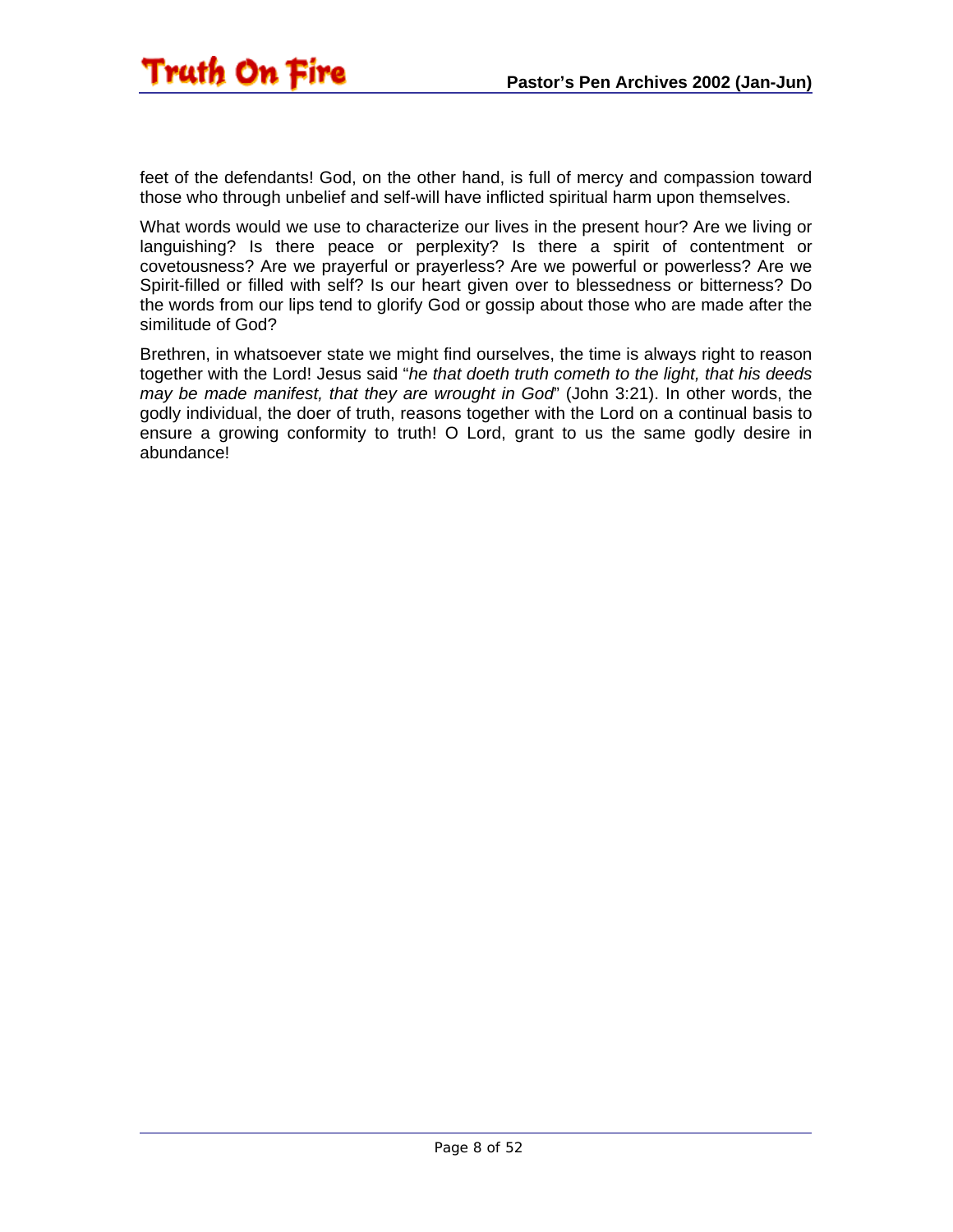#### The Christian and Critical Thinking

<span id="page-8-0"></span>A recent letter to the editor of our local newspaper sought to make a point about the lack of critical thinking in the religious world. An excerpt from the letter reads as follows: "Christianity…expects us to unwittingly swallow the idea that a virgin had a baby and a corpse climbed out of a tomb." The writer went on to attribute belief in these events to a lack of critical thinking. As I am sometimes prone to do, I wrote a letter to the editor in response to this false assertion. I have included below the contents of that letter.

"A recent letter sought to instruct readers in the matter of 'critical thinking' with respect to the Christian faith. The writer implied that believers in Jesus Christ who embrace His virgin birth and resurrection do so in an 'unthinking' manner, and suggested that a dose of good old-fashioned critical thinking might serve to relieve them of the fiction they have swallowed. It must be understood that criticizing the Christian faith is no indication that one has applied critical thought to the process. The letter appeared to be little more than a subjective and weak attempt to redefine critical thinking, and to demagogue sympathetic readers.

What is critical thinking? It is the objective pursuit of reality, and the underlying truth that supports it! Critical thinking refuses to accept long-standing traditions simply because they have a track record of acceptance. It refuses to allow prejudicial bias to dictate the parameters of the pursuit. What the writer expressed was nothing more than the widely held opinion of humanistic rationalism, which rejects Divine intervention in the affairs of mankind as a possible explanation for any phenomenon. No system of thought can consider itself critical that is biased and subjective at its core, and places an 'off limits' tag on God and His ability to reveal Himself to His creatures. It must therefore be conceded that genuine critical thinking is fully capable of producing a validation of the Christian faith.

Since critical thinking seeks to establish the facts in a given situation, it is therefore reasonable to ask what objective criteria are available to the believer in Christ? The panoply of facts that would satisfy any critical thinker includes dozens of Old Testament prophetic utterances that could find fulfillment in only one person—Jesus of Nazareth. In 750 B.C., Isaiah, a Jewish prophet of public record, predicted that a virgin would conceive, and bear a son, as a sign that Immanuel ('God with us') had injected Himself within the context of history (Isaiah 7:14).

In tandem with this prophecy is the inquiry offered to the angel by Mary herself, saying "*How shall this be, seeing I know not a man?*" (Luke 1:34). Mary acknowledged her virginity at the time of conception, and her confession is a matter of historical record. Critical thinking rejects the idea that Mary misrepresented herself to the angel. It looks rather at the public record, and concludes that the virgin birth of Christ was both an historical fact and a prophetical fulfillment.

Shall we call the five hundred plus eyewitnesses who saw Jesus alive after His death and burial? Shall we ask the priests in the temple at the time of His death to testify concerning the massive veil that was supernaturally rent from the top to the bottom?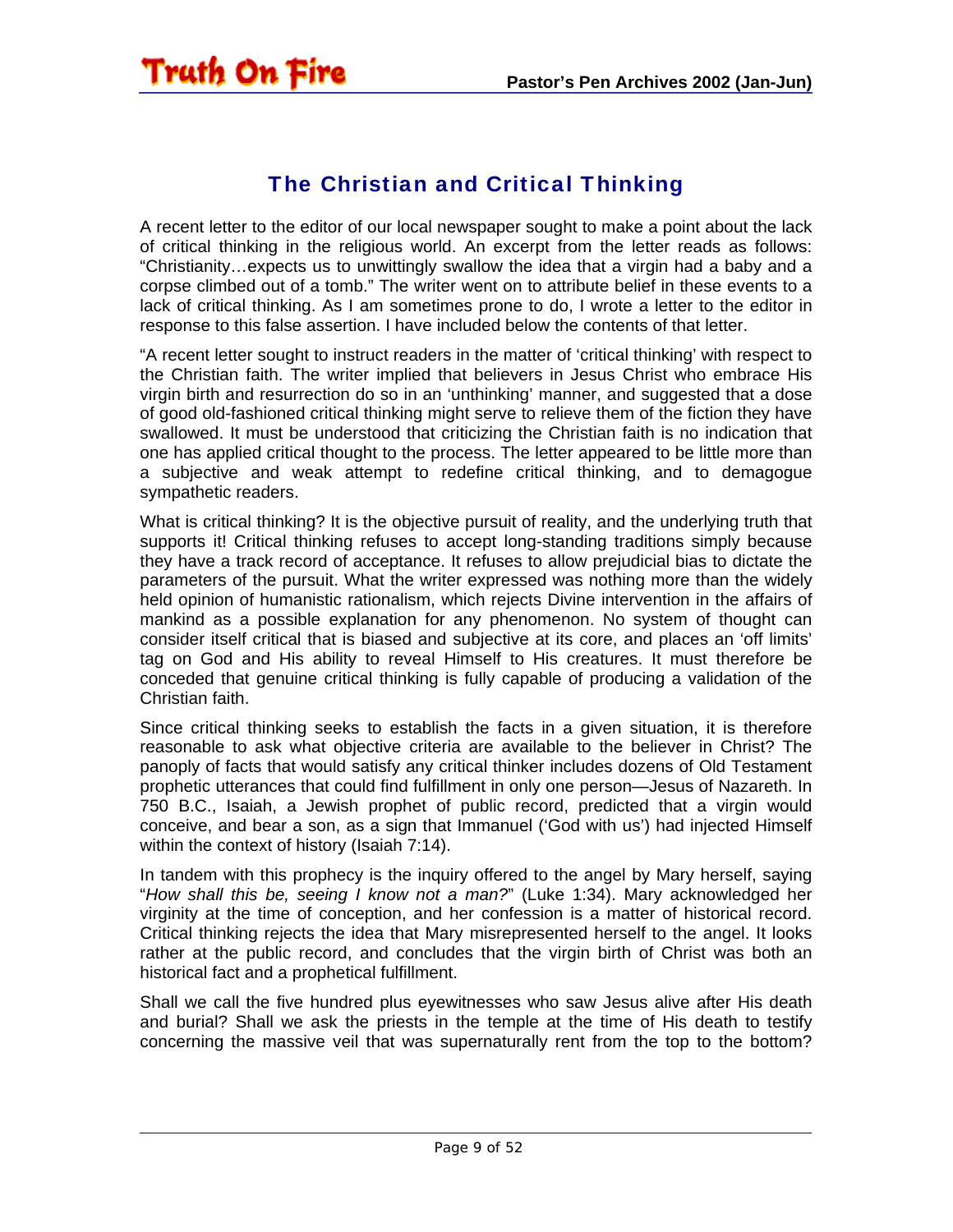

Within a few months, a significant number of these same priests were *obedient to the faith* as a result of critical thinking (Acts 6:7). In other words, they began to connect the dots through an objective approach to the events surrounding the death of Jesus, and came to the unavoidable conclusion that He was indeed the risen Messiah, the Son of God, and worthy of absolute trust!"

Brethren, the Christian faith has nothing to fear from true critical thinking. The subtle danger comes from those who seek to redefine critical thinking as mere skeptical criticism rooted in humanistic rationalism. Perhaps the best Scriptural example of critical thinking is found in Acts 17:10-12, which speaks of the Jews in the synagogue at Berea as being "*more noble than those in Thessalonica, in that they received the word with all readiness of mind, and searched the scriptures daily, whether those things were so*." May the Lord grant us the grace to go and do likewise!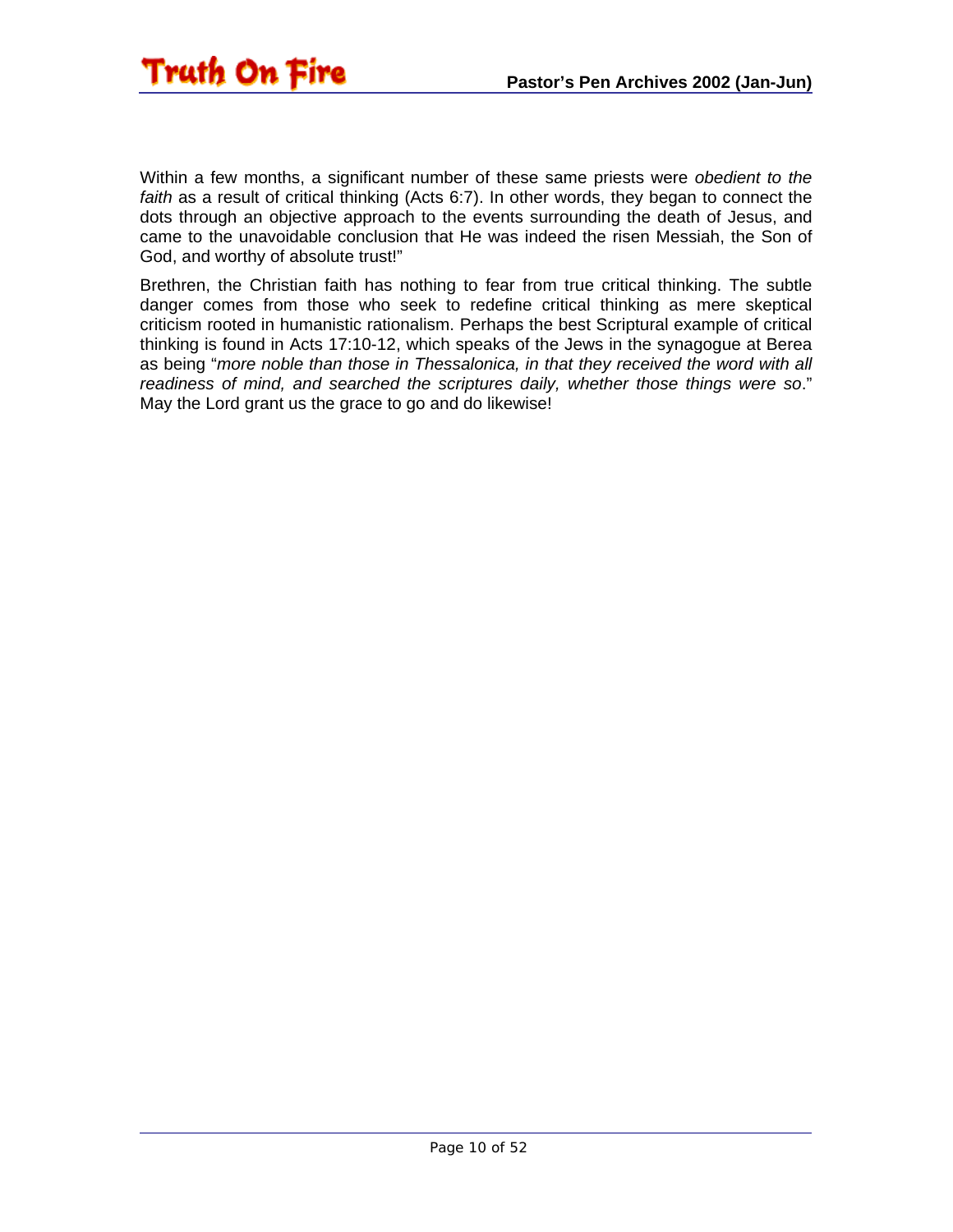#### The Greater Axis of Evil

<span id="page-10-0"></span>Truth On Fire

In his State of the Union address last Tuesday evening, our President identified the nations of North Korea, Iraq, and Iran as constituting an "Axis of Evil" against the civilized world. The qualifications for this distinction appear to be three-fold: (1) relentless efforts to procure weapons of mass destruction, (2) willingness to deploy these weapons against America and her allies as acts of terror, and (3) track records of cruelty that suggest they should be taken seriously. President Bush admonished the nation that a passive wait-and-see posture toward the Axis could be catastrophic in its effects. He served notice to every alliance government that, if need be, America would act alone to thwart the terrorist threat.

What has been the response thus far? Well, *USA Today* reported that the Axis of Evil has scoffed at the President's words. Moreover, Alliance nations are indicating that the go-it-alone attitude expressed by George Bush was reckless and ill-advised. A French editorial writer has suggested that the events of September 11 were little more than a "parenthesis" in American history to which we have simply overreacted. In other words, it's time we put those events behind us, and got off the vengeance kick!

I totally agree with and support our President in his proactive stance toward this Axis of Evil. I would disagree, however, with the position that this threesome represents the greatest threat to our national security. There is another Axis of Evil at work within the spiritual and moral infrastructure of America that threatens her very existence as the world's last superpower. Let any national leader or spokesman for righteousness sound the alarm regarding its sinister nature and intent, and they would be laughed to scorn.

Just what is this Axis of Evil of which we speak? It is the threesome that inflicts its pernicious damage on every human soul! It is the triumvirate of treason that stands against every expression of godliness! It is the spiritual cancer that has corrupted the cosmos! They are the original marauders of mass destruction that have terrorized rich and poor, great and small, mighty and weak for the last six thousand or so years! According to the apostle John, they are *the lust of the flesh, the lust of the eyes, and the pride of life* (I John 2:16).

There are no indications on a national level to suggest that sinful pride and passions have been on the wane since the events of September 11. They continue to flourish. America has cried out for the help of God while maintaining its indifference toward the holiness of God! We pray that He might succour us, but have no desire that He might sanctify us! We affirm the righteousness of our cause, but wink at the unrighteousness that abounds within our borders!

Abortion forces continue to legally murder on a daily basis some four thousand innocent babies in the name of constitutional rights. Several hundred new pornography websites are launched daily on the Internet. Millions of live-in couples continue to fornicate out of wedlock. Irresponsible husbands and fathers continue to abandon their wives and children to a hostile world. A self-serving and power-hungry Congress continues to perpetrate a punitive and confiscatory tax policy against the citizenry. Federal and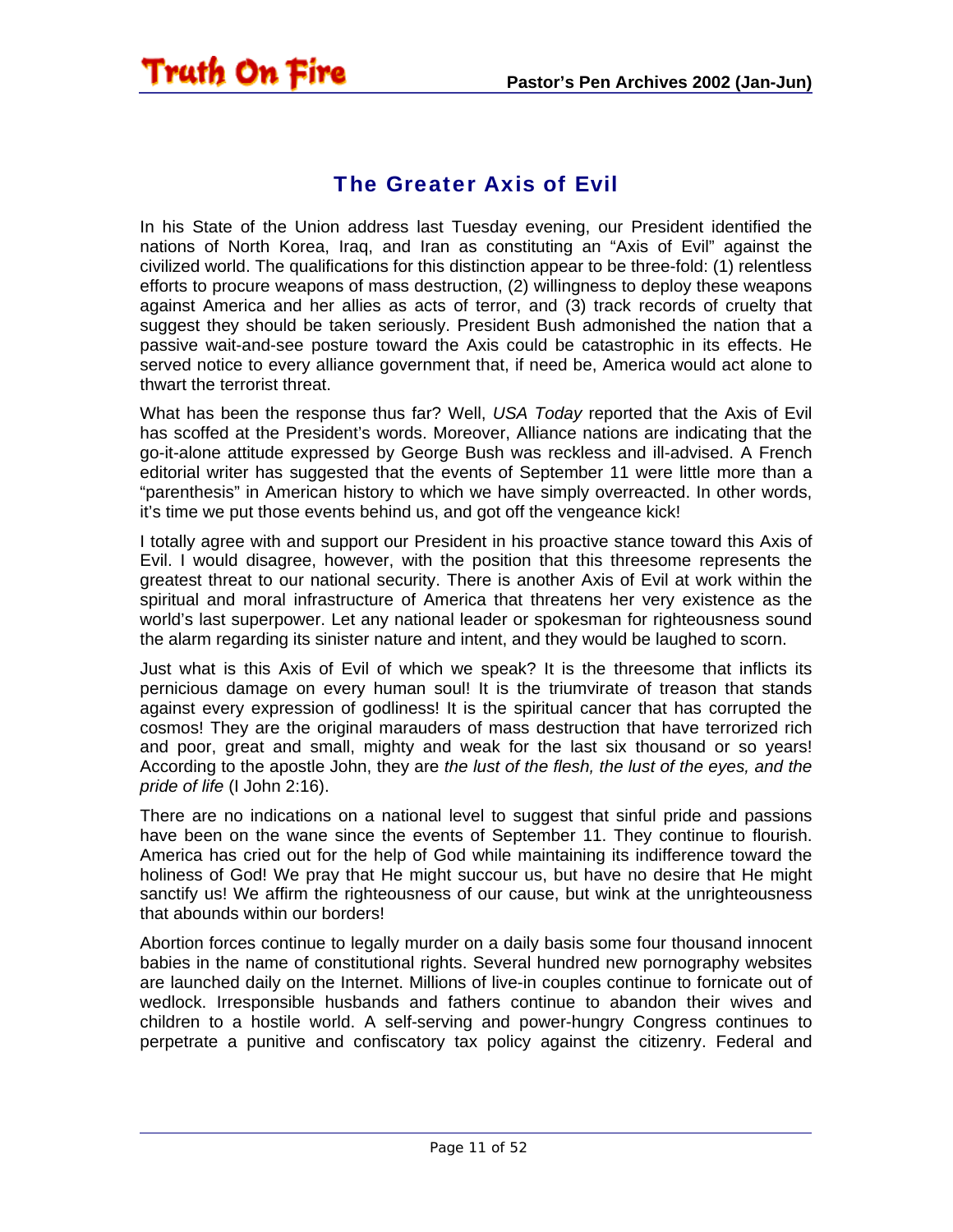

appellate courts continue to rule in favor of homosexual rights, and against moral purity and common sense. The alleged intolerance of the religious right continues to evoke comparisons to the Taliban. And Super Bowl Sunday will end in a drunken stupor for millions of sports addicts. These are just a few of the many fronts where this Axis of Evil is waging war against America. If we lose this war, my friend, it matters not what other wars we win!

Brethren, in the midst of the spiritual Sodom we call America is the local New Testament Church to whom God entrusted the *gospel of Christ*, the *power of God unto salvation to everyone that believeth* (Romans 1:16). The message that extols the cross of Christ, the precious blood that God Incarnate shed for sinners, and His victorious resurrection from the dead is the one arsenal with power sufficient to destroy the Evil Axis within the heart of every sinner who believes it!

This Axis of Evil—the lust of the flesh, the lust of the eyes, and the pride of life—makes North Korea, Iraq, and Iran look like preschoolers in terms of potential for eternal damage! The crucial question at this hour is this: "Can the Church of Jesus Christ be both salt and light, experience Pentecostal power, and boldly proclaim the message of salvation to a lost and dying world, if the greater Axis of Evil is alive and well within her own membership?"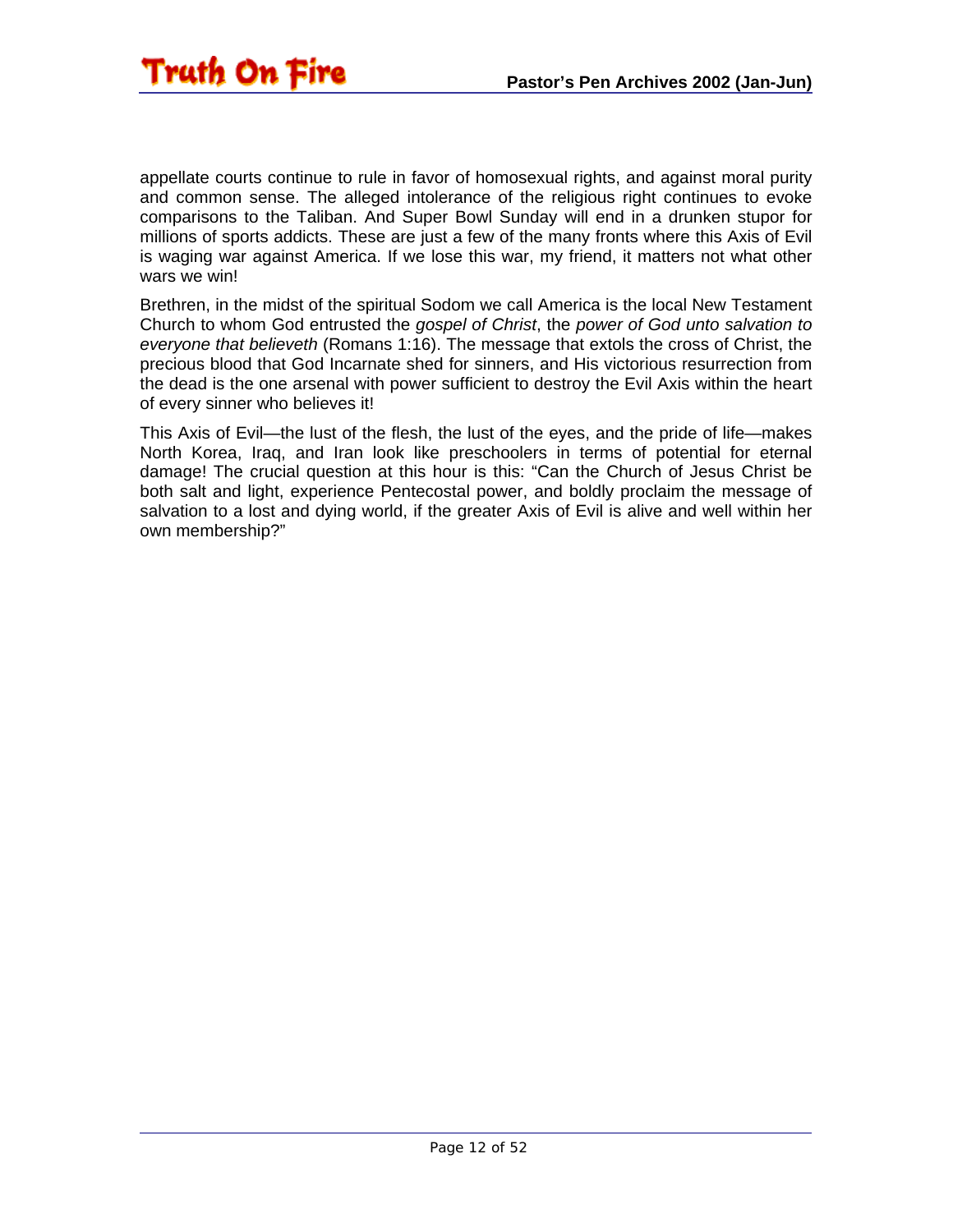#### Resisters and Receivers

<span id="page-12-0"></span>**Truth On Fire** 

The words receiver and resistor are terms that are recognized immediately by experts in television and radio technology. They are elements of electronic circuitry that enable those devices to convert transmitted signals into images and sound. For the student of Scripture, the words receiver and resister represent two kinds of individuals who are distinguished by their response to the gospel of Jesus Christ. The eternal destiny of every soul hinges upon its response to the gospel call. Our purpose is to examine briefly the testimony of Scripture regarding receivers and the resisters.

The God-anointed preaching of Peter at Pentecost *pricked* the hearers *in their heart* (Acts 2:37). The verb *pricked* is from the Greek word **katanusso**. It refers to a thorough piercing (or stinging to the quick) that evokes strong emotion in its object. Those who are *pricked* are greatly pained and deeply moved! Luke's record of this event couples a plural verb with a singular object, signifying that the hearts of the multitude were pricked as one. No one in this group escaped the call of God to salvation! The Spirit plunged the cutlass of conviction down to the quick of their collective heart. He pierced them *even to the dividing asunder of soul and spirit*, and discerned *the thoughts and intents* of their heart (Hebrews 4:12).

Those who were pierced as one thus cried out as one, saying: "*What shall we do?*" Peter encapsulated God's offer of salvation in one word—"Repent!" Baptism would serve as *the answer of a good conscience* (I Peter 3:21) in those who embraced Jesus of Nazareth as the crucified, risen, and exalted Lord. The result? They that *gladly received his word* were baptized (2:41). The unmistakable inference is that those who were pierced and called as one did not respond as one. The call was effectual in the three thousand souls who gladly received the word.

A short time later, the leaders of the synagogue set up false witnesses against Stephen, and brought him before the Council on charges of blasphemy and religious subversion (Acts 6:9-15). The high priest offered Stephen an opportunity to answer the charges made against him (7:1). He proceeded to deliver what is arguably the most comprehensive analysis of redemptive history recorded in scripture (7:2-50). He concluded his homily in a manner similar to Peter, accusing them of *always resisting the Holy Ghost* (7:51) and being *the betrayers and murderers* of *the Just One* (7:52).

In this instance, the hearers were *cut to the heart* (7:54). The verb *cut* is from the Greek word diaprio. It means *to cut through with a saw*, and signifies a tearing of the emotions caused by enragement and exasperation. The same word is used in Acts 5:33 to describe the same reaction to the same word spoken by Peter to the same religious Council. It is a virtual certainty that a number of these who were *cut to the heart* on two occasions were previously *pricked in their heart* on the day of Pentecost. It is no stretch to assume that some among the *great company of priests* who were *obedient to the faith* (Acts 6:7) were present at the Council, and therefore *cut to the heart* before they believed.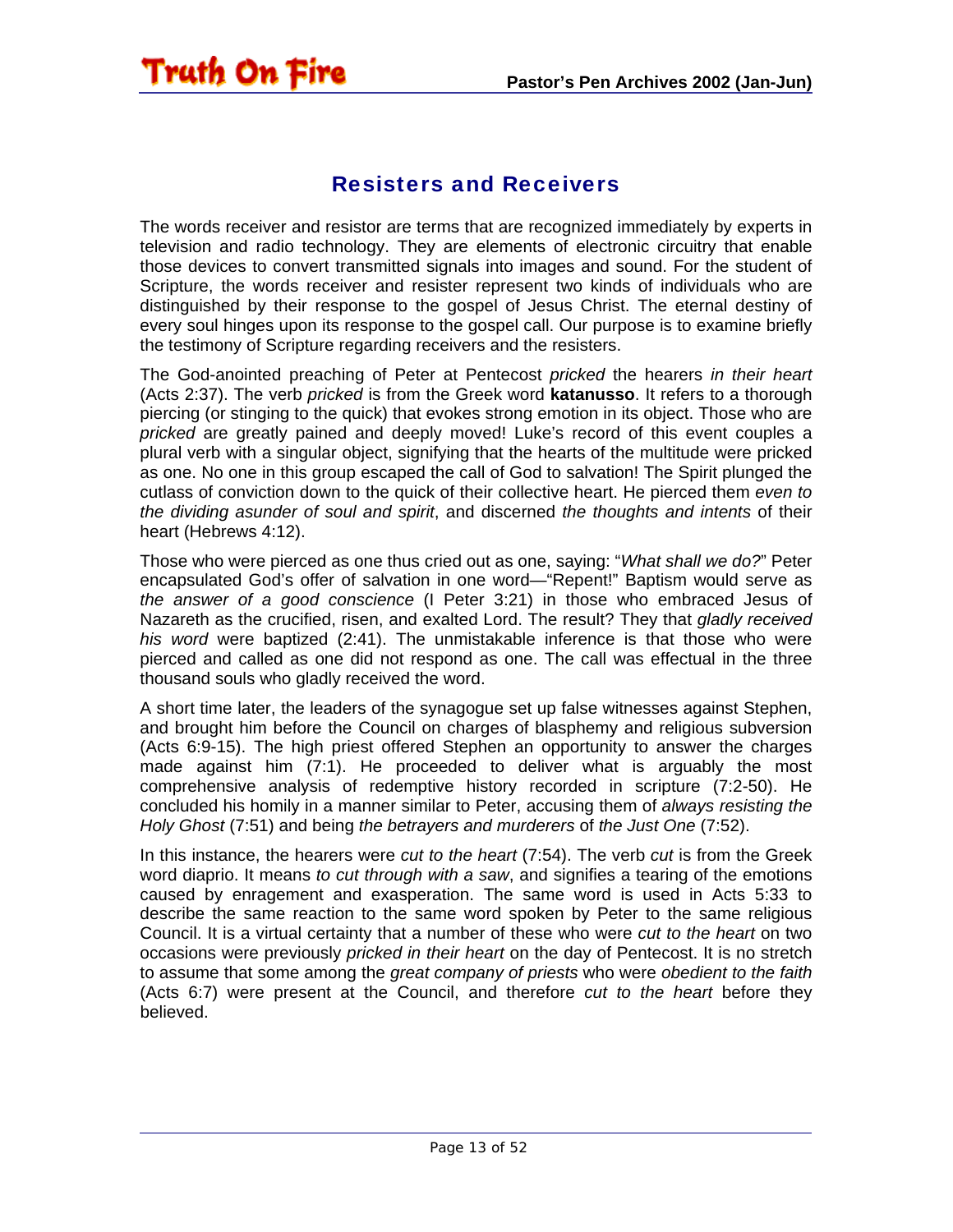

On the road to Damascus, Jesus reminded Saul of Tarsus that it was difficult for him *to kick against the pricks* of Spirit conviction (Acts 9:5). The word *pricks* is the translation of **kentron**. It refers to any sharp or pointed stimulus by which a puncture is made and stinging sensations are experienced. According to Jesus, Paul had endured for some time the goads of the Spirit regarding Jesus of Nazareth. He had kicked against them repeatedly, and was finding it increasingly more difficult to do.

When did these goads begin? Well, we know that Saul was present at the stoning of Stephen, and consented unto his death (Acts 8:1). There can be no doubt that he was also *cut to the heart* by the preaching of Stephen, and goaded by the glory on Stephen's face as he looked expectantly heavenward with his dying breath. In his first letter to Timothy, Paul revealed that he had obtained mercy so that *Jesus Christ might shew forth* in him *all longsuffering*, *for a pattern to them which should hereafter believe on him to life everlasting* (I Timothy 1:16). Paul was a blasphemer, a persecutor, and a resister of the Holy Ghost who had been both pricked and cut to the heart on many occasions. On the road to Damascus, however, the resister became a receiver by obedience to *the heavenly vision* (Acts 26:19).

Brethren, we may conclude from this analysis that being pricked in the heart by the Spirit is no guarantee of an effectual call. On the other hand, being cut to the heart by the Spirit-anointed word does not preclude an effectual call at a later date. The call of the gospel becomes effectual and profitable when it is *mixed with faith* in those that hear it (Hebrews 4:2). Lastly, we can be assured that the mercy and longsuffering of God is able to transform the most flagrant resister into the most faithful receiver!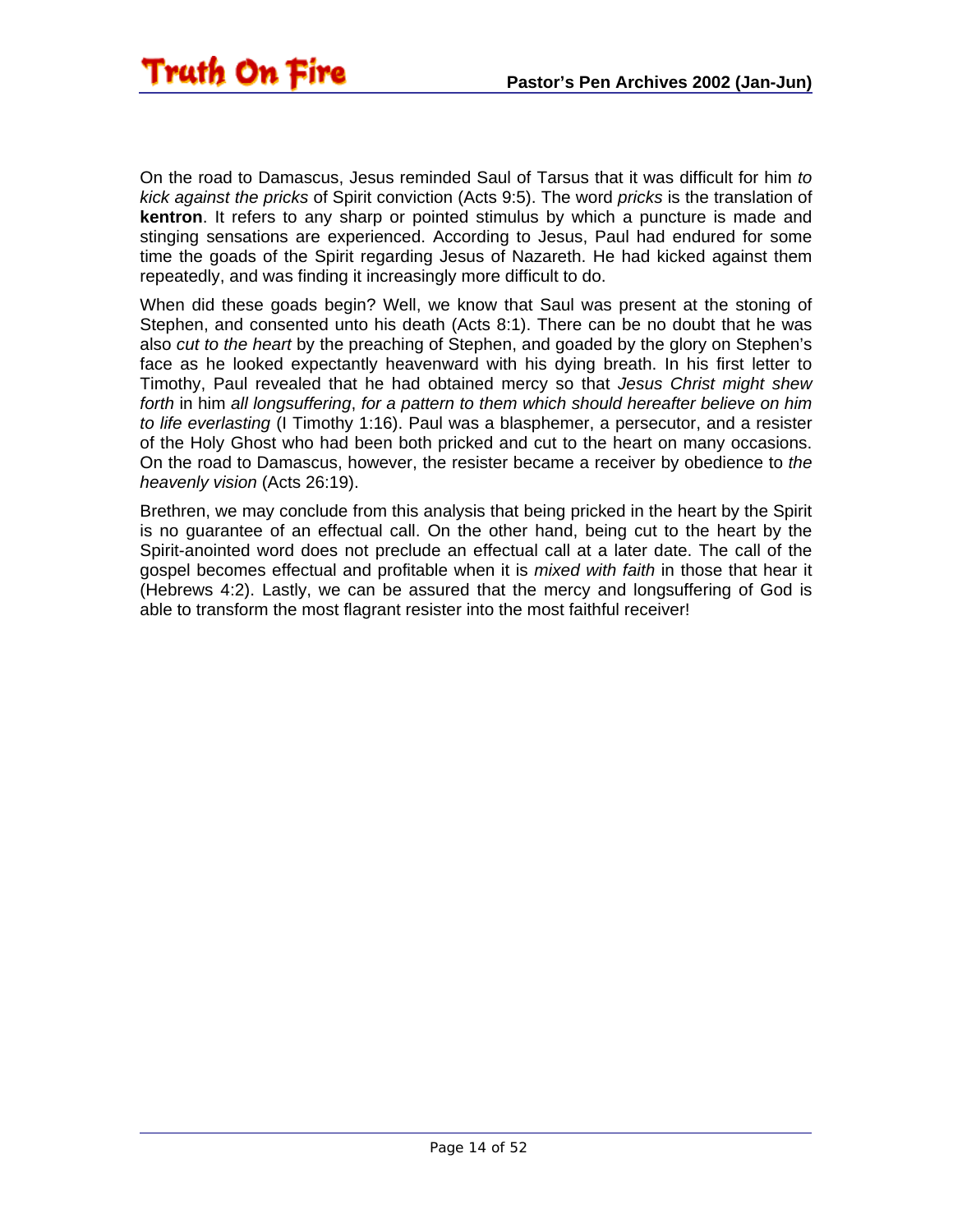<span id="page-14-0"></span>

#### Are You Content with an Ishmael?

Most students of Scripture agree that the current conflict between Israel and the Arab nations began in the twenty-first chapter of Genesis. There the Scriptures make us privy to the mocking of Isaac by his elder half-brother Ishmael. The immediate solution recommended by Sarah was casting out Hagar the bondwoman and her son Ishmael—a solution endorsed by the Lord himself even though it was *grievous* to Abraham at the time (Genesis 21:11-12).

It has occurred to me that this entire episode might have been avoided if Abram had sought just one additional piece of information from the Lord regarding the promise of *a land* and *a great nation* (12:1-2), which were later reaffirmed as *thy seed* and *this land* (12:7). The critical piece of information concerning the seed that would come from *his own bowels* (15:4) could have been obtained by asking one more question—"Which womb?" Failure to nail this down left him vulnerable to the advice of Sarai to take her handmaid, Hagar the Egyptian, as a wife for the purpose of obtaining children (16:1-3). It was so done, and Hagar conceived.

No rocket scientist was needed to predict the contentious relationship that would develop between these two wives—one barren and the other blessed! It is interesting that Abram, after hearing the complaint of Sarai, more or less washed his hands of the matter, saying: "*Behold, thy maid is in thy hand; do to her as it pleaseth thee*" (16:6). As a result, Sarai *dealt harshly* with Hagar, and *she fled from her face* into the wilderness (16:6-7). No mention is made of Abram being bothered by this first departure of Hagar even though she was carrying his seed in her womb (16:6-7). He appeared to have been somewhat indifferent! Perhaps he considered the restoration of harmony to his household a result he could live with at any cost! I realize that an argument for indifference based upon silence has its weaknesses, but the stark emotional contrast between this first departure and the final departure some fourteen years later is undeniable! I believe there are valid reasons for this emotional difference!

While Hagar had *fled* from Sarah, she was *found* by the angel of the Lord by a fountain of water in the wilderness. I wonder how many times the grace of God has found those who have fled from bad situations in life? The Messenger instructed her to return and submit herself under the authority of Sarah, and gave her a promise, saying: "*I will multiply thy seed exceedingly, that it shall not be numbered for multitude*' (16:10). Does that not have a familiar Abram-like ring to it? He further prophesied the birth of *a son*, and directed her to call his name *Ishmael*, which means *God shall hear*.

Hagar obeyed the Messenger, with the result that "*Hagar bare Abram a son: and Abram called his son's name, which Hagar bare, Ishmael*" (16:15). Hagar no doubt shared with Abram all that the Messenger had revealed. So Abram, at age eighty-six, eleven years after departing Haran with the promises, now had a seed that he reckoned to be the fulfillment of that promise.

Thirteen years later, at age ninety-nine, God provided Abram with that one missing piece of information regarding the womb from which the promised seed would come. It is at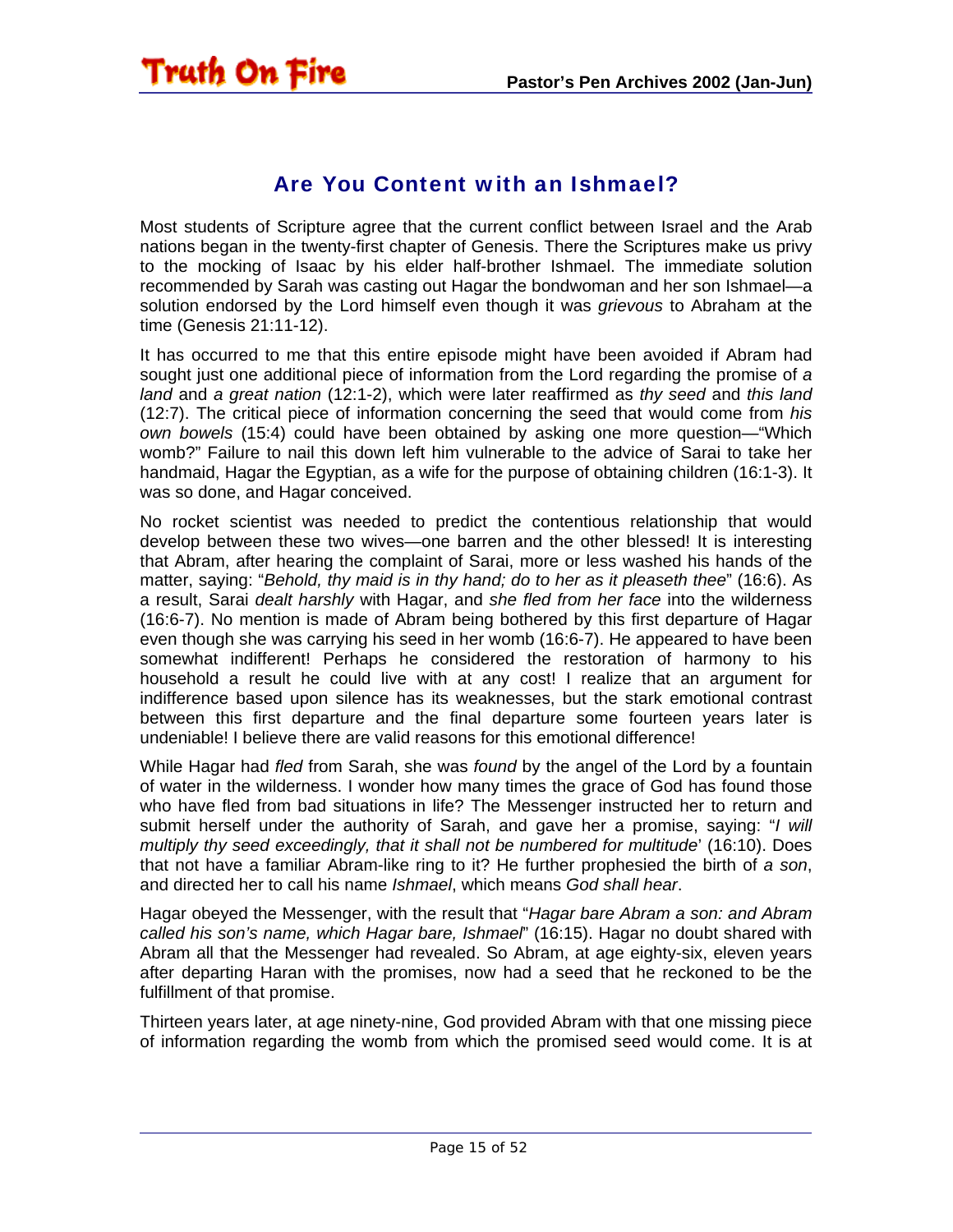this time that Abram becomes Abraham, Sarai becomes Sarah, and a son named Isaac is promised as the fruit of Sarah's womb and the fulfillment of the covenant promise.

Please do not miss the mindset of Abraham with regard to Ishmael! He had spent nearly a decade and a half nurturing a boy into the early stages of manhood. He was content with the notion that Ishmael fulfilled the promise. Ishmael was destined to be a man of great influence among his brethren, and would never back down from a fight (16:12). In other words, he was no sissy, but rather a man's man!

I suppose that in some respects he was every father's dream. This would explain Abraham's cry "*O that Ishmael might live before thee!*" when God revealed that the true son of promise was yet to come from the womb of Sarah (17:18). The point is that something far greater was on the way for Abraham, but he was perfectly content to forfeit the greater glory, and consider himself sufficiently blessed of God in his present situation.

Brethren, how many of us are content with an Ishmael when God would give us an Isaac? How many pastors are content with the effectiveness of their ministries? How many parents are satisfied with the influence they wield upon their children? How many prayer warriors have received all the help they need from the throne of grace? How many preachers and evangelists walk from the pulpit content with the results of the preaching and the power with which they delivered it?

I would challenge each of us to consider what greater glory God might have in mind for us beyond our current experience, and what additional revelation from the Word of God might be required to propel us to the next spiritual level. Ishmael was a blessing, but he was no Isaac!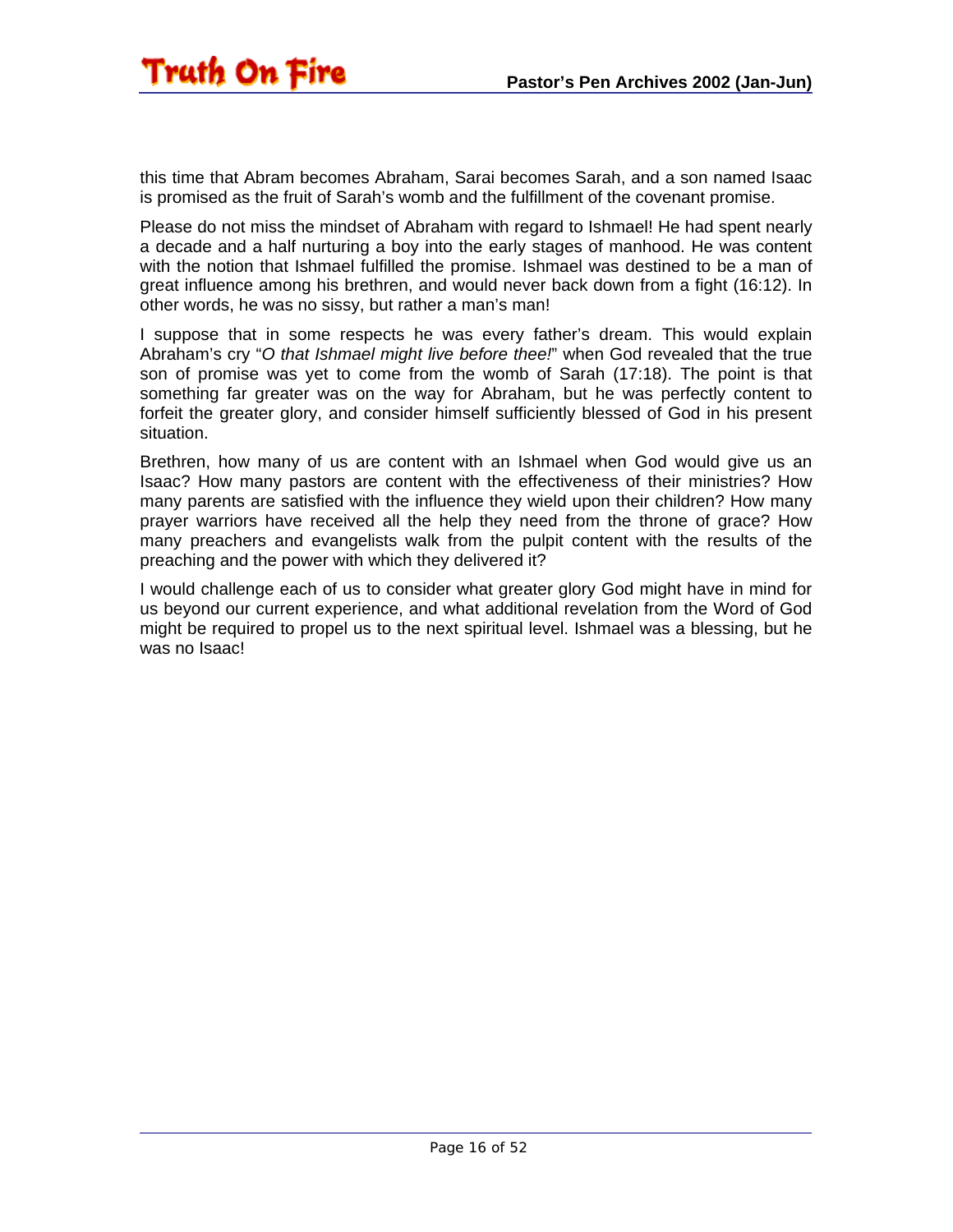#### Glory in the Church

A doxology is a word of glory or praise directed toward the Godhead with the intent that an audience of kindred spirits will enjoin itself to the praise. Evangelical congregations often exhort one another to praise God from whom all blessings flow—Father, Son, and Holy Ghost—and solicit that same praise from every creature on the earth below and every member of the heavenly host above. Formal doxologies of this sort are entirely proper and God-honoring if they come from the heart. Most of the doxologies recorded in Scripture, however, were offered spontaneously after a great deliverance was experienced or a great truth was revealed.

The song of Moses and Israel following the obliteration of Pharaoh and his army at the Red Sea is a perfect example of spontaneous praise on the heels of deliverance (Exodus 15:1-19). The tribute that erupted from the inspired pen of the apostle Paul after declaring the eternal purpose of God to unite both Jews and Gentiles in one body through the blood of Jesus Christ is an example of spontaneous praise in response to revealed truth (Ephesians 3:20-21)!

Our focus is the content of that doxology regarding the ability of God to exceed the expectations of his people in response to prayer! The doxology of Paul reads as follows: "*Now unto him that is able to do exceeding abundantly above all that we ask or think, according to the power that worketh in us, Unto him be glory in the church by Christ Jesus throughout all ages, world without end. Amen*."

Five exegetical / expository notes are in order:

<span id="page-16-0"></span>Truth On Fire

- (1) The phrase *unto him* is written twice to emphasize the single object of praise. Salvation by grace through faith leaves no room for boasting on the part of man.
- (2) The phrase *exceeding abundantly above* is the translation of the Greek word **huperekperissou**, a combination of **huper** meaning over or above, **ek** meaning from or out of, and **perissou** meaning abundance beyond measure. Paul often intensified his descriptions of God by the use of multiple prefixes. So he challenges us to reckon God's ability to perform as immeasurable with an exponent of three. Students of basic algebra understand this equation to be immeasurability to the third power or infinity cubed! The mathematician protests, "You cannot cube an infinite number and obtain a tangible or measurable result!" The point exactly!
- (3) The verbs *ask* and *think* are both present tense, suggesting an ongoing pattern of prayer. *Ask* is in the Middle Voice, indicating that the petitioner seeks to derive some personal benefit from the answer God provides.
- (4) The ability of God is inseparably linked to the power that works in us. God is sovereign, but in the exercise of his sovereignty he allows himself to be limited by the response of man (Psalm 78:41). Wonder of wonders that we are laborers together with God!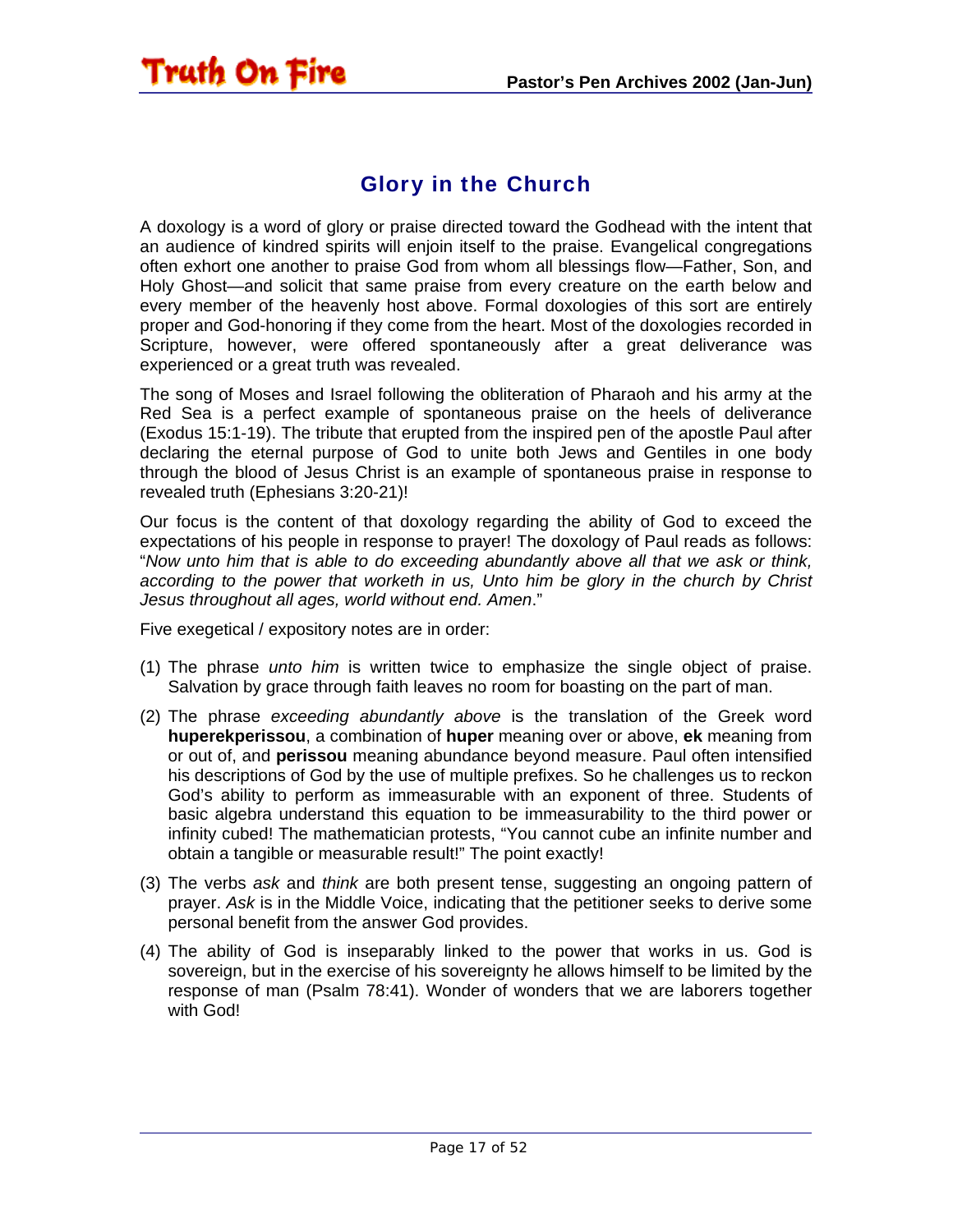(5) The phrase *in the church* is a reference that applies primarily to the local church. The word *glory* refers to the words of our lips as well as his manifested presence in our midst! Is there glory in your church?

A classic example of God exceeding the expectations of a praying church is found in Acts 12:1-17. Herod had killed James the brother of John with the sword. A favorable response from the Jews emboldened him to do the same to Peter after the Easter season had passed. Peter was arrested and jailed. Herod assigned sixteen Roman soldiers (four shifts of four daily) to guard him until the appointed time. The death of Peter appeared certain, but *prayer was made without ceasing of the church unto God for him* (12:5). Since Barnabas and Paul were in Jerusalem at the time, it is reasonable to assume that these two prayer warriors participated in the intercessory meetings.

The Lord sent his angel, who delivered Peter from the prison, opened a massive iron gate, led him out into the streets of the city, and then departed. Peter considered the matter, and headed for the house of Mary the mother of John Mark. Many were there praying for Peter, and he astonished them with his arrival.

Many expositors cite the reaction of the petitioners as indicative of a lack of faith, assuming the church was praying for a supernatural deliverance from Herod the executioner. I disagree with that assumption. It is clear to me that the church, having suffered the loss of James, was now interceding on behalf of Peter so that he might die with the same grace and glory of James, Stephen, and others before him. After all, this was the same man who thrice denied the Lord on a previous occasion when he felt his life was at risk.

The rejoinder "*It is his angel*" given to the damsel Rhoda actually expresses the belief that Peter was executed, and that his spirit was there to assure them that he had died triumphantly with his testimony and integrity in tact. They were *astonished* because God performed exceeding abundantly above all that they were asking and thinking!

Brethren, it is high time for God's people to experience afresh the immeasurable power that comes from persistent prayer and personal purity! It is time to meld the ability of God with our availability for his sovereign purposes! It is time for the church to be astonished once again by the supernatural works of God, and render unto him spontaneous doxologies in his manifested presence! It is high time for glory in the church! Amen!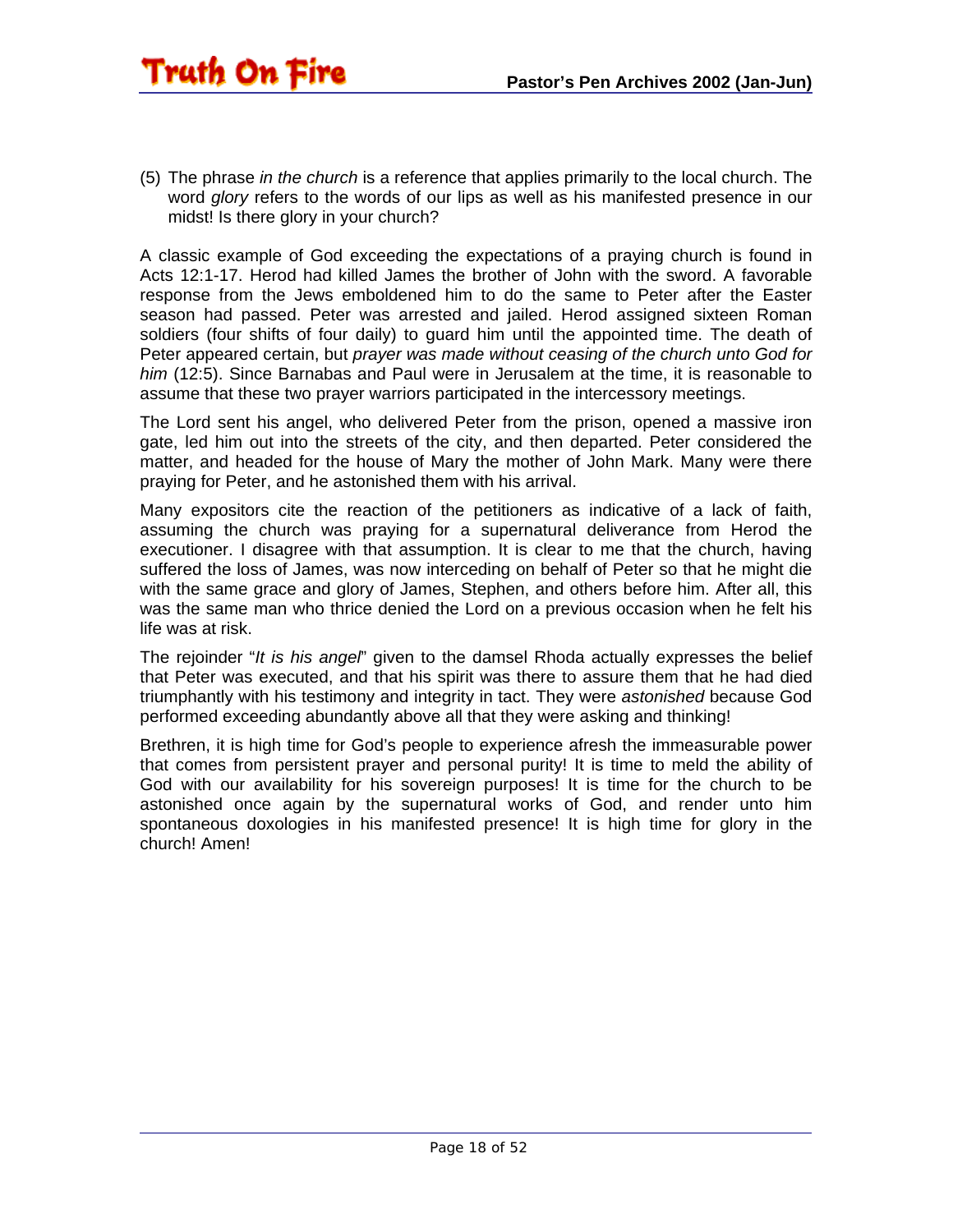<span id="page-18-0"></span>

#### The God Who Works at Wits End

The one hundred-seventh Psalm begins with an affirmation that the Lord is *good*, and admonishes *the redeemed of the Lord* to vocalize this sentiment, giving thanks unto Him for His enduring mercy (Psalm 107:1-2). The Psalm is essentially a collection of historical snapshots that magnify the Lord's inexhaustible capacity for pity toward His people, and His corresponding ability to deliver them out of their distresses. On four occasions the Psalmist bares the burden of his heart, saying: "*Oh that men would praise the Lord for his goodness, and for his wonderful works to the children of men!* (107:8, 15, 21, 31). While the wonderful works of God extend to all men without exception, it is the elect of God whom He has redeemed from the hand of the enemy who extol them! The burden of the Psalmist is that all men were even as himself in lavishing appropriate praise upon the Redeemer!

It is instructive that the goodness of God provides no immunity from the *distresses* of life (107:6, 13, 19, and 28). The Hebrew root for *distresses* speaks of *narrowness* accompanied by *anguish*. The figurative use depicts the distressed individual as one being squeezed in the vice of trouble to the point of accentuated pain. The reality that finally hits home is that the stressful circumstances are beyond control and coupled with an acute sense of desperation!

Sound familiar? Well, you're in pretty good company! The apostle Paul told the church at Corinth that the *distresses* he incurred *for Christ's sake* served to *approve* him as *a minister of God* (2 Corinthians 6:4; 12:10). David prayed: "*O bring me out of my distresses*" as one whose *eyes* were *ever toward the Lord* (Psalm 25:15-17). The bottom line regarding our distresses is that they are sometimes self-imposed due to sinfulness and at other times suffered in the context of faithfulness! In either case, it is God Who comes to the rescue with merciful solutions!

The Psalmist includes an interesting reference to merchant mariners. These are men who "*go down to the sea in ships, that do business in great waters; these see the works of the Lord, and his wonders in the deep. For he commandeth, and raiseth the stormy wind, which lifteth up the waves thereof. They mount up to the heaven, they go down*  again to the depths: their soul is melted because of trouble. They reel to and fro, and *stagger like a drunken man, and are at their wit's end. Then they cry unto the Lord, and he bringeth them out of their distresses. He maketh the storm a calm, so that the waves thereof are still. Then are they glad because they be quiet; so he bringeth them unto their desired haven*" (v.23-30). The implication is that trouble comes to these men while conducting business affairs apart from any sin connection. Moreover, the Divine design behind their distress is made apparent—to bring them to their wit's end.

The word *wit* signifies human wisdom and its ability to extricate the possessor from trouble. The wits of men, however, are limited. The Lord is in the business of bringing the objects of his affection to places of wit deprivation, where silence breaks forth into supplication and futility becomes a foundation for faith! Blessed are the men, women, and young folk alike who find at the end of their wit the beginning of the goodness and mercy of God!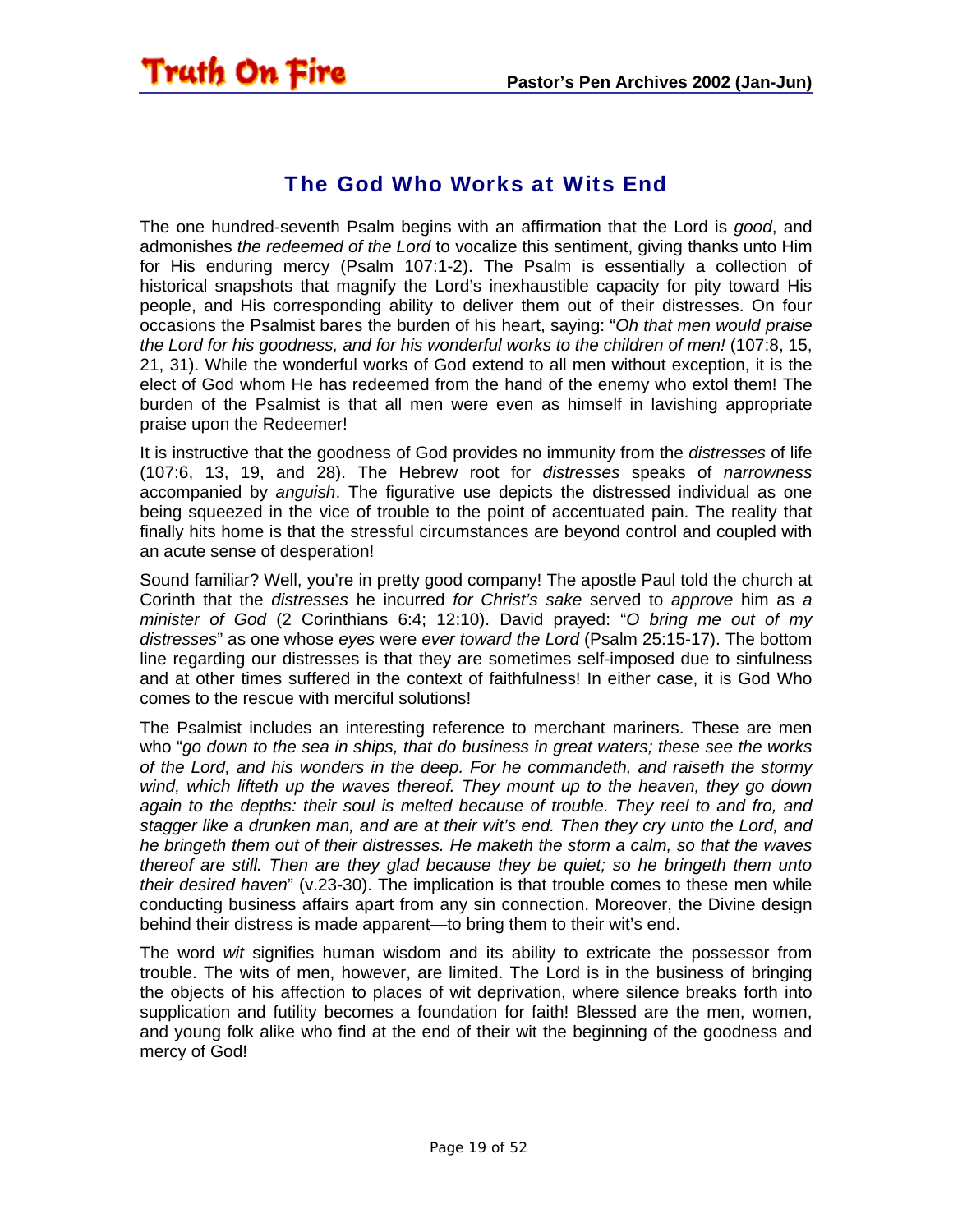

Brethren, do you remember the disciples of our Lord Jesus, who were distressed more than once on the Sea of Galilee, and saw first hand the storm transformed into a calm? Can you see the prophetic element in the mariner experience that found at least partial fulfillment in the disciples? There is no question that one of the major objectives in the three-year discipling ministry of Jesus was to bring those twelve chosen men to their wit's end repeatedly, so that they might learn to rely upon Him absolutely and completely through every circumstance of life.

Jesus is the same yesterday, today, and forever, and can be expected to deal similarly with us! If you are a distressed disciple who has arrived at wit's end, be assured that the Lord has woven the silver lining of goodness and mercy into the fabric of your storm, and is prepared to bring you to your desired haven at His appointed time and for His glory!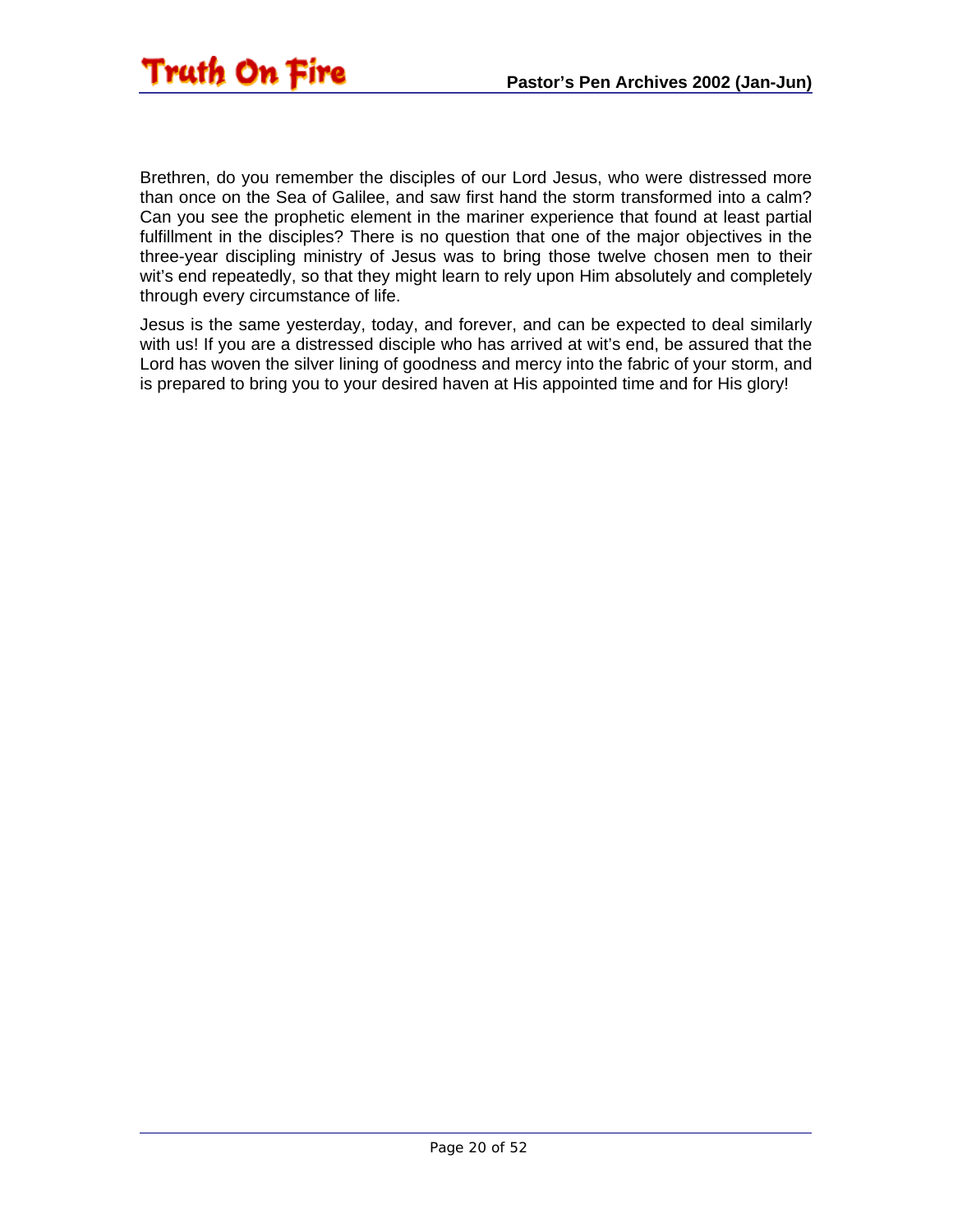## <span id="page-20-0"></span>**Truth On Fire**

#### Forgetting the Works of God

The one hundred-sixth Psalm is a companion Psalm to the one hundred-seventh. Both Psalms bid the reader to give thanks unto the Lord for His enduring mercy, and contain numerous examples of Israel's spiritual cycle of backsliding and deliverance. Among the illustrations employed by the Psalmist is the Red Sea victory. The Psalmist writes, "*He rebuked the Red sea also, and it was dried up: so he led them through the depths, as through the wilderness. And he saved them from the hand of him that hated them, and redeemed them from the hand of the enemy. And the waters covered their enemies: and there was not one of them left. Then believed they his words; they sang his praise. They soon forgat his works; they waited not for his counsel: But lusted exceedingly in the wilderness, and tempted God in the desert*" (106:9-14).

The array of verbs used to describe the actions of both God and his people are profound! God is portrayed as one who rebuked, who led, who saved, and who redeemed. The people are those who believed, who sang, who soon forgot, who waited not, who lusted, and who tempted God in the wilderness. So the subtle drift within the spiritual cycle becomes readily apparent: faithfulness and joyfulness soon give way to forgetfulness, forgetfulness leads to carelessness, carelessness nurtures wantonness, and wantonness wounds the heart of God to the point of provocation! Nations and individuals continue to repeat this same sad cycle unto the present hour!

America is no exception to the pattern. Tomorrow we will hit the six-month mark since the September 11 terrorist attacks. A recent article in the Florida Times-Union stated that the "spiritual activity and depth of people's beliefs have returned to pre-attack levels." This assessment was based on responses from local area church leaders as well as published findings from the Barna Research Group. One Presbyterian minister said that what disturbed him most about the whole situation was that a 5,000-point loss in the stock market would probably create or cause more soul searching than the loss of three thousand lives.

The Washington-based Institute on Religion and Democracy opined that statements from religious leaders that connected the events of September 11 with the "sins" of the nation left many Americans confused. The Barna study, based on a random poll of 1,010 Americans, actually shows that since September 11 fewer people consider themselves to be Christian (86% to 84%), fewer people believe that moral truth is absolute (38% to 22%), fewer people agree that the Bible is totally accurate (43% to 40%), and fewer people agree that God is an all-knowing, all-powerful creator (72% to 68%). These statistics led the Barna report to conclude that the church was basically asleep at the switch, and missed a golden opportunity to provide genuine spiritual help to those who were searching for answers. They provided a level of emotional comfort, but failed to impart eternal and infallible truths that might have enabled troubled souls to establish a lasting connection with God and His Son, the Lord Jesus Christ!

The most alarming statistic is the one that shows a sharp decline in those who believe in the absolute nature of moral truth, which corresponds to the decrease in those who hold to Bible accuracy! The latter-day Bible translation frenzy is one of the primary culprits!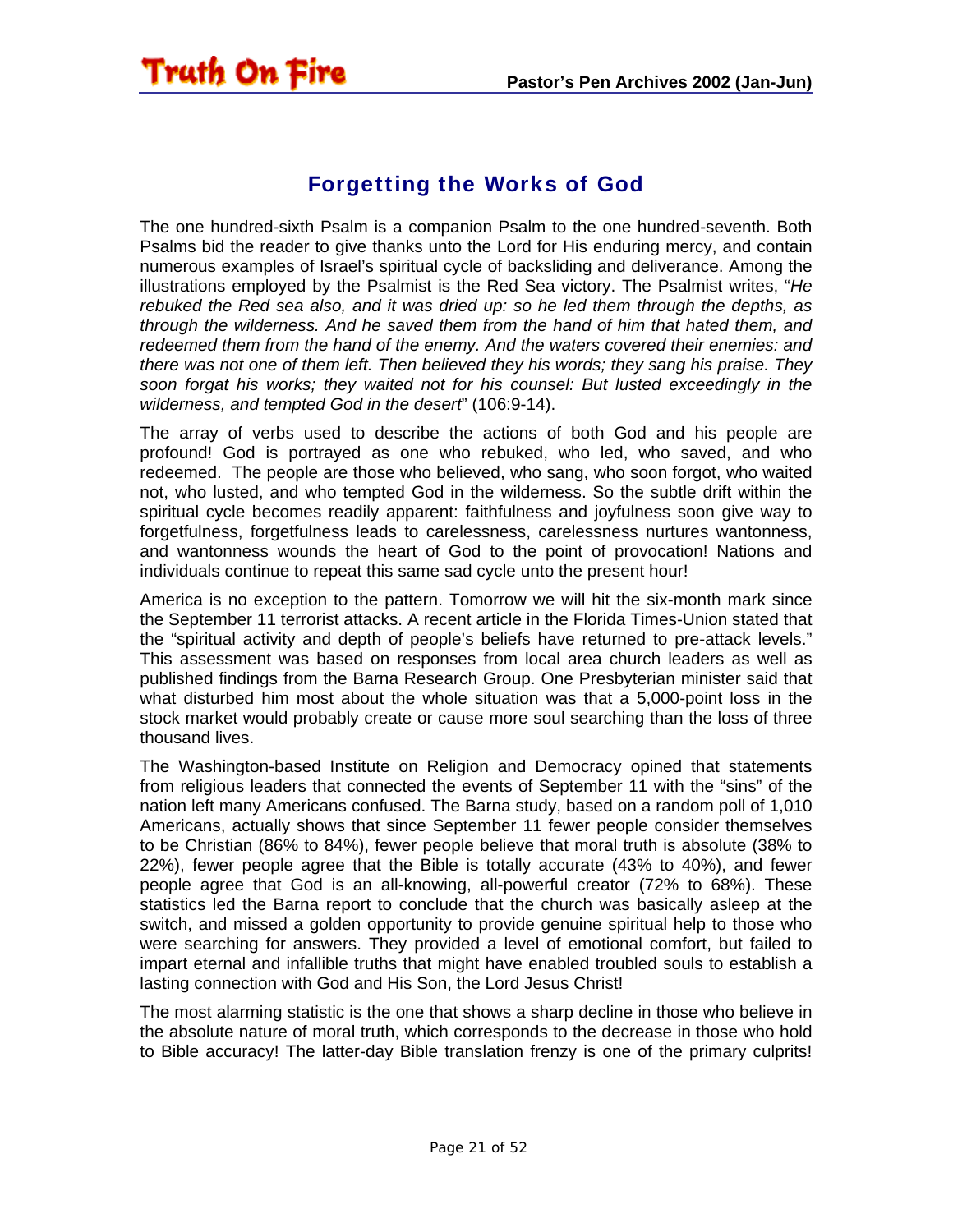The latest "gender-neutral" effort from the publishers of the New International Version (NIV) is nothing more than an attempt by satanic forces to represent God Almighty in culturally acceptable terms—politically correct, ethnically sensitive, and morally inoffensive! Israel of old was guilty of the Canaanization of God by attributing to Him the characteristics of the deities of the surrounding nations, and thus making him more religiously palatable to the heathen. They were subsequently sent into Assyrian and Babylonian captivity for such idolatrous behavior.

What we are now witnessing is the Americanization of God as religious profiteers seek to make Him all things to all men! It is no wonder why people are confused! The religious voice cries, "Trust in the Lord!" The world replies, "Which one?" If the Americanization of God is a form of idolatry no less serious than that practiced by Israel, can our own decline and captivity be less certain?

Brethren, it was said of Israel that they soon forgot the works of God after such great deliverance from the enemy. If and when we repeat this cycle, we are of all men most miserable. We must ever keep the eternal and infallible truth of God before us in both our private and public lives.

My advice to any individual looking for absolute truth in a world of moving targets is to secure a copy of the 1611 King James Version, a college dictionary, and an exhaustive concordance to learn the root meanings and comparative usages of Hebrew and Greek words. Combine these basic tools with a prayerful and teachable spirit, and give yourself to lengthy periods of meditation. Use a notepad and simple filing system to record and keep the jewels of spiritual truth that the Spirit unfolds to you, and determine to be a doer of truth. If we do these things, we will not soon forget the works of God, and will not fail in our pursuit of Him!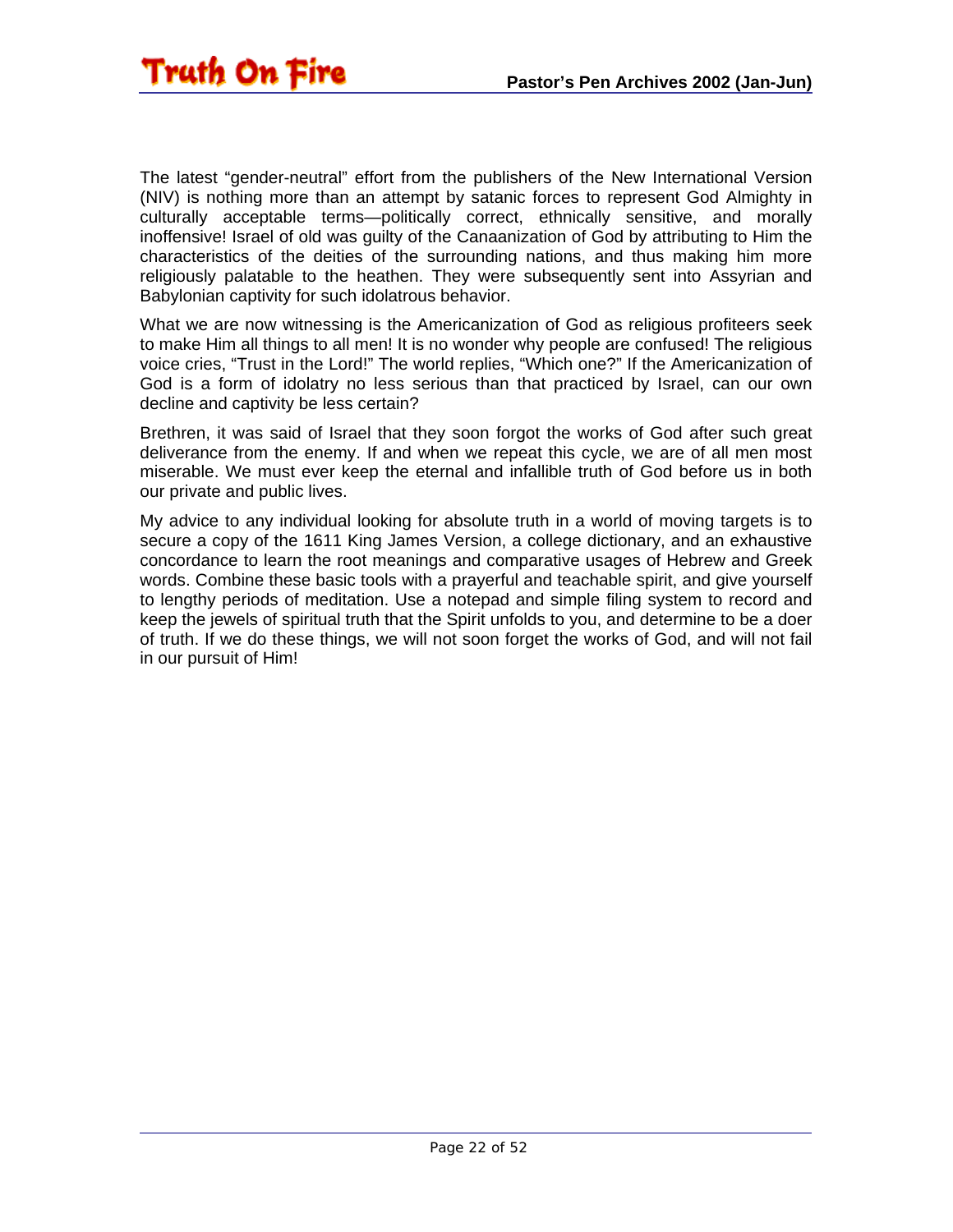#### The Longsuffering of God

<span id="page-22-0"></span>Truth On Fire

All believers would agree that longsuffering is one of the most cherished attributes of God. While all of God's virtues elicit wonder and adoration from His subjects, we tend to magnify those qualities that we perceive to have impacted our lives more directly. For example, the attributes of omnipresence, omnipotence, and omniscience speak of His grandeur and transcendence whereas love, mercy, and longsuffering validate His condescendence to men of low estate.

As one of the objects of His mercy, I cherish dearly the inexhaustible supply of grace that has been allotted to me by the Lord Jesus. I never cease to marvel at the manner in which He hears my cries of distress, has compassion on my ignorance and frailty, and applies the cleansing power of His precious blood to my wretched soul time after time after time! Like Nicodemus, I often find myself asking, "How can these things be?" The longsuffering of God is indeed a wonder of wonders to the humble heart!

The New Testament word *longsuffering* is from the Greek **makrothumia**, a combination of **makro** (*long*) and **thumia** *(temper* or *heat*). It signifies that God is essentially longtempered, and reaches His boiling point, so to speak, only after lengthy exposure to the rejections and provocations of men. What if God was short-tempered like many of us? What if it took a mere handful of disobediences or acts of indifference for Him to write us off, and withdraw His gracious influences from us? Where would any of us be without the longsuffering of God? Make no mistake! God has a boiling point! The doctrine of longsuffering, however, teaches us that He is predisposed to reach it later rather than sooner!

A classic picture of longsuffering in action is found in Romans 10:21, where Paul writes: "*But to Israel he saith, All day long have I stretched forth my hands unto a disobedient and gainsaying people*." The hands of the Lord always signify help as a component of salvation. The verb *stretched* means to *spread* out or *spread forth*. Its primary root means *to fly*, which lends a degree of animation to the word. In other words, we see the hands of the Lord flying from His side into the fully outstretched position. The contrast in verb tenses is also instructive. *Stretched* is in the aorist (past) tense, while *disobedient* (a refusal to be persuaded) and *gainsaying* (words of contradiction) are actually present participles. A literal translation is *the ones who are continually disobeying and the ones who are continually gainsaying*.

The tenses indicate that Israel continues to persist in unbelief and opposition to the gospel beyond that day in which the Lord stretched forth His hands. That day was indeed long, beginning with Moses and ending with the death of Christ at Calvary. O how much God endured at the hands of Israel, interceding for them in His final hour with the words, "*Father, forgive them, for they know not what they do*." In the final stretching forth of His hands is the evidence of undying compassion for those who nailed Him there! The conclusion to be drawn from this passage is that resolute persistence in unbelief is the one transgression that will bring God to the boiling point, and close the door of salvation.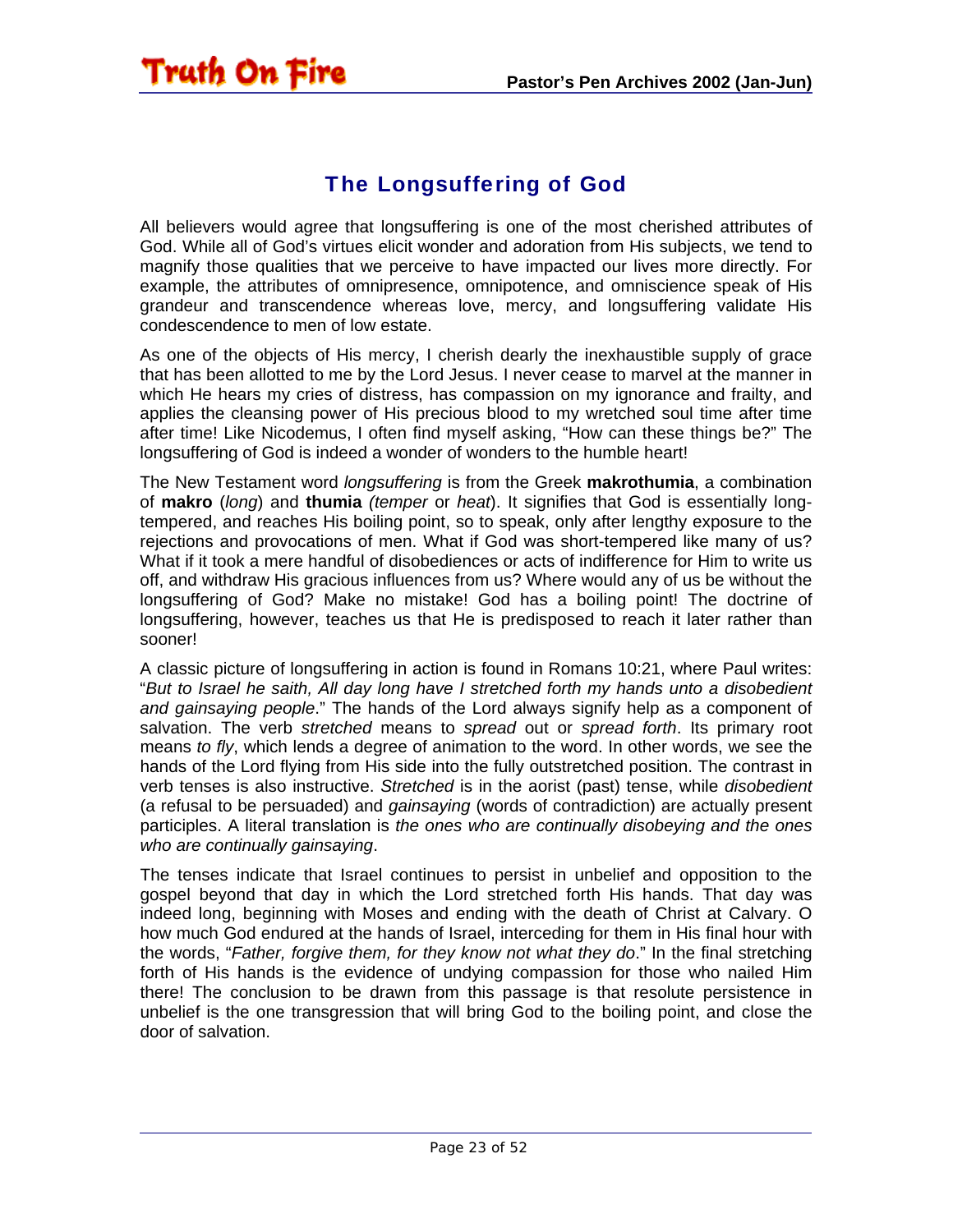

Brethren, all of us can attest that the Lord Jesus is immeasurably longsuffering to us! Yet there are many in our neighborhoods, in our places of work, and in our families who are disobedient and gainsaying, to whom Jesus is stretching forth His powerful redemptive hands! As those who have experienced first-hand His saving grace, we ought to be His ambassadors in bringing the gospel to a world of sinners that God so loved and for whom Christ died.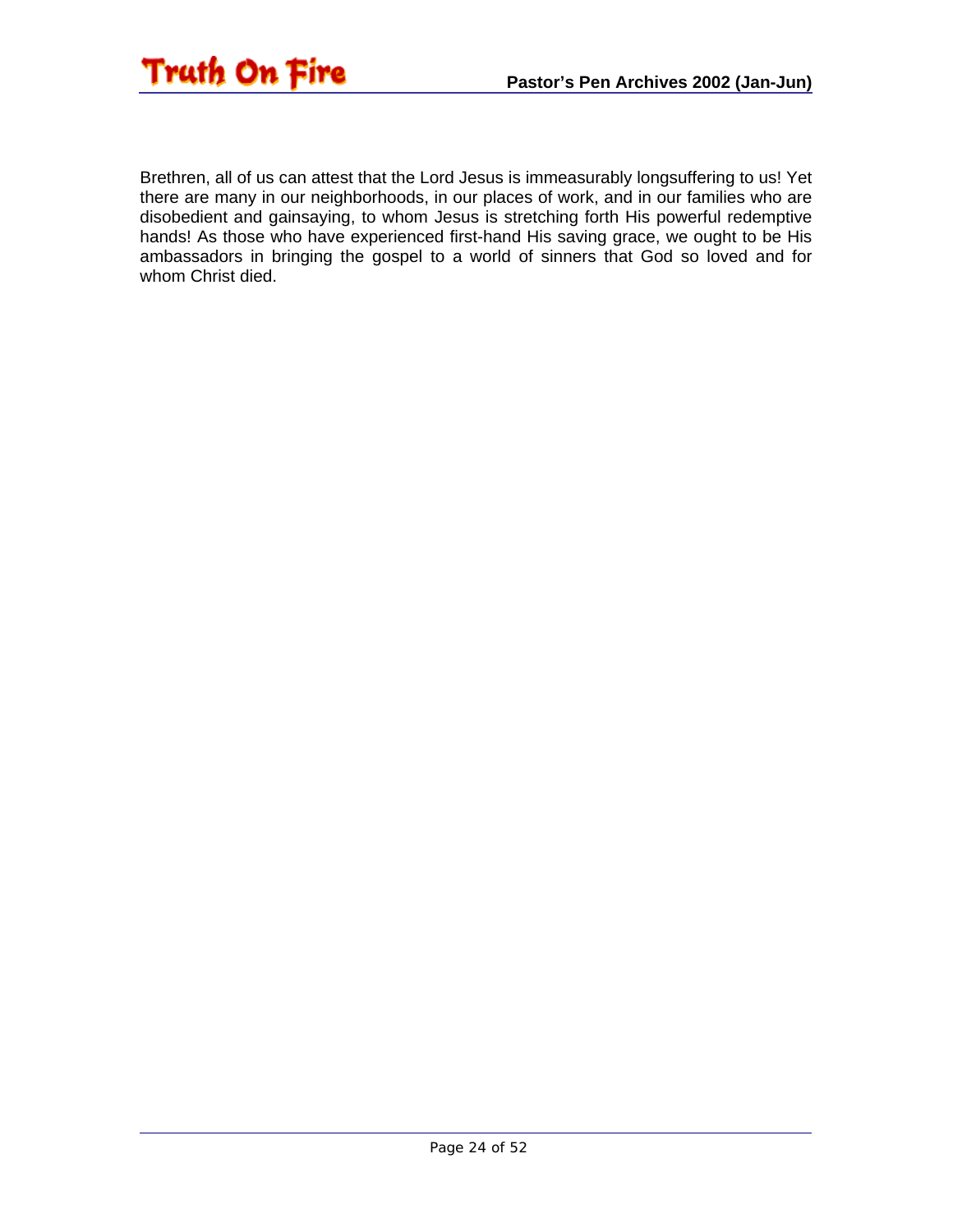#### The Bottom Line: Foreknown or Never Known

<span id="page-24-0"></span>The bottom line is a term that refers primarily to the lowest line in a financial statement, showing net income or loss. In its more general usage, it represents the essential point of an argument or the final result of an analysis. The bottom line is a valuable commodity because it sets forth in black and white what might otherwise be seen in enigmatic shades of gray.

The student of Scripture will find many bottom lines embedded within the pages of Holy Writ, especially in the matter of salvation. One bottom line with which all of us are familiar is that there are only two types of people who have ever walked the face of the earth—believers and unbelievers. The same bottom line might also be expressed as the saved and the lost. The Bible furthermore sets forth this dichotomy as those whom God foreknew and those whom He never knew!

What exactly does it mean to be foreknown of God? The Greek word is **proginosko**, a combination of **pro** (beforehand) and **ginosko** (to know). Its NT usage, however, tells us that much more than prior knowledge or awareness of individuals is implied. It rather signifies that God had intimate and personal relationships with certain people because He determined them to be so!

It is said that Christ was foreknown (KJV "foreordained") before the foundation of the world as the Lamb without blemish and without spot (I Peter 1:20). Israel was foreknown by God as the instrument of Messianic fulfillment (Romans 11:2). Moreover, individual believers were foreknown by God, as stated in Romans 8:29-30: "*For whom he did foreknow, he also did predestinate to be conformed to the image of his Son, that he might be the firstborn among many brethren. Moreover whom he did predestinate, them he also called: and whom he called, them he also justified: and whom he justified, them he also glorified.*" The comments of Spiros Zodhiates regarding this third usage are helpful. He concludes, "**Proginosko** essentially entails a gracious self-determination on God's part from eternity to extend fellowship with Himself to undeserving sinners" (The Complete NT Word Study Dictionary, p. 1216). Those whom God foreknew are those with whom He determined to have a relationship!

Does the Bible provide any clue as to who these people are? Yes, it does! They are believers! While it is true that God has mercy upon whom He will have mercy (Romans 9:18), it is also true that God has concluded all men in unbelief, that He might have mercy upon all (Romans 11:32). The fact is God has willed to have mercy upon all who by faith cast themselves upon His mercy.

The Bible says that it pleased God by the foolishness of preaching to save them that believe (I Corinthians 1:21), which is in harmony with the good pleasure of His will (Ephesians 1:5), the good pleasure that He has purposed in Himself (1:9), the purpose of Him who works all things after the counsel of is own will (1:11), and the eternal purpose that He purposed in Christ Jesus our Lord (3:11). God's eternal purpose as an expression of His good pleasure has always been to save them that believe! These are they who are foreknown of God, with whom He has determined to have a personal and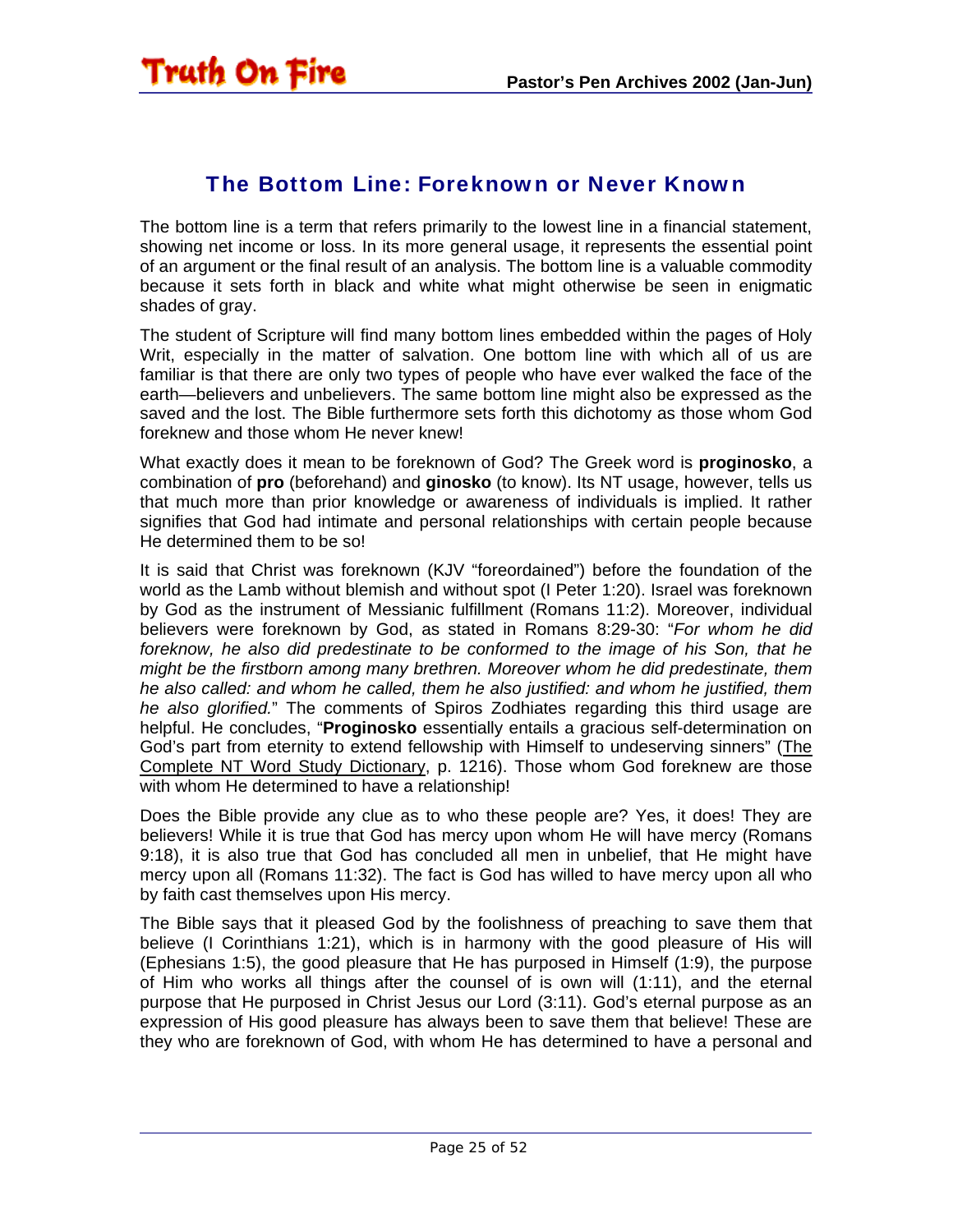eternal relationship! Only in the philosophical speculations of Calvinism will you find God withholding the ability to believe from some while regenerating others prior to justification so they can believe. Both Jesus and John the Baptist taught that belief was requisite to spiritual birth and life (John 3:14-15, 36).

In the Sermon on the Mount, Jesus warned that the performance of noteworthy religious service was not to be mistaken for knowing God or being known of God (Matthew 7:21- 23). According to Jesus, only those who do the will of the Father may be assured that such a relationship exists. His shocking profession at the Judgment to those who had prophesied, cast out devils, and done many wonderful works in His name (apart from absolute surrender) would be: "*I never knew you: depart from me, ye that work iniquity*." He never knew them, and they never knew Him, although they knew much about Him! God knowing us is more critical than our knowing God. Christ's acceptance of us is a far weightier matter than our acceptance of Him

Brethren, all of us belong to one of these two groups—the foreknown and the never known! To which do you belong? Is it possible to know? Absolutely! If the convicting work of the Spirit has led you to a place of repentance (a surrender of your will to His) and faith (humble dependence upon the crucified and resurrected Lord Jesus for salvation), you are among the foreknown, the predestinated, the called, the justified, and the glorified. Apart from grace-wrought repentance and faith, the issue (from a human perspective) will ever remain in doubt.

It is my conviction that no lost person should ever concern him- or herself with whether they are foreknown or predestinated. The only relevant issue is whether he or she has believed in the Lord Jesus Christ. The answer to that question will ultimately determine the bottom line!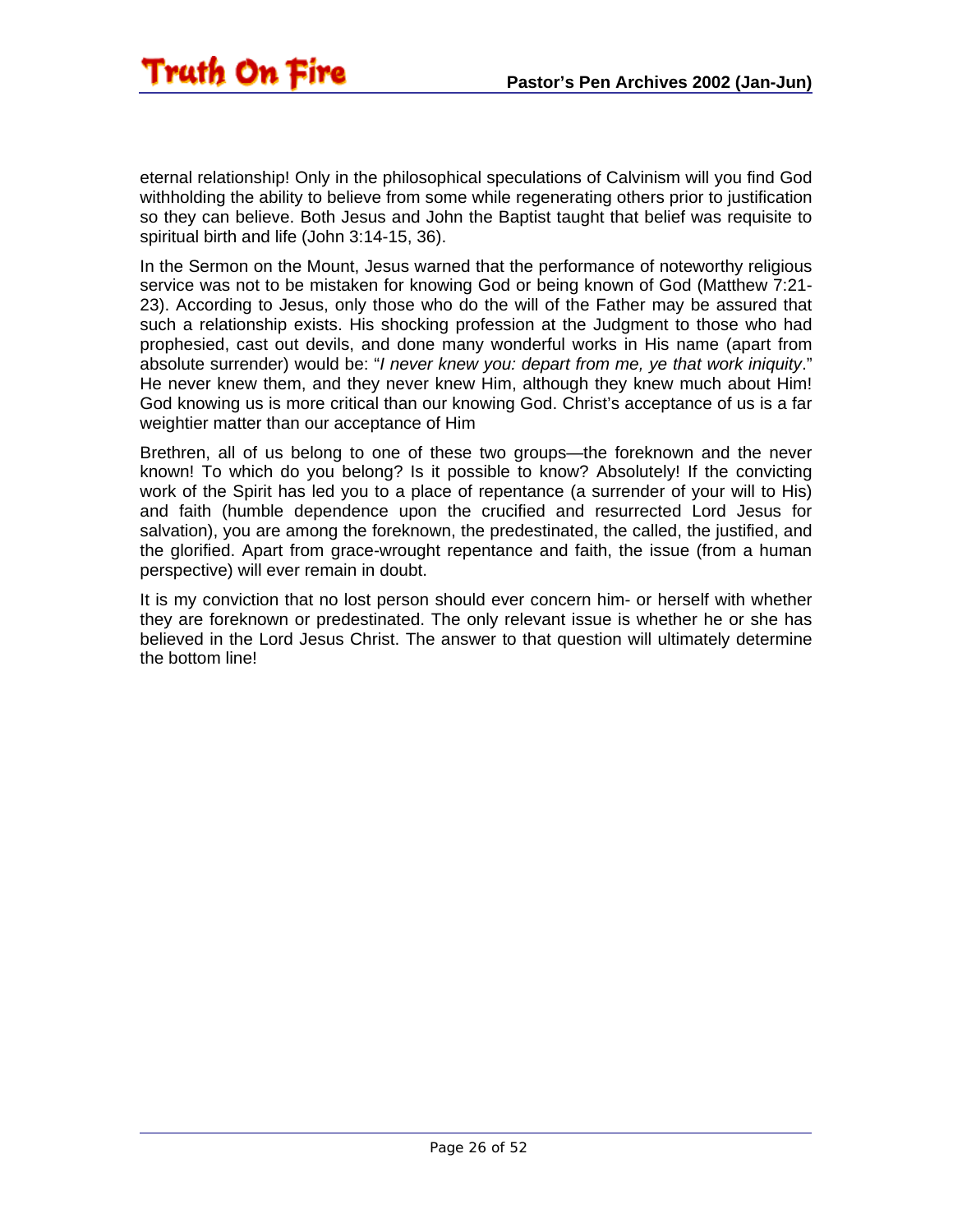#### The Saviour of All Men

<span id="page-26-0"></span>**Truth On Fire** 

One of the admirable traits of the apostle Paul was his ability to communicate the gospel effectively to every strata of society, and to accommodate every intellectual level. During a visit to Athens, as recorded in Acts 17:16-34, he went toe-to-toe with the philosophical heavyweights in the midst of Mars' Hill. He had been summoned by both Epicureans (the hedonists) and Stoicks (the fatalists) to explain in further detail the strange resurrection doctrine he was disseminating in the synagogue and daily in the marketplace. He employed the altar inscription TO THE UNKNOWN GOD as an introduction, and argued convincingly that the days of superstitious and ignorant worship were henceforth inexcusable! God, who had *winked at* (overlooked) such idolatrous behavior in times past as an expression of compassion toward the ignorant, was now commanding all men every where to repent.

The content of Paul's message to the Athenians (17:22-31) is full of theological gems worthy of an entire volume of exposition. We only have the space here to offer a few brief remarks regarding two of its phrases. The first is *all men every where* (17:30), an all-inclusive phrase that describes both the target audience of the gospel and the extent of the atonement. In the Great Commission, Jesus commanded His disciples to *go into all the world, and preach the gospel to every creature* (Mark 16:15). If God has an expressed desire for every soul to hear the gospel, then there must be a corresponding value in the atonement as a basis for the offer of forgiveness and life for those who repent and believe. If the resurrection of Christ impacts all men every where with an assurance of judgment to come, then the death of Christ brings the corresponding assurance that *the Lord hath laid on him the iniquity of us all* (Isaiah 53:6), and has borne the judgment of all. Paul preached that *Christ died for our sins according to the scriptures* (I Corinthians 15:3).

Paul could make that assertion with absolute assurance whether he was addressing a congregation of five thousand or evangelizing a single lost soul in one-on-one personal work. Paul proclaimed the message of repentance to all men every where because Christ had died for the sins of all men every where! Those who have a problem looking into the eyes of a lost sinner and saying confidently, "Christ died for our sins—yours, mine, and those of the whole world " probably have a different gospel than that which Paul preached!

The second is *that man whom he hath ordained* (17:31). The scriptures teach us that Jesus is both God and Man. As God in the flesh, He is fully qualified to judge the quick and the dead. In this message, however, Paul places the emphasis upon Jesus the Man, and the fact that all men every where shall be judged by another man. The man Christ Jesus, however, was unique among men. He was conceived in the womb of a virgin. As the risen and glorified Son of God, He is the one Mediator between God and men (I Timothy 2:5). As our Mediator, He was despised and rejected of men; a man of sorrows, and acquainted with grief (Isaiah 53:3). He is a High Priest Who was touched by the feelings of our infirmities; who was in all points like as we are, yet without sin (4:15). He was taken from among men and ordained for men so that he might have compassion on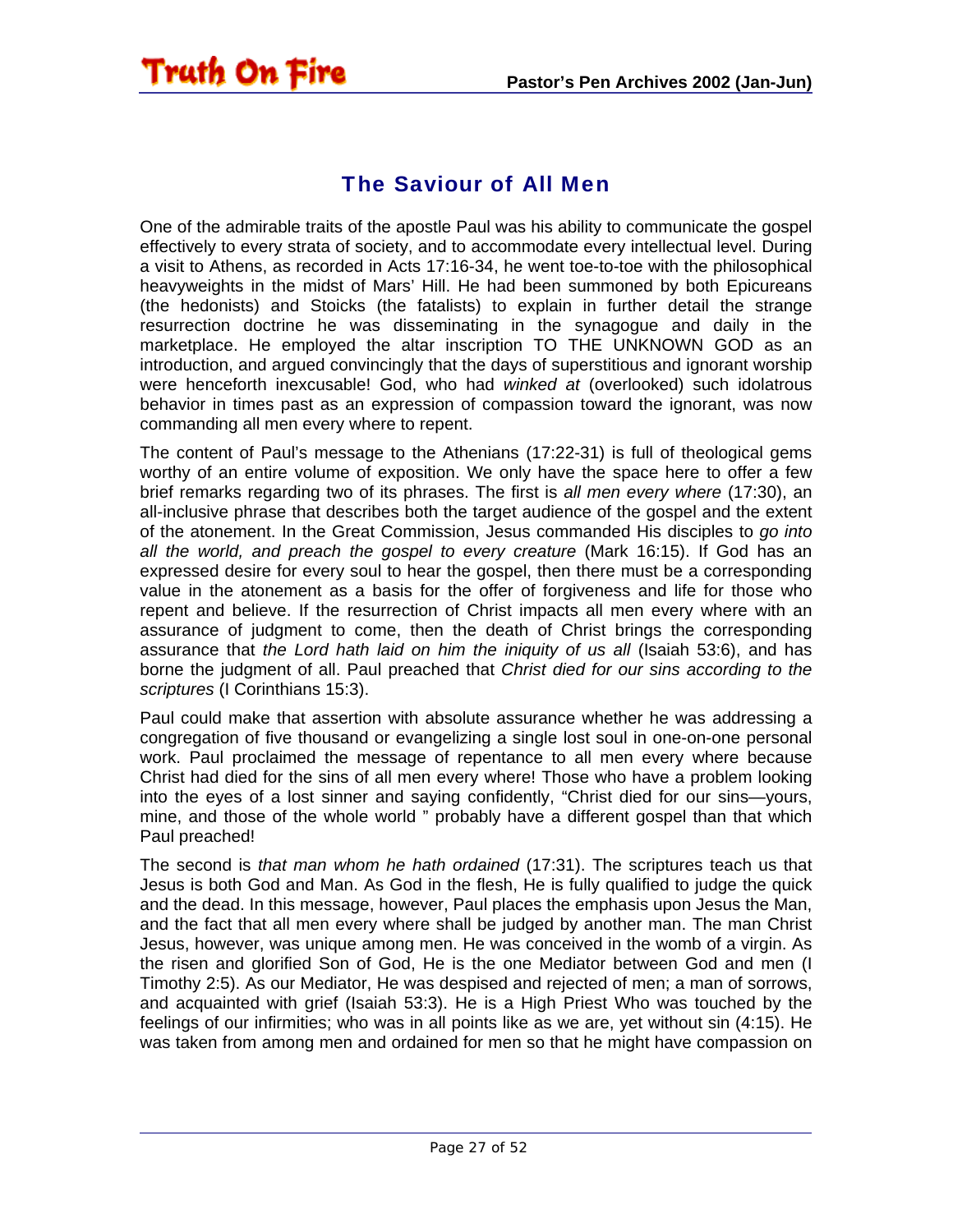

the ignorant, inasmuch as He Himself also was compassed with infirmity (Hebrews 5:1- 2). He learned obedience by the things that He suffered, and finished His course as the perfect man and author of eternal salvation unto all them that obey him (5:8-9). Jesus, the Mediatory Man, has an eternal and unchangeable priesthood. He is holy, harmless, undefiled, separate from sinners, and higher the heavens (7:24-26). This is the Man before Whom all men every where shall one day stand to give an account.

Brethren, the resurrection of the Lord Jesus Christ distinguishes the Christian faith from all other religions. It authenticates every word that proceeded from His lips as being the truth. It proves that He spoke the truth, lived the truth, and is the absolute embodiment of truth! His resurrection exposes every other religious system for what it is—a lie! He is the Saviour of all men, especially of those that believe! He is the Man Whom God has ordained, Who is able to save them to the uttermost that come unto God by Him, seeing he ever liveth to make intercession for them! Amen!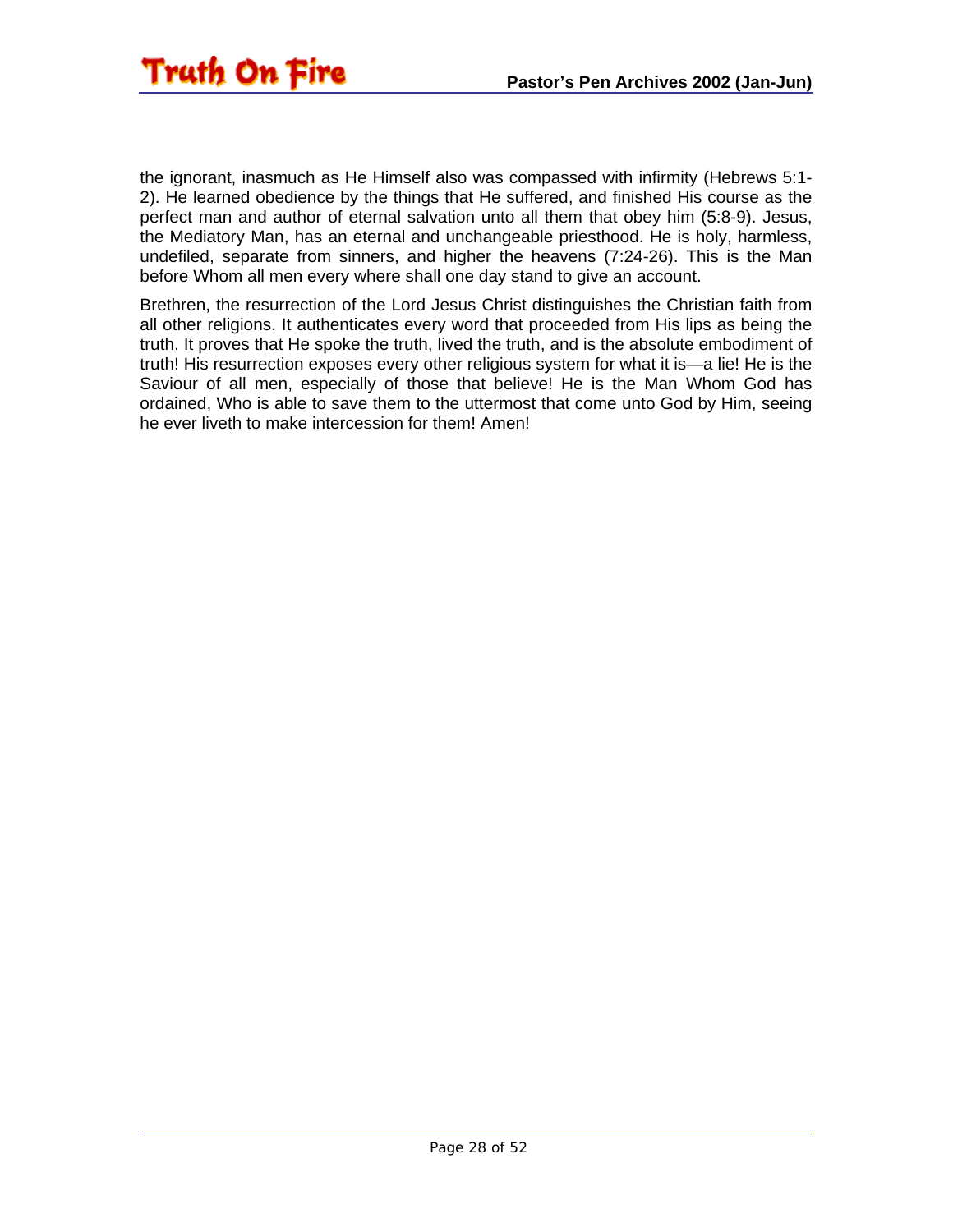#### The Most Sacred Location

<span id="page-28-0"></span>Truth On Fire

Israeli military forces rolled into Bethlehem last week as part of an aggressive campaign to locate and eliminate Palestinian terrorists responsible for the recent wave of suicide bombings. A certain number of these terrorists sought refuge in the Church of the Nativity (the traditional birthplace of Christ), betting that the Israelis would think twice before desecrating such a sacred landmark. The gamble worked! What could have been a relatively short-lived firefight with the Palestinians being overwhelmed and eradicated by superior forces turned into a standoff.

The international media repeatedly described this Church as "perhaps the most sacred site in the Christian religion." This oft heard phrase caused me to ponder its validity. Is it true? Is this traditional scene of the birth of Christ the most sacred location in Christianity? The fact that a physical building was being referred to as the most sacred of Christian sites reminded me how easy it is for the religious world to embrace symbols rather than substance, and to mistake sentimentalism for spiritual reality. For the student of Scripture, the answer to the question "What is the most sacred location in Christianity?" is a no-brainer. It is the body of the believer!

The apostle Paul made this truth abundantly clear to the Corinthian church when he exclaimed: "*What? know ye not that your body is the temple of the Holy Ghost which is in you…?* (I Corinthians 6:19). The word Paul uses for *temple* is **naos** (the innermost sanctuary) as opposed to **hieron** (the outer temple courts). It is a term that evokes images of the wilderness Tabernacle where the Shekinah glory of Jehovah was manifested.

John taught us that Jesus is the primary antitype of the Tabernacle, saying, "*And the Word was made flesh, and dwelt* [tabernacled] *among us, (and we beheld his glory, the glory as of the only begotten of the Father,) full of grace and truth*" (John 1:14). Is there a more profound truth than God, Who inhabits eternity and cannot be contained by the heavens, inhabiting the bodies of those who trust His Son for forgiveness of sin and eternal life? The Church of the Nativity may indeed be the birthplace of Jesus, but He no longer resides there. The friends of Jesus once placed Him in a borrowed tomb, but He no longer rests there. The Holy Spirit, on the other hand, invades the heart of the believer, transforms an earthen vessel into a sanctuary for the living Christ, and abides there forever! Glory!

Brethren, if God could rekindle this neglected truth in the hearts of His people, and cause us to experience afresh the reverence and humility worthy of such awareness, then perhaps a spark of genuine revival would be ignited within local churches across the land. The absence of revival is due as much to sins of the body as it is to sins of the spirit. It is God's desire to sanctify the believer wholly in body, soul and spirit. Progress toward this goal is contingent upon a recognition that the body of the believer is the most sacred location in Christianity!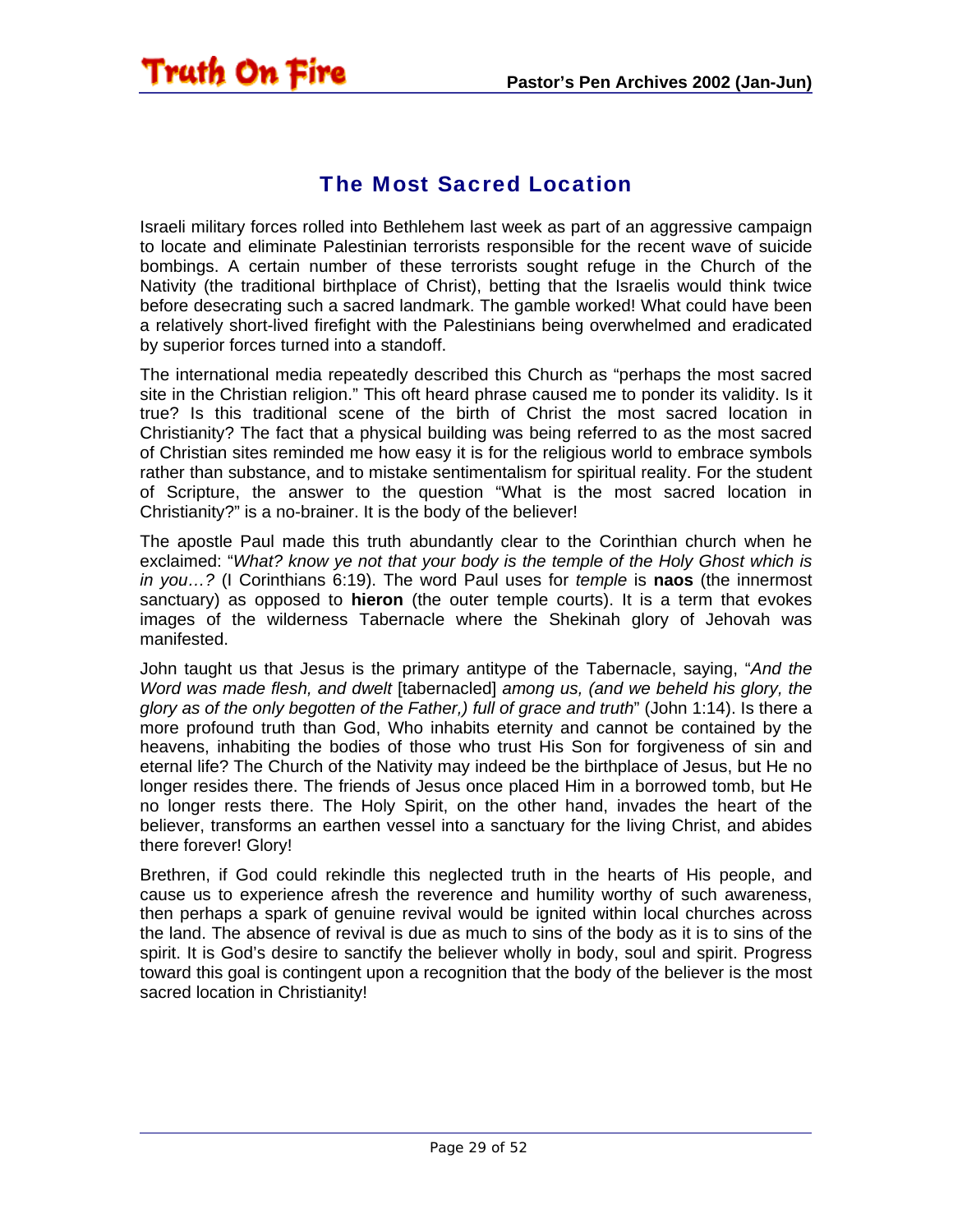<span id="page-29-0"></span>

#### Peace through the Prophetic Word

"Mideast Turmoil" is the topic dominating both major network and cable news programs these days! President Bush has sent Secretary of State Colin Powell to the region as ambassador plenipotentiary in an attempt to negotiate and initiate a political solution for the escalating violence. Those of us who seek to stay abreast of unfolding events are aware that leaders of both Arab States and European Nations continue to express their exasperation with Israel in terms that are increasingly inflammatory! Many are now referring to Israel as the real instigator of terrorism (i.e., the proverbial fly in the ointment). Recent pro-Palestinian protests on American college campuses seem to indicate a revival of anti-Semitic sentiment. A common debate theme this last week was whether the United States should abandon its support for Israel.

The question on many minds is: "Are there any solutions on the horizon?" Well, it depends on whom you ask. It seems that analysts and spokespersons of every stripe have weighed in and offered their opinions regarding the path to peace. There is one breed of analyst, however, that has been largely ignored in the dialogue. He is the one person who can provide a definitive answer to the question, and knows exactly what the future holds. We are no doubt referring to the prophetic analyst!

One of the unique virtues of the prophet is the abiding relevance of his inspired writings long after he returns to dust! In 520 B.C., the prophet Zechariah was made privy to the unfolding events of the last days, to which we have become the eyewitnesses. He delivered *the burden of the word of the Lord for Israel*. Our focus is the prophecy of Zechariah 12:1-14.

What were some of his predictions? First, he said that the Lord would *make Jerusalem a cup of trembling to all the people round about* at a time when the nation would be under *siege* (12:2). Israel today is flanked on every side by Islamic nations committed to her destruction. We are told a siege is on the horizon. In other words, we can expect continued deterioration in the relationships between Israel and her Arab neighbors.

Secondly, the Lord will *make Jerusalem a burdensome stone for all people* (12:3). The word *burdensome* signifies a heavy load that is imposed upon the bearer. The potential ramifications of the Israeli-Palestinian conflict are worldwide, which is exactly the reason President Bush gave for sending Colin Powell to the region. The prophet furthermore affirmed that *all that burden themselves with it* [Israel] *shall be cut in pieces, though all the people of the earth be gathered together against it* (12:3). The nations that *burden themselves* with Israel are those who seek either to eliminate the burdensome stone or support those who do. The day is approaching when every nation will be forced to become friend or foe, protagonist or antagonist. The antagonist position is a recipe for national suicide.

The bottom line is that *the Lord shall defend the inhabitants of Jerusalem* (12:8), and *will seek to destroy all the nations that come against Jerusalem* (12:9). Any peace plan that cedes any portion of Jerusalem to Palestinians or Arabs is doomed! Why? Because God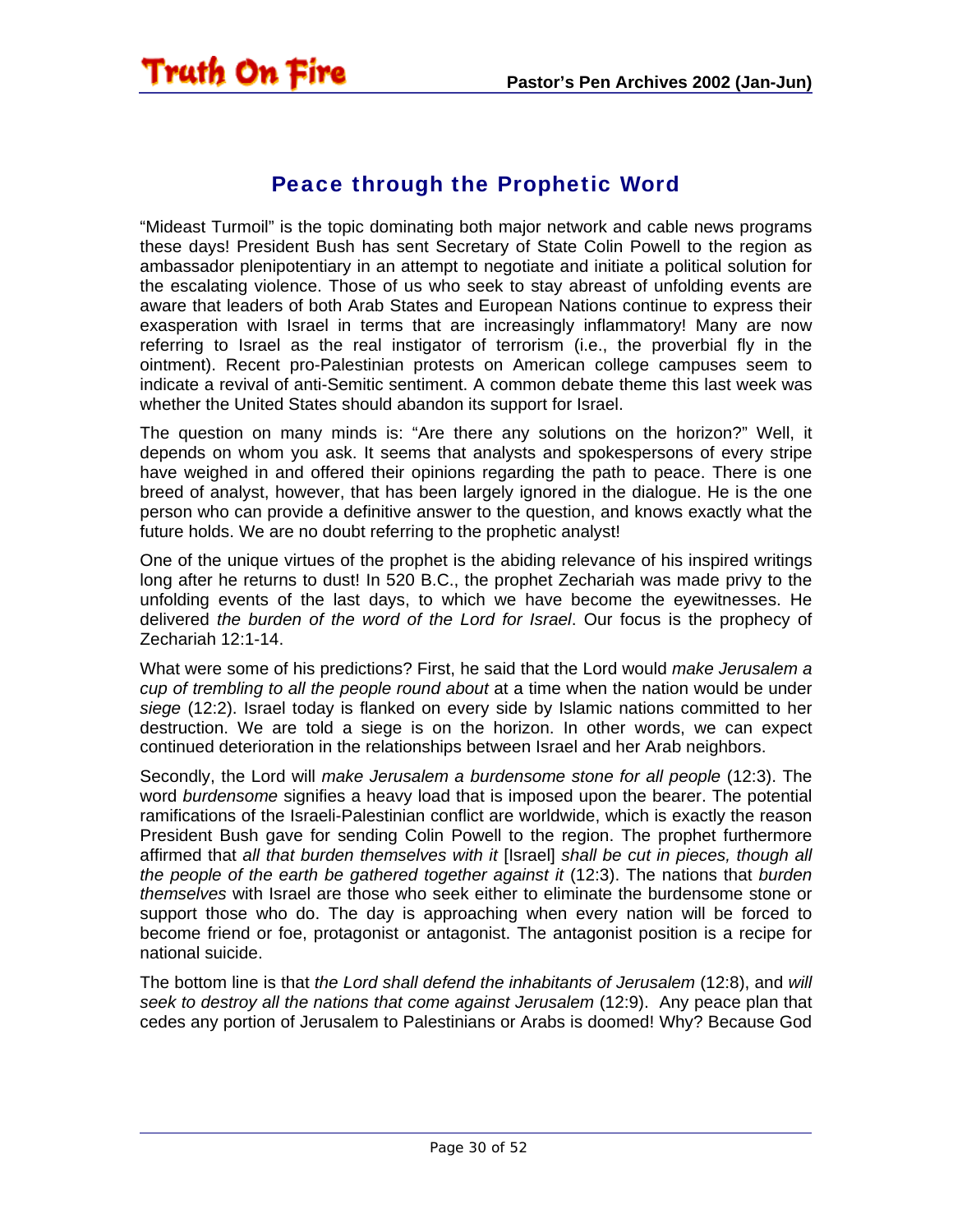

Himself is opposed to such a plan! Pray for our President and his advisors, for they are treading on the thinnest of ice!

A third and most profound prediction made by the LORD was that "*they* [Israel] *shall look upon me whom they have pierced, and they shall mourn for him, as one mourneth for his only son, and shall be in bitterness for him, as one that is in bitterness for his only son* (12:10). YAHWEH (Jehovah) revealed through the prophet that *He Himself* would become a man and endure a piercing unto death by His own people. How much more evidence does an intellectually honest Jew need than the words of Jehovah Himself regarding His incarnation, His death, and His resurrection unto glory? It's all there in that one statement!

Jesus of Nazareth is Jehovah Incarnate! He is the Messiah that was sent to the Jews, and was made a propitiation (satisfaction) for the sins of the whole world (I John 2:2). He is coming again, at which time the Jews will be brought face-to-face once more with the Christ that loved them, and gave Himself for them! This will be a bitter and mournful experience, but will ultimately result in the salvation of the third part of the nation that survives the day of the Lord (13:7-9). The context enables us to understand that the confession "*The LORD is my God*" (13:9) is equivalent to saying "The Lord Jesus Christ is my God!" No possibility of salvation exists for any person, whether Jew or Gentile, unless this confession with the mouth is accompanied by faith in the heart!

Brethren, these are perilous times, but they are also the times of the Lord! Armed with Biblical truth, the disciple can conduct his or her daily affairs with the certainty that whatsoever God has purposed to do shall be done, and avoid any sense of false security created by worthless treaties and broken promises. If there is anything we have learned about the Lord, it is that His word and His promises shall never fail! While turmoil rages in the Middle East, there is sweet peace and rest in the heart of the believer!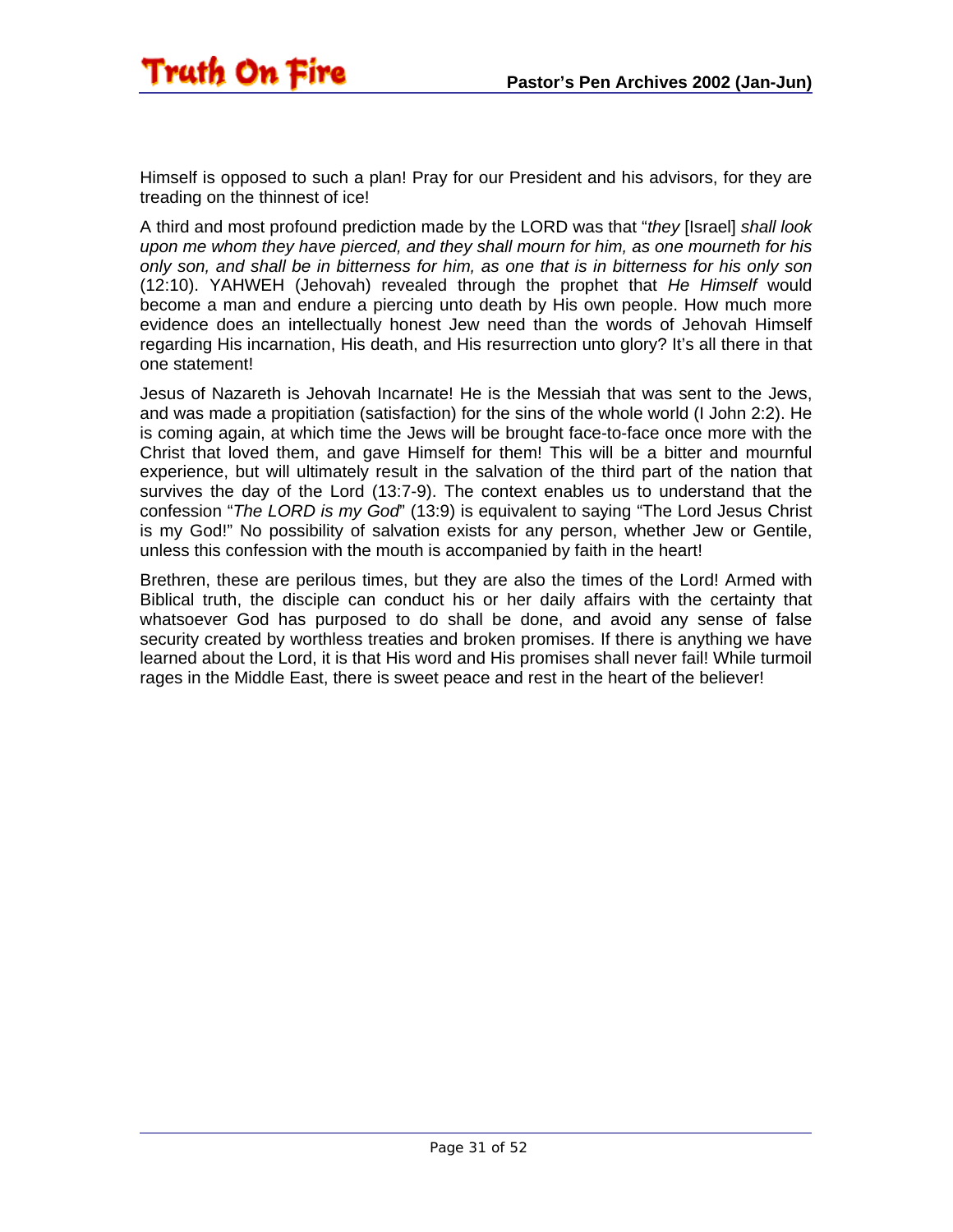<span id="page-31-0"></span>

#### Knowing and Doing the Will of God

The spiritual health of the believer faces no greater threat than disobedience to the known will of God. The illustrations that could be cited in support of that statement are many. Perhaps the most notable among them is the prophet Jonah, whose deliberate dismissal of a preaching assignment not only imperiled a crew of merchant mariners, but nearly cost him his own life and ministry as well.

At the risk of oversimplification, let it be said that Jonah got into spiritual trouble because he understood more than he was willing to undertake! In other words, there was a glaring disparity between what he knew and what he did! Three days and three nights in the belly of the fish led him to perceive that he was in the belly of hell itself, having been cast out of God's sight (Jonah 2:17-3:4). In Jonah's case, failure to undertake that which he understood robbed him of the blessedness that should have been his as God's anointed prophet!

The Lord Jesus taught this same truth to the disciples on the eve of His death. After washing the disciples' feet, and supremely illustrating the kingdom principles of servanthood and humility, Jesus said: "*If ye know these things, happy are ye if ye do them*" (John 13:17). *Happy* is the Greek **makarios**. Its root signifies beauty (blessedness, happiness, prosperity of soul) on a spiritual level. Jesus set forth this expectation for every individual who undertakes to do all that he or she understands to be the will of God!

The word *if* is used twice in the English version to introduce the conditional phrases. Jesus, however, used two different conditional classes in stating the principle. The phrase "*If ye know*…" is a first class Greek condition, which assumes the condition to be fulfilled or true. The phrase "*if ye do*…" is a third class Greek condition, which states the condition as unfulfilled with the probability of fulfillment. Jesus credited them with a firm grasp of the concept, but left the door open as to whether they would put the principles into practice. Each of us has learned from personal experience what Jesus implied in His instruction—that our knowledge of God too often exceeds our experience of God!

This dynamic usually works in reverse for the new convert. In the days and weeks immediately following the grace of spiritual birth, the believer lives on a spiritual level where experience surpasses knowledge. Zealous babes in Christ have been known to undertake far more than they understand. With the ticking of the spiritual clock, however, knowledge tends to gain the ground necessary to establish a desirable balance with experience. As long as instruction and implementation move forward together, the Spirit is able to produce His fruit and beautify the life. The believer is happy in Jesus! Any slack in devotion to Christ that allows knowledge to expand without a corresponding exercise of obedience immediately threatens that happiness! As the scripture says: "*Therefore to him that knoweth to do good, and doeth it not, to him it is sin*" (James 4:17).

Brethren, one of the strongest indictments against the church in this hour is that she knows much more than she does! What she understands far exceeds what she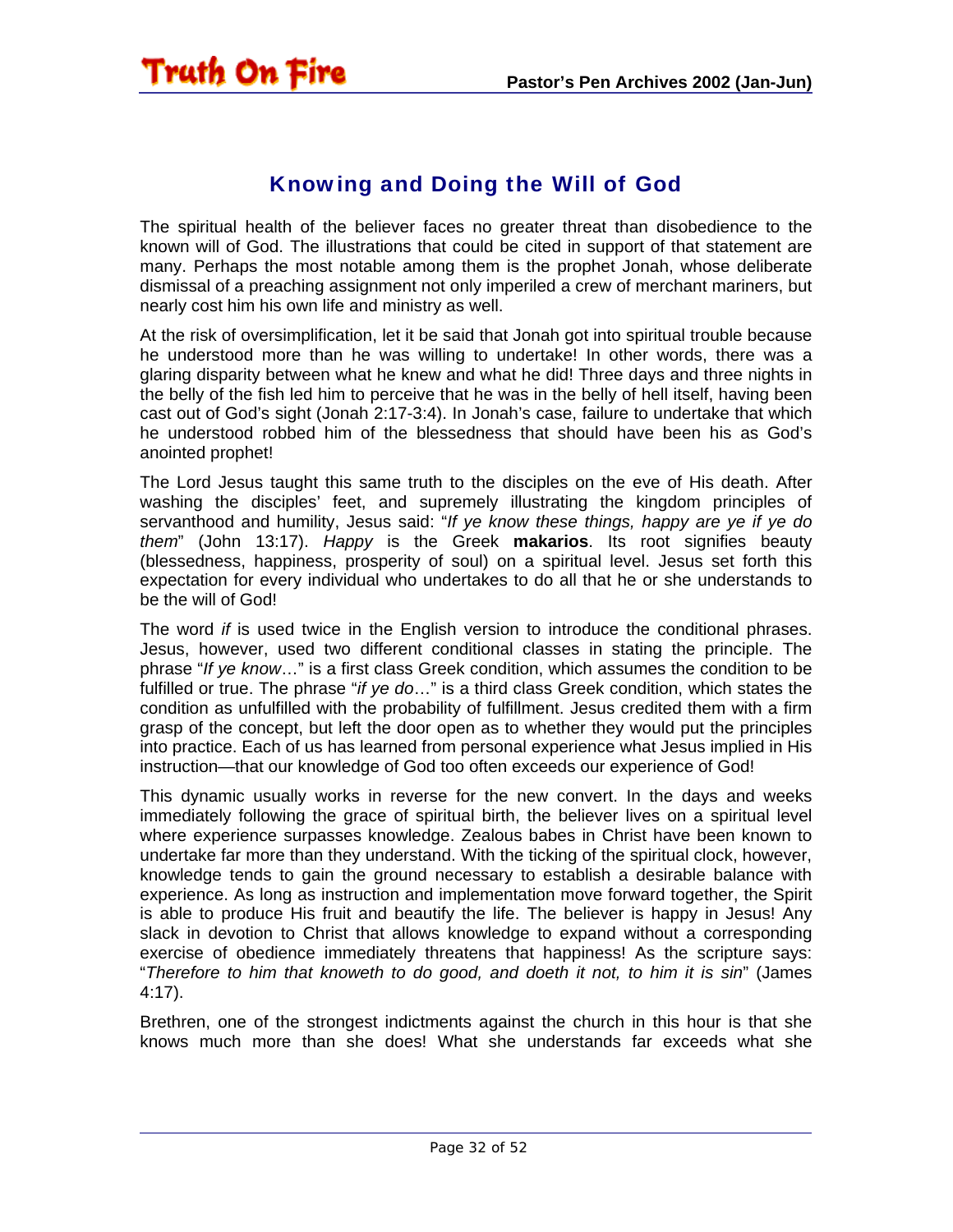

undertakes! This is what makes her lukewarm in the sight of God. One of the evidences of genuine revival in any church or individual is a renewed hunger for an experience of God that meets or exceeds our knowledge of Him!

Let us join our hearts with the Psalmist, as he prayed: "*Wilt thou not revive us again: that thy people may rejoice in thee? Shew us thy mercy, O Lord, and grant us thy salvation*" (Psalm 85:6-7).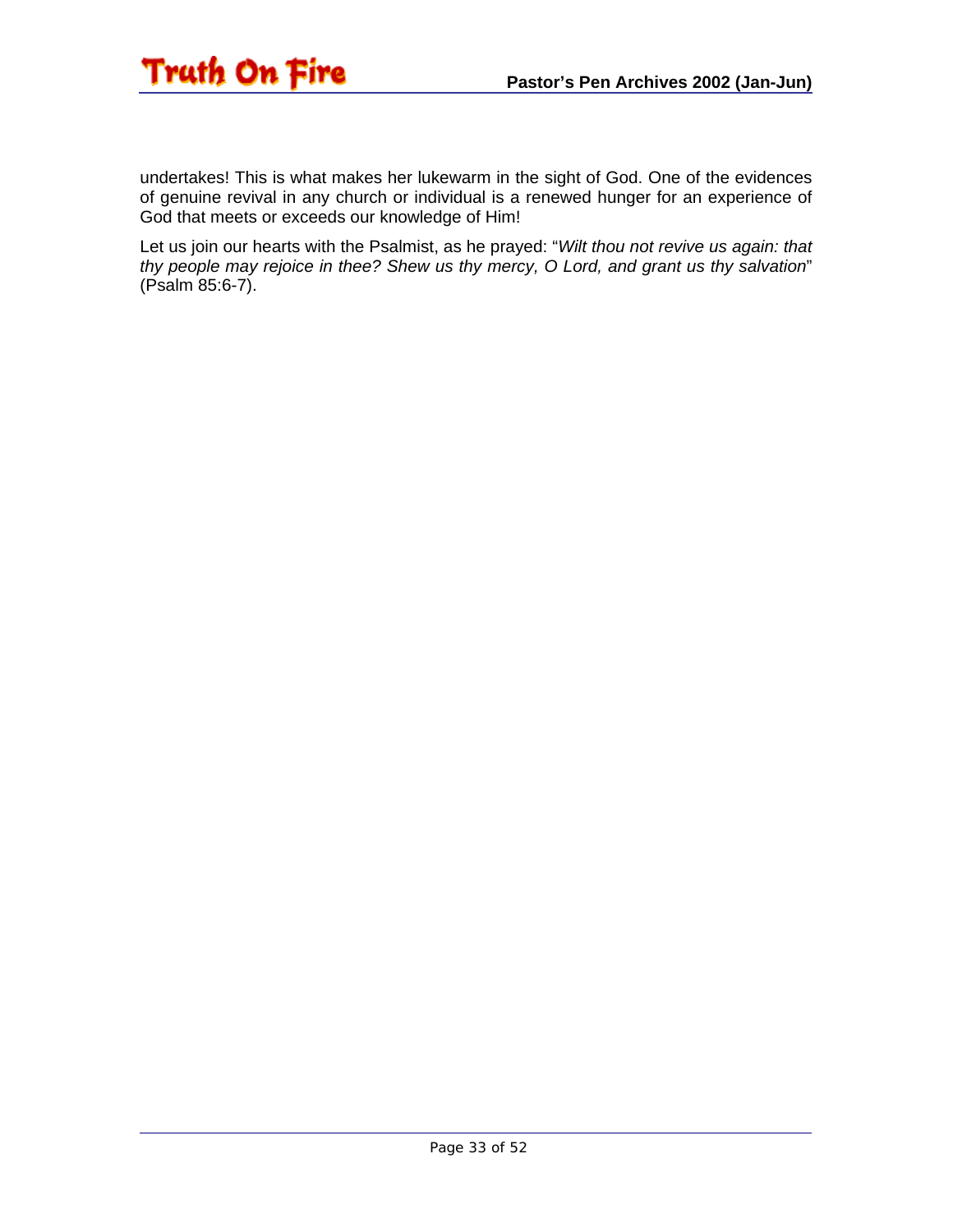#### Restore the Violence!

<span id="page-33-0"></span>Truth On Fire

Most of us would agree that violence is both harmful and undesirable behavior without regard for the venue in which it is exhibited. In its coverage of volatile events, the media has demonstrated that violence is everywhere in our world. As a matter of fact, it has developed its own unique parlance to describe the types of violence it covers—Domestic violence, Neighborhood violence, Classroom violence, Workplace violence, Campus violence, Courtroom violence, Fan violence, Film violence, Drug violence, Gang violence, Inmate violence, Motorist violence, Mideast violence. Are you getting dizzy? Well, suffice it to say we are surrounded by the stuff! And while we might be sympathetic to every "Stop The Violence!" placard holder, we must consider the question, "Is all violence bad?"

The Lord Jesus spoke of a violence that was rampant in the days of John the Baptist, and had carried over into His own ministry. He referred to it as Kingdom violence! In an address to the multitudes, Jesus said: "*And from the days of John the Baptist until now the kingdom of heaven suffereth violence, and the violent take it by force*" (Matthew 11:12). The broader context was a public endorsement of John the Baptist as the greatest of the prophets! He was neither a *reed shaken by the wind* nor a man *clothed in soft raiment* fit for *kings' houses* (11:7-11).

John had come on the scene in Elijah-like power, but was held to a higher standard than the secondary manifestations of miracles! He was a God-anointed preacher of the Word! According to Jesus, the preaching of John had fomented a spirit of violence within the souls of his audience that made them willing to bust through any and every obstacle that stood between them and the kingdom, including the religious hypocrisy of the scribes and Pharisees! They wanted in at any cost, and would let nothing stand in the way!

The Greek word for *violence* is **biazo**. It means *to press violently* or *forcefully*, and signifies forceful endeavor to achieve an objective. Jesus used the same word (translated "*presseth*") in Luke 16:16 to describe the phenomenon, saying: "*The law and the prophets were until John: since that time the kingdom of God is preached, and every man presseth into it*." The phrase *every man* should be understood to mean every person in whom the preached Word had had its intended effect! Some of the violent, however, encountered obstacles they failed to overcome, and were thus shut out.

Remember the young rich man who came running to Jesus, kneeling and asking what he might do to inherit eternal life? He was grieved to discover that his forceful endeavor to enter the kingdom was no match for the covetousness of his heart in spite of the fact that Jesus loved him (Mark 10:17-22)! Some appeared to encounter no other obstacle than lack of faith. A scribe who had answered Jesus discreetly regarding the greatest of the commandments was told: "*Thou art not far from the kingdom of God*" (Mark 12:28- 34). You can almost detect in the words of Jesus a prediction of success as the scribe wrestled with kingdom truth.

What shall we say concerning Judas Iscariot? The man who spent three years in the inner circle of the King will spend eternity in outer darkness! I recently heard one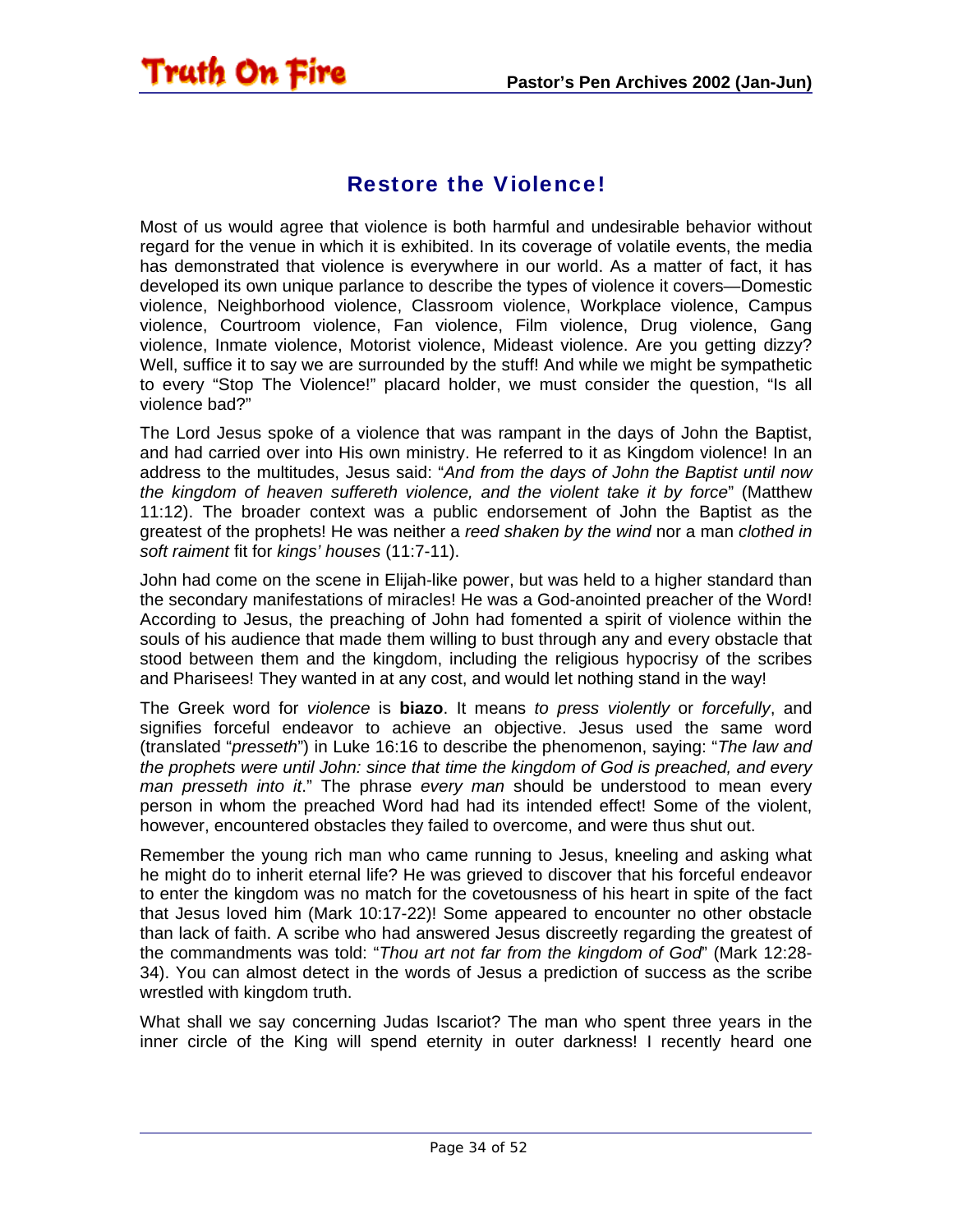preacher describe the tragedy of Judas as one who kissed the door of heaven and went directly to Hell! John summed up his failure in four words—"*he was a thief*" (John 12:6).

Brethren, this generation desperately needs a fresh infusion of Kingdom violence fomented by God-anointed preachers in sanctified pulpits! The mission requires purified prophets! Miracle workers need not apply!

In my years of ministry as a pastor, I have encountered precious few souls who, like Jacob of old, were willing to wrestle violently with God until the break of day, and refused to relinquish their grip on the Messenger until they had secured a blessing from His sovereign and gracious hand! While kingdom violence on a national scale would not guarantee that every person who pressed for the kingdom would be successful in his or her quest, it would be infinitely better than the current environment! O God, restore the violence!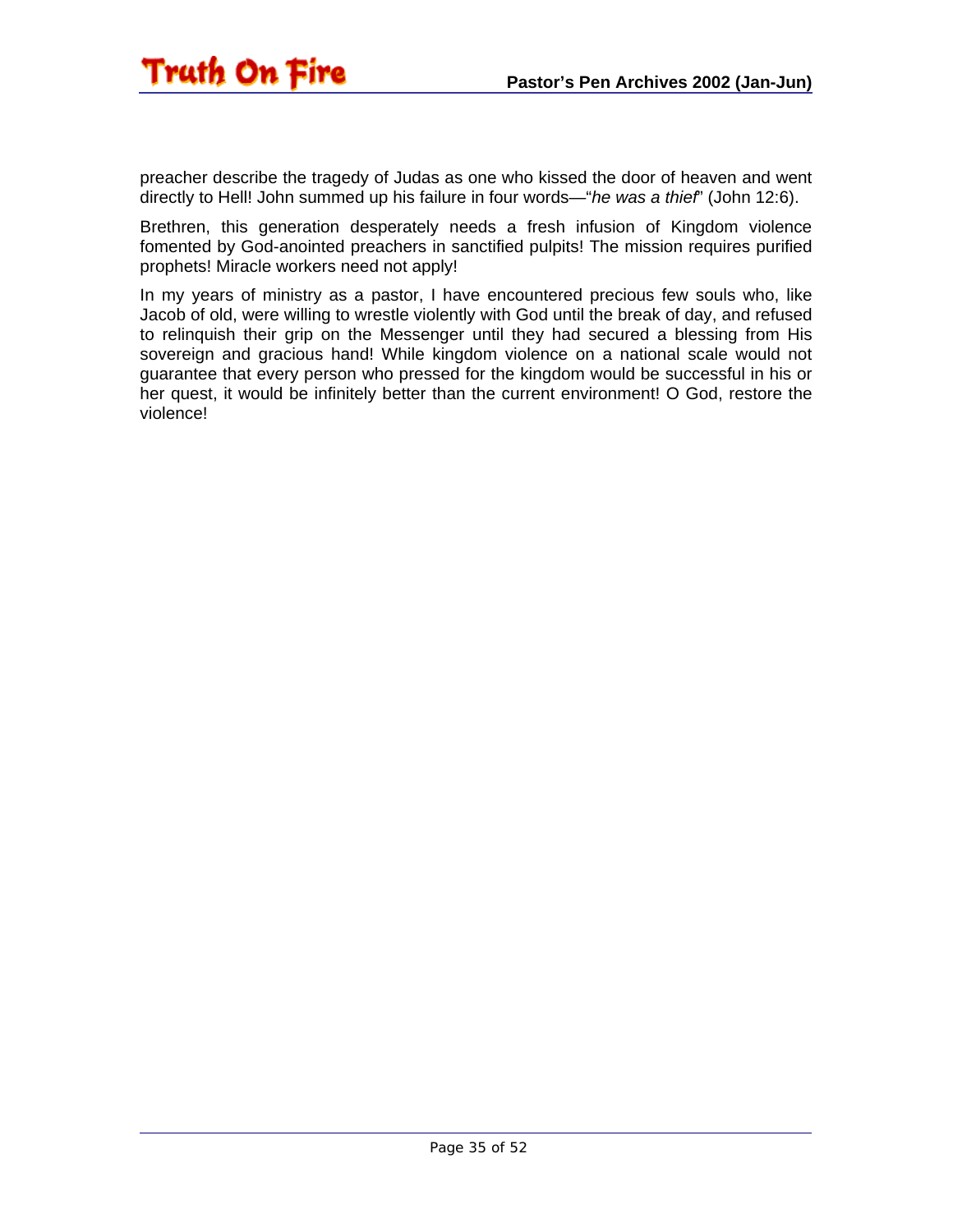<span id="page-35-0"></span>

#### Big Lessons from Small Creatures

My wife and I flew to Texas this last weekend to share in our daughter's graduation from Dallas Theological Seminary. Dr. Haddon W. Robinson delivered the commencement address, which was entitled "Big Lessons from Small Creatures." The message was taken from the text in Proverbs 30:24-28, which says: "*There be four things which are little upon the earth, but they are exceeding wise: The ants are a people not strong, yet they prepare their meat in the summer; The conies are but a feeble folk, yet make they their houses in the rocks; The locusts have no king, yet go they forth all of them by bands; The spider taketh hold with her hands, and is in kings' palaces.*"

Please allow me to share that message with you in summary form. While I have embellished them somewhat, the main points are his. I trust they will bless your life as they blessed mine.

- (1) Ants are exceeding wise because they know what time it is in life. Ants know that winter is coming, and that sustenance will be required for the difficult times that lie ahead. What they have learned from the past teaches them that they must make the most of the present in order to prepare for the future. Many souls lack such wisdom! They are fixated on the past (with its successes and failures) and never seem to connect it to the future. Others live by the mantra "One of these days when such and such a thing happens I'm going to do this or that" but such and such things never seem to materialize as they had planned, and thus nothing gets done in the present to prepare them for the future. The ants connect all three. They know what time it is in life, and take the appropriate steps now so that they will not be caught short then! The wise man or woman will do likewise in their relationship with the Lord Jesus.
- (2) The conies are exceeding wise because they know where their security lies. The coney is a rock badger that was prominent throughout the entire region of Sinai, Lebanon, and Palestine. They were rabbit-sized and equally defenseless. They lived in the holes and clefts of rocks, which provided their only protection against predators! In like manner does the wise individual know that his or her security lies solely in the Rock of Ages, the Lord Jesus Christ!

Theological systems and points of doctrine are no substitute for the living Christ! Imagine two conies—one Calvinist and one Arminian—debating whether a particular Rock cleft was sufficient in size to provide shelter for an entire family of conies when two birds of prey carry both conies away to be devoured! Was the strength of a theological argument able to deliver either of these conies from disaster? The bottom line is that anything short of Christ Jesus the Rock is a false security!

(3) The locusts are exceeding wise because they know where their power lies. They have no king, but go forth all of them by bands. Their power lies in community. A single locust isolated from the horde poses little or no threat to the surrounding vegetation. As a horde, however, locusts can inflict billions of dollars in damage to an agricultural economy! Wise men and women know the power of spiritual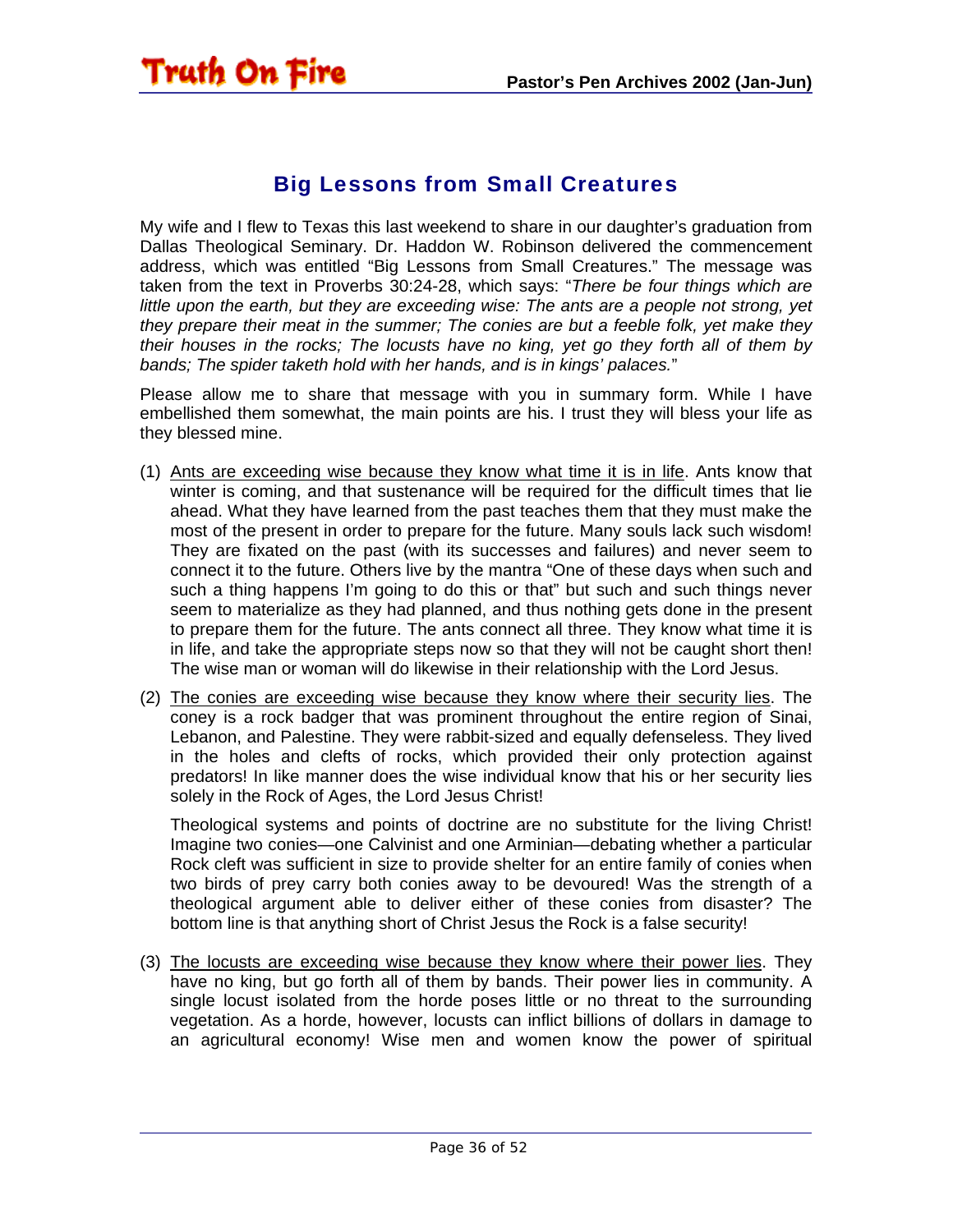community, and plug themselves into a local church ministry! Moreover, they refuse to build walls of separation between themselves and others who share the same nature and proclaim the same gospel!

Truth On Fire

(4) The spider is exceeding wise because it understands the incongruity of grace. It is found in kings' palaces, but has no business being there! There is something incongruous about the spider and a king's palace. There is no logical fit! So it is in the spiritual economy of the King of kings, Who taught us that we must die in order to live, be last in order to be first, and take up a cross in order to obtain a crown. These are incongruous realities, but they are the stuff of grace.

Which one of us has any business living in the King's palace? It is grace, my friend, that illumines us to our sinful condition. It is grace that stirs our hearts to stretch forth our hands, and take hold of the Bread of life. It is grace that breeds perseverance in our hearts to lay hold of eternal life. It is pure incongruous grace that fits a sinner like me for a palace like His!

Brethren, there are big lessons to learn from small creatures. In closing his address, Dr. Robinson tactfully reminded us that if we had the brains of an ant, we also would use the past to make the most of the present in preparing for the future. If we had the brains of a coney, we would ensure that our single source of security was the Lord Jesus Christ, the Rock of Ages. If we had the brains of a locust, we would understand the power of community, and meld our lives with a local assembly of believers. If we had the brains of a spider, we would walk in constant appreciation of the good grace of God, which has brought us into union with Christ by faith, and will one day enable us to share an eternal abode with Him! Amen!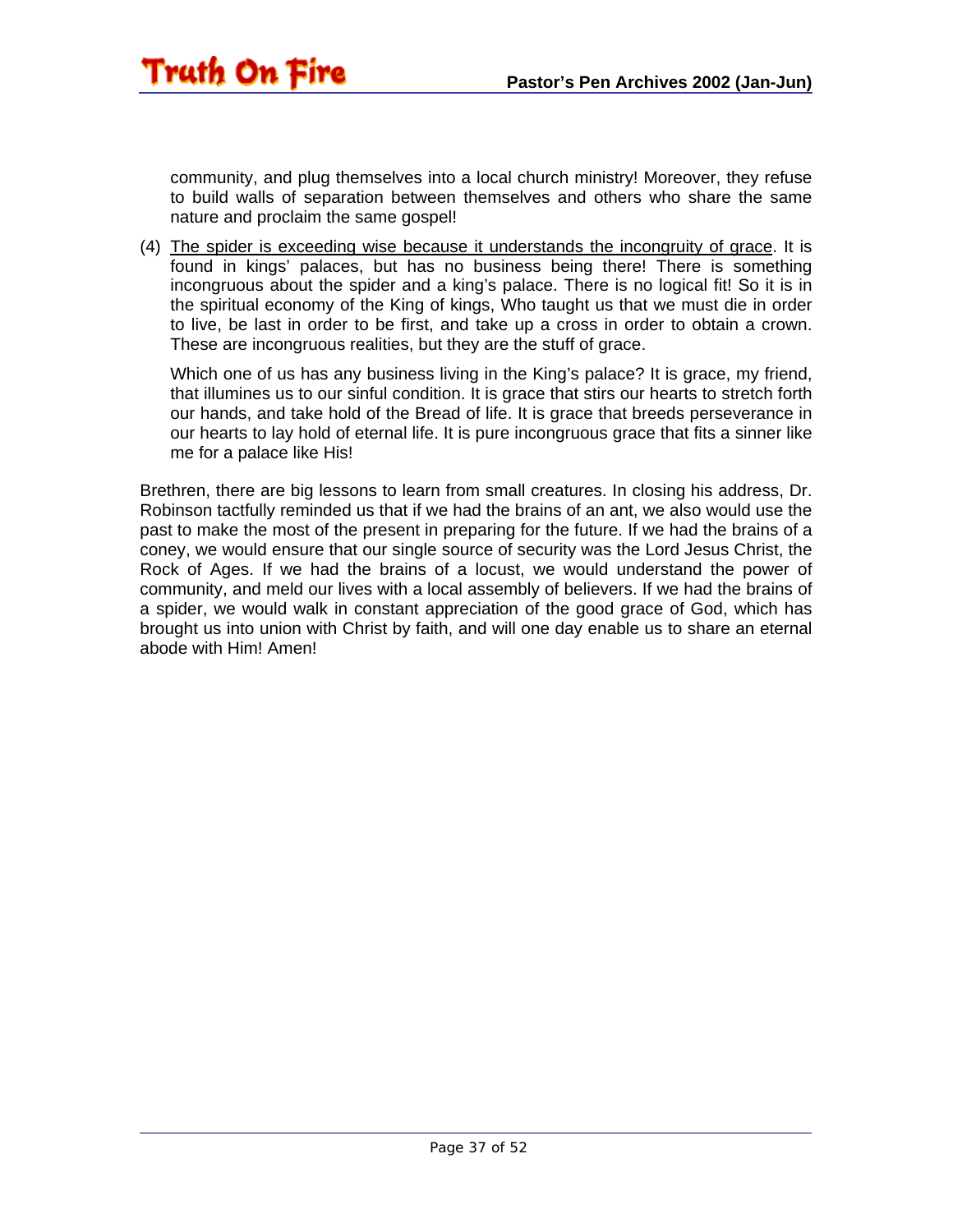#### The Necessity of Vision

<span id="page-37-0"></span>Truth On Fire

I find myself going back to favorite portions of the Bible from time to time, and measuring myself against them. I ask myself, "To what degree is my life conforming to this truth that I discovered so many years ago?" At times my conscience bears positive witness to the facilitation of that truth, and at others there are pangs of conscience due to shortcomings. The next question is, "What am I going to do about it?" The answer to this query is critical inasmuch as it determines how far I go with God!

One of the significant measuring sticks of Scripture is found in Proverbs 29:18: "*Where there is no vision, the people perish; but he that keepeth the law, happy is he*." The word "*vision*" means revelation. The Hebrew root means "a sight." What is in view, however, is mental (not physical) sight. It speaks of the mental apprehension of truth that enlightens the mind and governs the conduct. Vision cuts through the clutter of life! Vision clarifies! Vision motivates! Vision brings the will of God into focus, and makes it a priority of life!

The absence of vision is costly! Where there is no vision "*the people perish*." The Hebrew word for "perish" means to cast off restraint. The "people" are God's people, but in principle refers to any people without the governing influence of God's truth upon their lives. Such was the condition of Israel prior to Samuel, wherein "*the Word of God was precious* [rare] *in those days; and there was no open vision* [revelation]" (I Samuel 3:1). The lack of a prophetic voice left the people without the governing power of truth, and every man did that which was right in his own eyes. Absence of vision obscures the will of God, and frustrates the life. It renders the Christian aimless and powerless in his or her spiritual walk.

Brethren, vision is the fuel of discipleship. Our journey with God can be measured in terms of our mental and spiritual grasp of truth, and the degree to which it brings us into conformity to the will of God. It is more than church attendance, tithing, and religious duty. It is a daily ingestion of truth that instructs our minds, cleanses our hearts, and translates into godly attitudes and actions.

Vision means everything to a disciple and his church. As our verse says: "*He that keepeth the law, happy is he*." No disciple can rise above his or her vision! No church is any stronger than the collective vision of its members. How is your vision these days?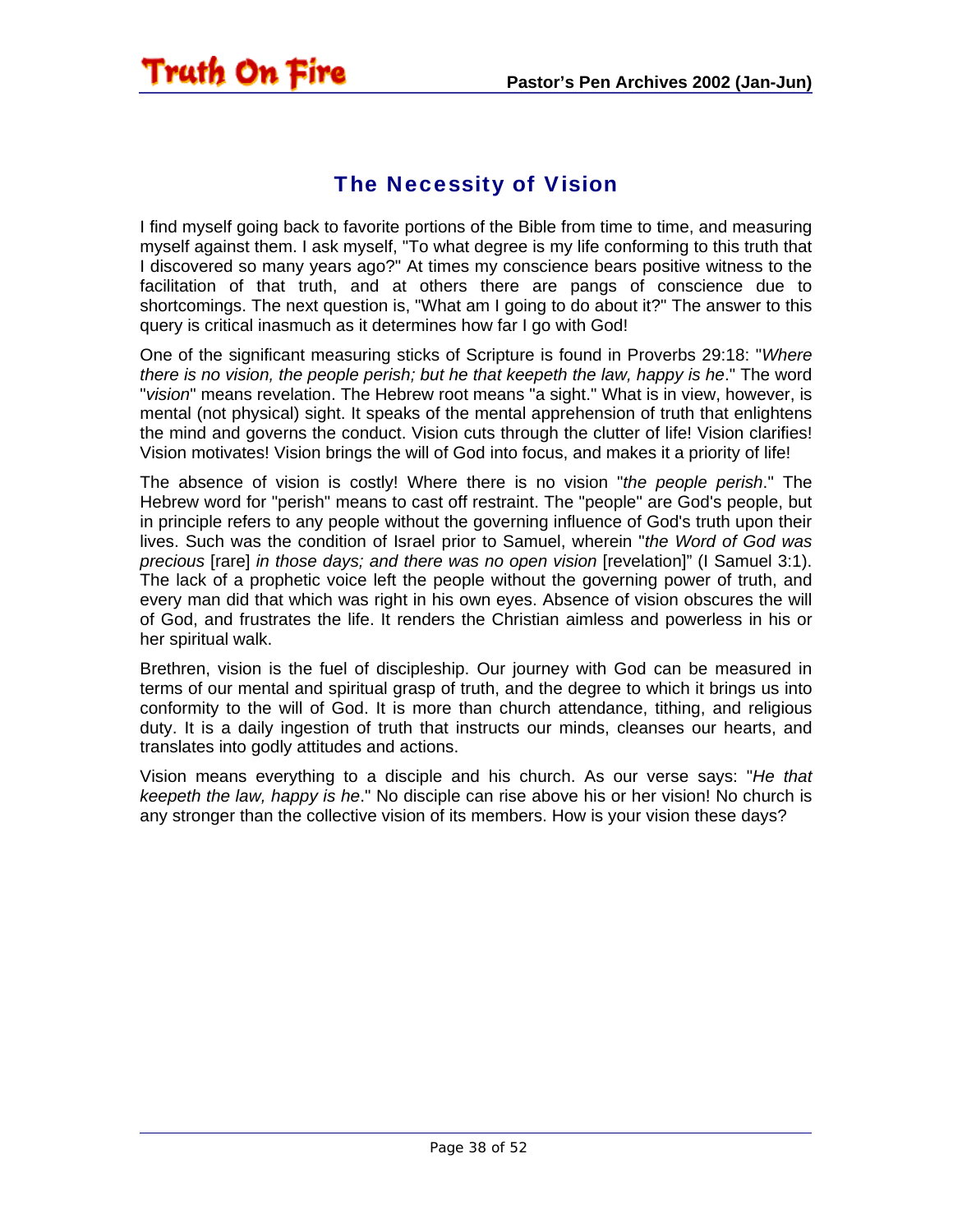#### Jesus by the Minute

<span id="page-38-0"></span>Truth On Fire

No shopper on the face of this earth can rival the American consumer for available selections in goods and services. The principles of capitalism operating in concert with freedom have made ours the most advanced civilization in the history of humanity! We purchase our computers by memory capacity, speed, and software; our food by unit, pound, box, case, and pallet; our clothes by catalogue, mail order, and Internet; our entertainment by cassette, CD, DVD, and World Wide Web download. The marketing options are endless!

I recently discovered that it is now possible for consumers of Christian music to buy Jesus-by-the-minute. My discovery took place as I read the feature article in the Lifestyle section of the Florida Times-Union, Sunday, May 5. The piece was entitled "Between a Christian rock and a hard place" with a by-line that read "Christian performers now have to find ways to sell records and sell faith without selling out". The article discussed the "balancing act" required by Christian artists to avoid becoming either too overt or too covert with Jesus in the lyrics.

The author cited industry insiders in explaining that JPMs (Jesuses Per Minute) had become the critical factor. A succinct summary of his research was articulated in the following paragraph: "Many Christian fans want overt lyrics with high JPM counts. They want artists unashamedly singing about the life they've found with Christ. But if you're trying to sell as many records as possible, especially to secular audiences, the fewer JPMs the better." According to the author, the marriage of religion and capitalism in the quest for Christian record sales has "propelled Christian music into the mainstream", transforming a "self-contained niche" into "a \$1-billion dollar industry with access to marketing largesse and high production values." In light of the marketing success enjoyed by the joint forces of capitalism and religion, it is entirely appropriate to ask whether joint endeavors of this nature occurred in time past, and how a Holy God reacted to greed and avarice in the context of religion.

Three examples come to mind. The first is Balaam the false prophet (Numbers 22:7- 24:25), who found himself between the proverbial rock and hard place. He had no desire to curse the nation that God had blessed, but found that the "*rewards of divination*" (22:7) and a promotion to "*very great honour*" (22:17), as offered by Balak, king of Moab, represented an irresistible opportunity for financial and career advancement. In what he must have considered a clever balancing act, Balaam *taught Balak to cast a stumblingblock before the children of Israel* (Revelation 2:14) to commit idolatry and whoredom, thereby kindling the anger of the Lord, whereby twenty-four thousand Israelites lost their lives. His reward was short-lived! The Israeli army slew Balaam with the sword a short while later.

The second example is Ananias and wife Sapphira (Acts 5:1-11), who saw an opportunity to achieve self-sacrificial saint status while privily pocketing a portion of capital gains from a land sale. Both were stricken dead the same day within the space of three hours (5:7). We learn from this sobering episode that God has a zero-tolerance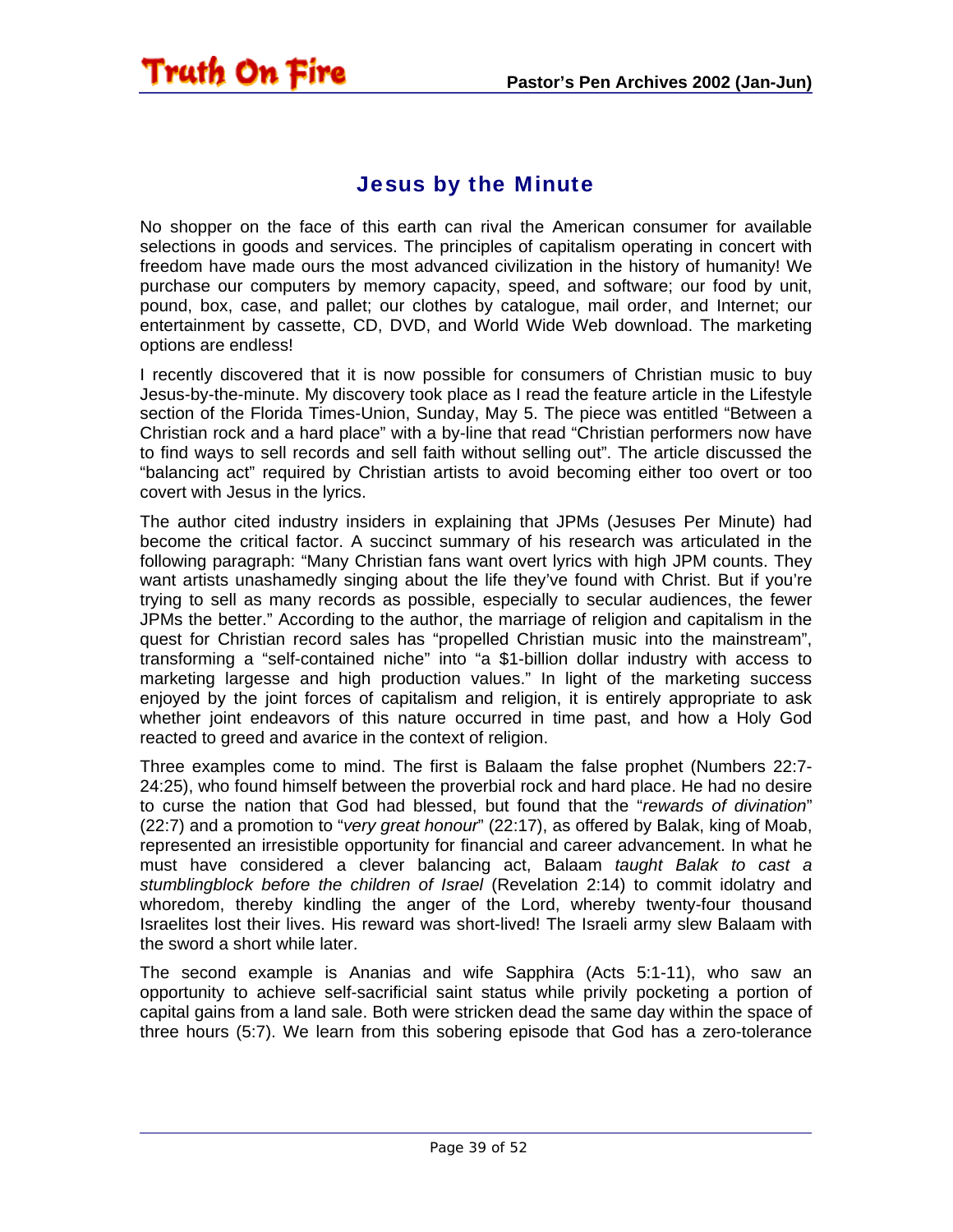

policy for any profiteer, whether saint or sinner, who operates under the cloke of religious piety.

Our third example is the Lord Jesus Christ (John 2:13-17), who, during a Passover temple visit, lamented that His *Father's house* had become *a house of merchandise*. He *drove* the profiteers *out of the temple* with *a scourge of small chords*, and taught us that God detests any religious enterprise, whether true or false, that seeks to build wealth at the expense of the worshipper!

Brethren, what do you suppose is the mind of God toward these "Christian" musicians who engage in the by-the-minute marketing of His beloved Son? They are no more acceptable in the eyes of God than Balaam, Ananias and Sapphira, or the moneychangers in the Jerusalem temple. I realize there are many Christian musicians who unapologetically make much of the Lord Jesus, and desire only the approval of God in their ministries. But how many others (including ministers of music in local churches) are applying some variation of Jesus-by-the-minute to draw secular audiences, build attendance, and enhance revenue?

The apostolic formula as expressed by Paul was strictly "*Jesus Christ, and him crucified*" (I Corinthians 2:2), and "*For to me to live is Christ, and to die is gain*" (Philippians 1:21). Paul had no fear of Jesus overload in the content of his preaching! Why? Simply because he was bought by the blood of Christ, and neither he nor his message could be bought at any price! Why should not the same be true for the Christian musician? Why would anyone but a godless merchandiser fear Jesus overload in his or her singing?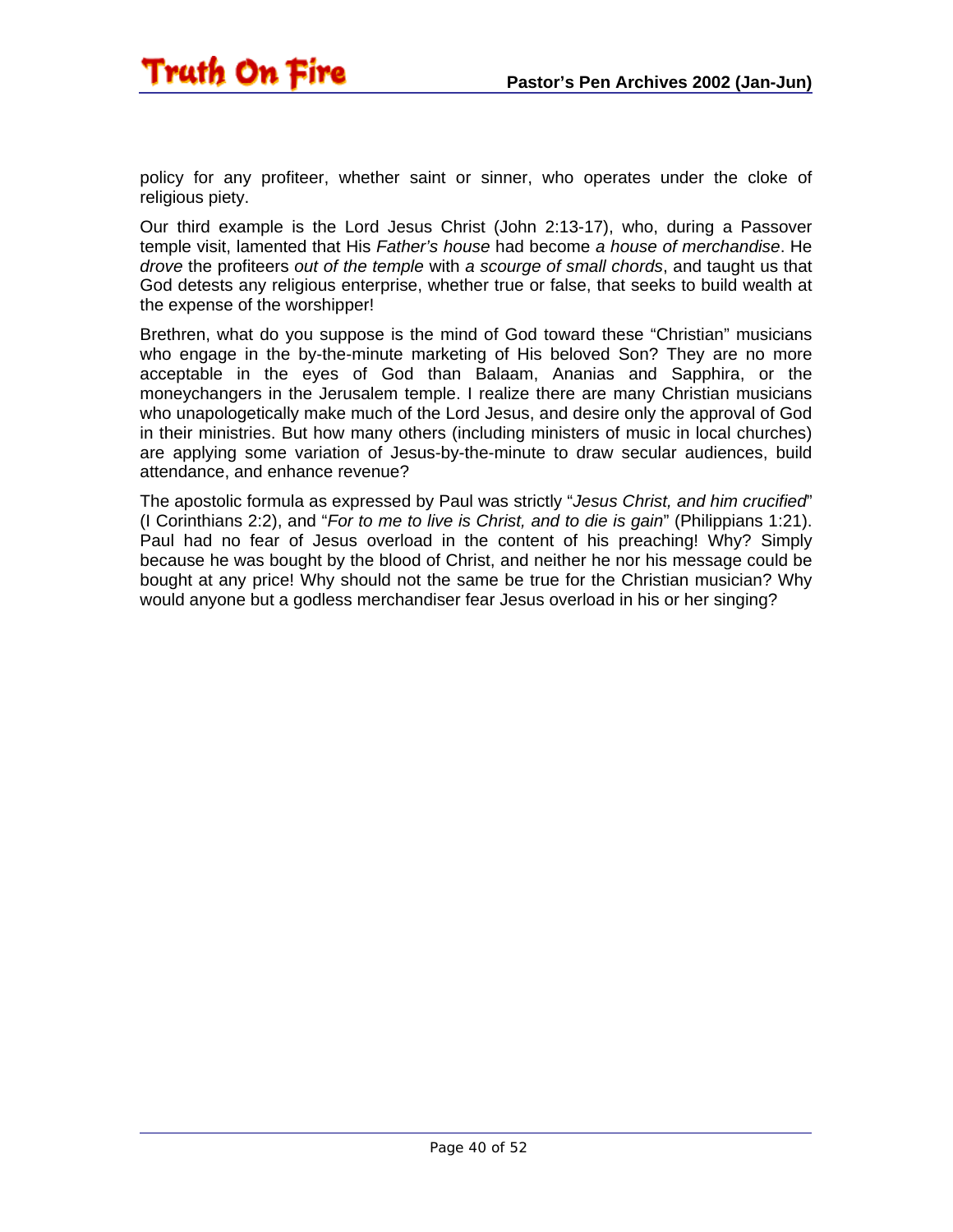#### Election and the Last Days

<span id="page-40-0"></span>Truth On Fire

The terrorist attack of September 11 has sparked a resurgence of interest in Biblical prophecy concerning the last days. Many are asking, "Where are these events taking us? What shall the end be? And how will they ultimately affect me?" For the believer in Jesus Christ, there is no need to scramble for the latest prophetic volume at the local Christian bookstore. The Word of God is replete with answers, several of which were disclosed by the apostle Paul in the second chapter of his Second Epistle to the Thessalonians (II Thessalonians 2:1-17). In this passage, Paul expounds upon *the day of Christ* (2:2), providing words of comfort for believers (2:13, 17) and warnings of condemnation for unbelievers (2:10-12).

Paul had apparently received word that the church at Thessalonica had been *shaken in mind* and *troubled* by certain *words* and *letters* from prophetical imposters regarding the day of Christ. The gist of the false teaching was that the day of the Lord was already underway, implying that faith in Jesus had done nothing to *deliver* them *from the wrath to come* (I Thessalonians 1:10). It was therefore necessary for Paul to restore the former confidence by reiterating his doctrine of the last days. The day of Christ would not begin until (1) believers had been gathered together unto him at his coming, (2) apostasy within the church (a *falling away*) had become rampant, and (3) the Antichrist (the *man of sin*, the *son of perdition*) had been revealed (2:1-3). The *mystery of iniquity* is already at work, but will be *hindered* by the Spirit of God until he is removed with the Church  $(2:7)$ .

Paul therefore issued these words of comfort, saying: "*But we are bound to give thanks alway to God for you, brethren beloved of the Lord, because God hath from the beginning chosen you to salvation through sanctification of the Spirit and belief of the truth*" (2:13). He employed the doctrine of election as a source of comfort. The salvation to which they had been chosen was deliverance from the day of wrath, which was now nearer than when they believed (Romans 13:11).

Election was predicated upon the proclamation of gospel truth, the sanctification (convicting work) of the Spirit, and belief of the truth in response to the grace ministered by the Spirit and the Word. In other words, election is conditional. The phrase *from the beginning* refers to the beginning of the gospel ministry in Macedonia during the second missionary journey (Philippians 4:15), which took Paul's mission team from Philippi to Thessalonica (Acts 16:40-17:1).

Wresting these words of comfort from the context as a proof text for unconditional election blurs the distinction between what God determines eternally and what He demonstrates historically. Jesus was, in an eternal sense, the "Lamb slain from the foundation of the world" (Revelation 13:8), but was crucified historically outside the gates of Jerusalem in 33 A.D. In like manner, the Thessalonian believers were "chosen in him before the foundation of the world" (Ephesians 1:4), but were actually elected in Christ circa 53 A.D. through sanctification of the Spirit and belief of the truth. Election in the NT is always in Christ, who is the chief cornerstone, elect, and precious" (I Peter 2:6). God's elective decree is that all who believe on His Son Jesus, who is the Elect One, shall be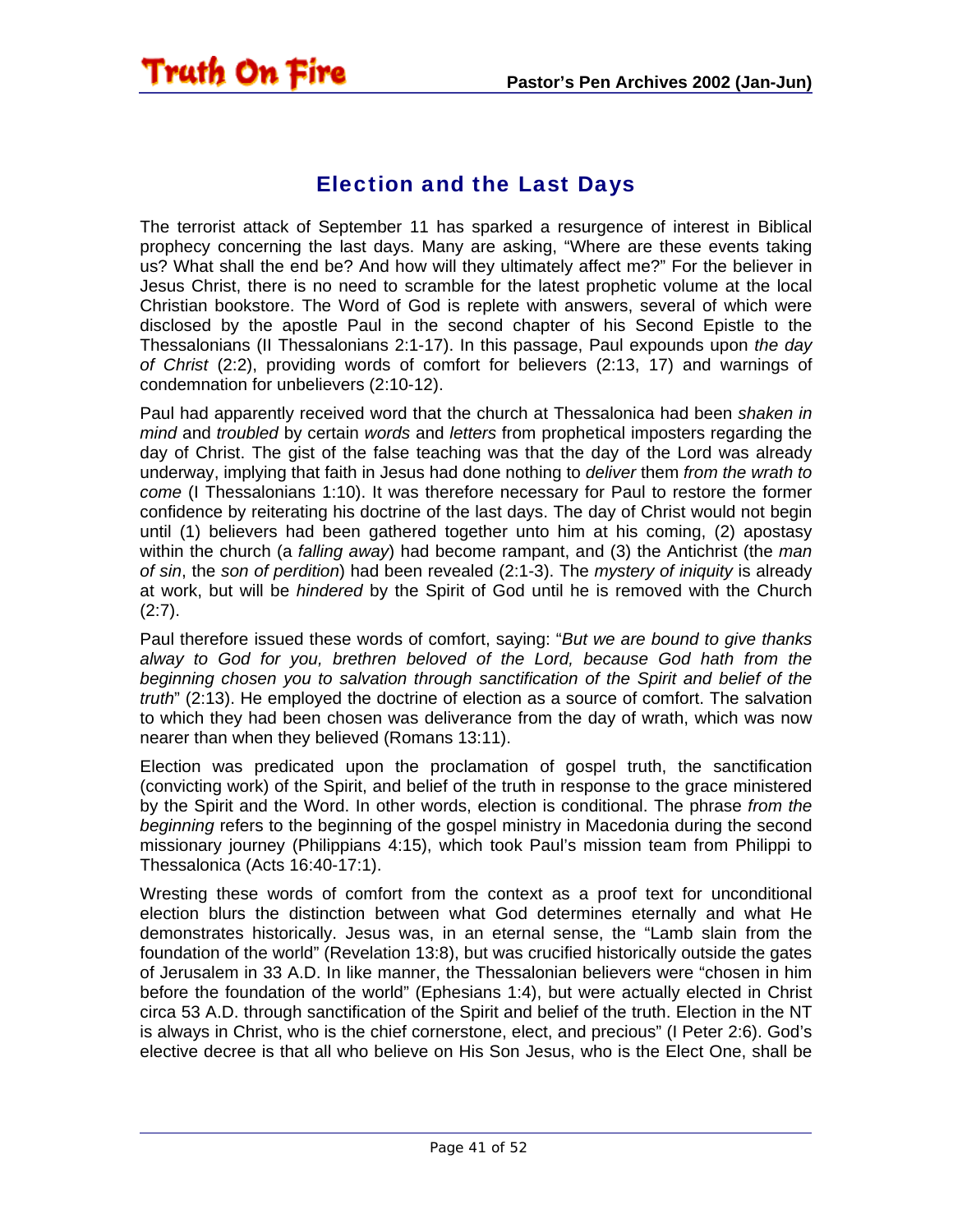chosen in him to receive and experience all the elective benefits of grace (Ephesians 1:3-14), including deliverance from the wrath to come.

Paul likewise issued warnings of condemnation for those who refused to *receive* and *believe the truth*, but rather had *pleasure in unrighteousness* (2:10-12). According to Paul, those who reject gospel truth in this age will be *deceived* by Satanic *signs and lying wonders* wrought by the Antichrist, and will suffer *delusion* and *damnation* because *they received not the love of the truth, that they might be saved*. The phrase *love of the truth* signifies the love of God toward all mankind that emanates from the gospel.

In Paul's mind, God had provided a full satisfaction for the sins of the whole world, and desired for *all men to be saved, and come unto the knowledge of the truth* (I Timothy 2:4). The unbelieving Jews in Thessalonica who were *moved with envy*, recruited *lewd fellows of the baser sort* in opposition to the gospel, and *set all the city in an uproar* against Paul and his associates (Acts 17:1-5), had the opportunity to be elected to salvation if they had received and believed the truth. They chose rather to *resist the Holy Ghost* like their fellow countrymen in Jerusalem (Acts 7:51).

Brethren, as believers in the Lord Jesus Christ, it is a great comfort to know that God has secured our future through his elective purpose in Christ. For both receivers and resistors, the question "How will the events of the last days ultimately affect me?" has been answered. The believer has been elected to escape the day of wrath! The unbeliever who persists in unbelief faces a future fraught with eternal danger! Where do you stand?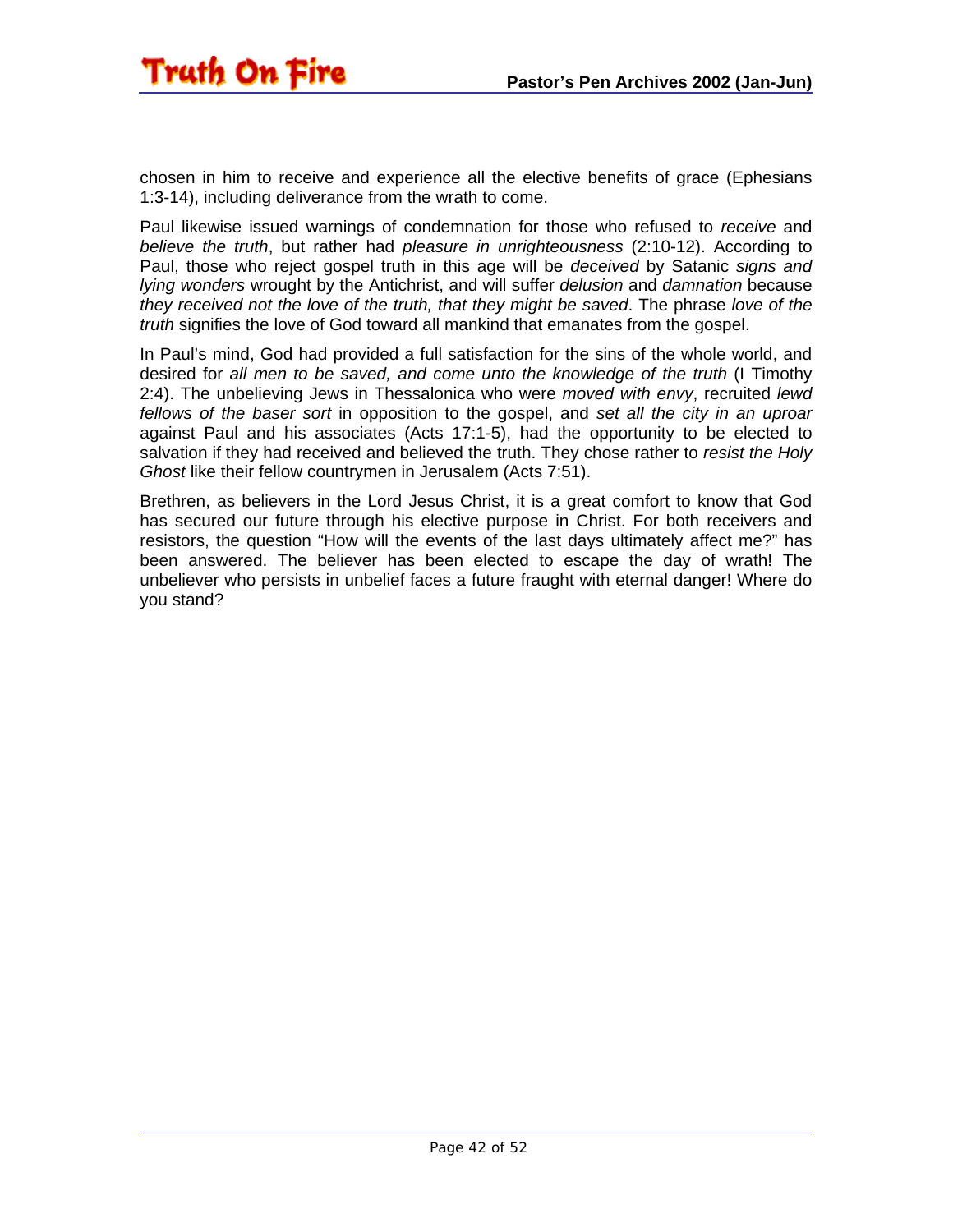<span id="page-42-0"></span>

#### Peace and Conflict Resolution

It seems that with every passing week the fuse on a new powder keg of international conflict is ignited. In many instances, we observe the extinguishing and relighting of the same lethal fuses. The hostilities between Israel and Palestine have been upstaged recently by the renewed military posturing and border skirmishes of India and Pakistan over the Kashmir territory—a disputed region over which both nations desire sovereign control. The issue that must be settled at some point in time is, "How can peace be achieved and the conflicts be resolved?"

The answer to these questions first depends upon the definition we assign to peace. All would agree that peace signifies a measure of tranquility. Disagreements arise, however, in expanding the meaning to include the method of attainment. If peace is merely the *absence of* conflict, then any number of methods might be employed to attain it—negotiation being chief among them. If peace is actually the *resolution of* conflict, then only one method is sufficient to attain it—a full-scale war that renders one side decisively triumphant and the other thoroughly defeated, resulting in the unconditional surrender of the beaten party.

The chronicles of international conflict teach us that enmities eased through negotiation tend to resurface and intensify in time, whereas hostilities resolved through conquest tend to be marked by permanence and longevity. A second consideration is the nature and severity of the conflict. If two individuals have exchanged unkind words, an apology from the offending party coupled with acceptance of that apology from the offended party might well be sufficient to resolve the issue forever. If suicidal zealots from al-Qaida, however, attack a sovereign republic, crashing fuel-laden hijacked aircraft into the Pentagon and World Trade Center towers, and killing thousands of hapless citizens, what are the chances that a negotiation will put an end to the enmity? The only resolution possible for such a conflict is the total obliteration of al-Qaida through triumphant warfare!

What about the hostility that exists between a Holy God and sinful men as a result of the Fall of Adam? The Bible says: "*Wherefore, as by one man sin entered into world, and death by sin; and so death passed upon all men, for that all have sinned*" (Romans 5:12). Adam's disobedience constituted rebellion against God's righteous and benevolent authority! The phrase "*all have sinned*" signifies that every man *sin*c*e* Adam also *sinned with* Adam, and was thus a co-conspirator in the rebellion. According to Romans 5, the Fall rendered all men *without strength* (5:6), *ungodly* (5:6), *sinners* (5:8), and *enemies* (5:10). Thus "*the carnal mind* [the unregenerate lost man] *is enmity* [in a state of active hostility] *against God*" (Romans 8:7). Make no mistake! The injurious acts of terror perpetrated against America by al-Qaida pale in comparison to the ungodly deeds committed against God Almighty by us—the members of Adam's race!

So how did God resolve this conflict and make peace a possibility? Well, the most amazing truth is that He chose not to attack us directly although that certainly would have been a righteous course of action for which He could never have been faulted! He decided rather to wage war against our enemies in a three-pronged attack. The first was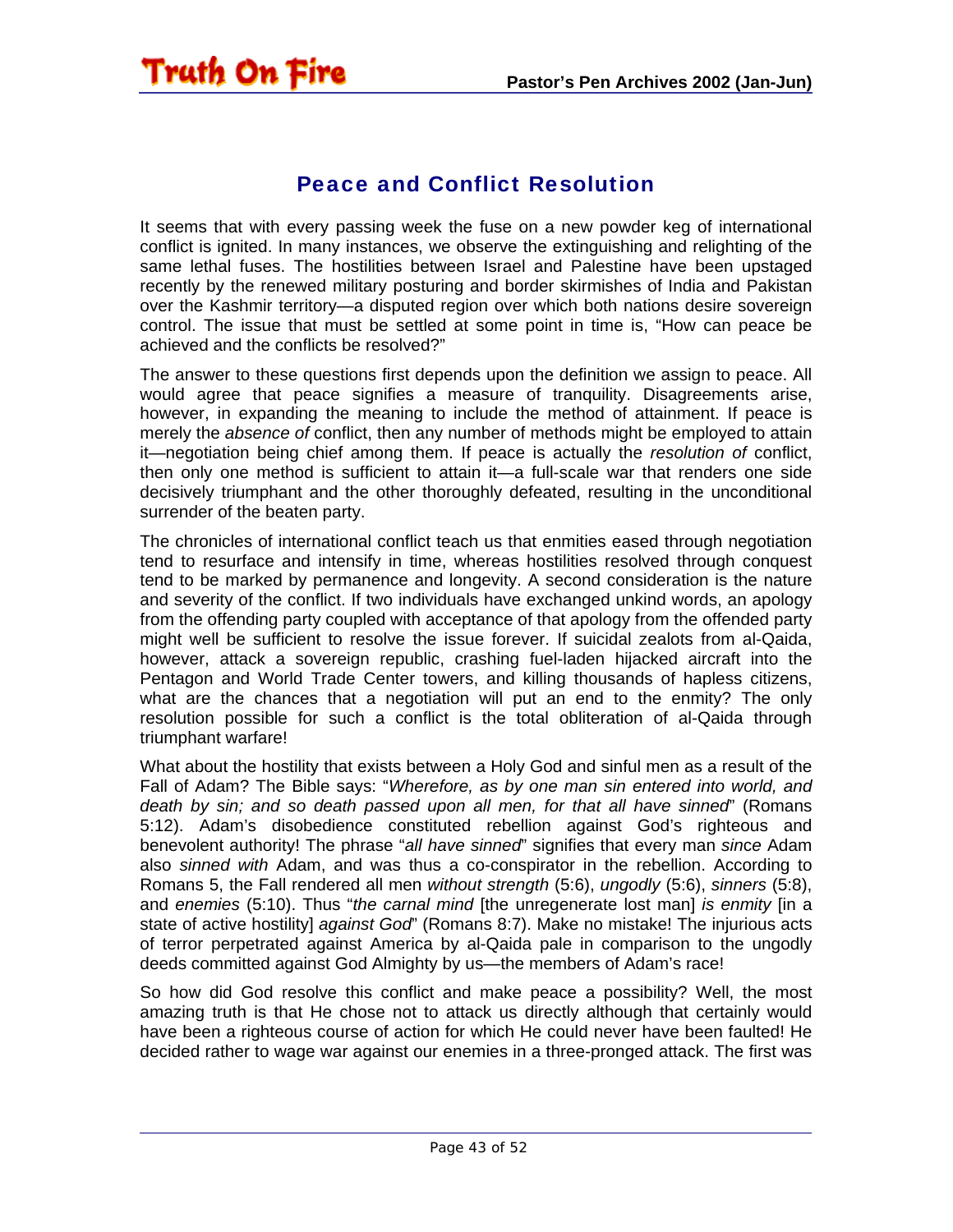

against *our sins*, the *wages* of which are spiritual and eternal *death* (Romans 6:23; Revelation 20:14). The second was against *him that had the power of death, that is, the devil* (Hebrews 2:14). The third was an assault against death itself, the *last enemy to be destroyed* (I Corinthians 15:26).

These objectives were accomplished in the death of Jesus on the cross and in His resurrection from the grave on the third day! God in Christ *reconciled the world unto Himself* (II Corinthians 5:19), *made peace through the blood of His cross* (Colossians 1:20), and now bids all men to *be reconciled* [enter an eternal peace agreement by faith in His Son Jesus] *to God* (II Corinthians 5:20). Genuine gospel endeavor is *preaching peace* to every sinner in behalf of the One Who *made peace*, and Who *is peace* to all who believe (Ephesians 3:14-17).

Brethren, what an unfathomable peace is ours through the Lord Jesus Christ! His work on the cross satisfied every requirement of divine justice, and broke down every barrier to peace. When Jesus cried, "*It is finished*," He served notice that every condition for peace between Holy God and sinful men had been set in place. The only obstacle that remains is an unbelieving heart in those for whom Jesus died!

In six thousand years of human history, world leaders have yet to ink a peace treaty that can rival the blood of Jesus for its ability to secure everlasting peace and salvation for those who agree to God's terms! While you and I may be non-factors in the Kashmir and Middle East conflicts, we certainly have the opportunity each and every day to be a critical factor in the life of some lost individual who is still at enmity with God, and who longs desperately for a resolution of the conflict that still rages within the soul!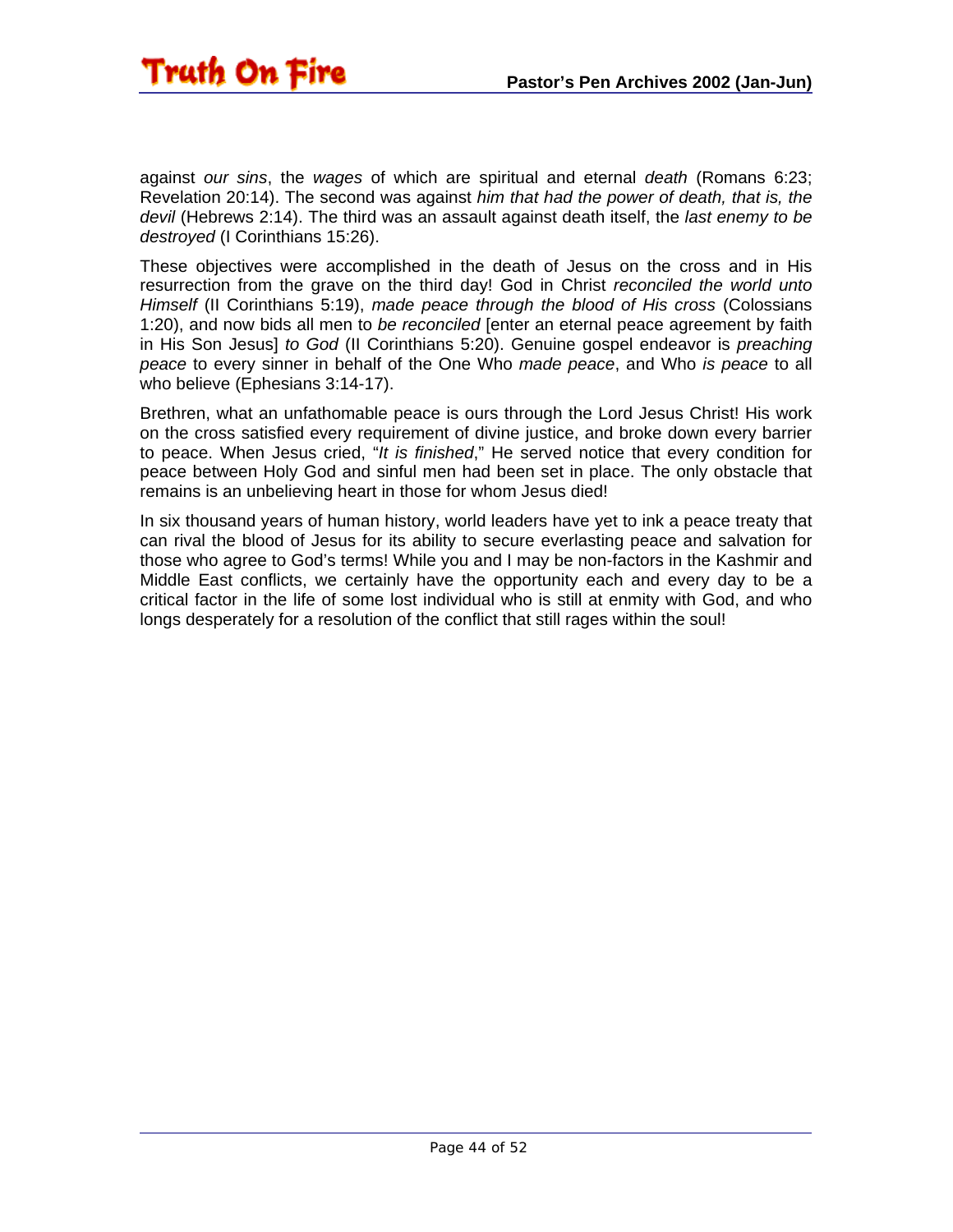<span id="page-44-0"></span>

#### The "Look and Live" Object Lesson

The dictionary defines an object lesson as a concrete illustration of a moral or principle. The object lesson is one of the most powerful and effective tools available for communicating profound spiritual truth! It is therefore no surprise that the Lord Jesus employed object lessons on a regular basis throughout His teaching ministry.

One of the key recipients of an object lesson was Nicodemus, a ruler of the Jews, who came to Jesus by night to express his personal conviction regarding the divine origin of His ministry. In the one-on-one discourse that ensued, Jesus focused upon the new birth as a requirement for kingdom entry. Nicodemus, who held the rank of master (teacher) within the religious hierarchy of Israel, struggled unsuccessfully to grasp the spiritual significance of the words "*ye must be born again*" (John 3:7). In an effort to build a bridge of understanding, Jesus cited an OT incident recorded in Numbers 21:5-9 to illustrate the God-ordained means whereby a spiritually dead man might experience spiritual birth. Nicodemus was no doubt familiar with this historical event.

The object lesson was stated as follows: "*And as Moses lifted up the serpent in the wilderness, even so must the Son of man be lifted up: that whosoever believeth in him should not perish, but have eternal life. For God so loved the world, that he gave his only begotten Son, that whosoever believeth in him should not perish, but have everlasting life*" (John 3:14-15). Three observations are in order. First, the brass serpent was clearly intended to foreshadow Christ on the cross. The snake-bitten Israelites who looked upon the brass serpent were required to behold the very image of that which was the cause of their impending death. Likewise, he who beholds Jesus on the cross is brought face to face with his own sins inasmuch as Jesus was made sin for us, who knew no sin (II Corinthians 5:21), and his own self bare our sins in his own body on the tree (I Peter 2:24).

Secondly, the remedy was put in place to benefit of every Israelite who suffered from the deadly venom. None of them was excluded! Reformed theologians argue that, because the remedy was limited to the nation of Israel, the atonement of Christ on the cross was therefore limited to the elect. This spurious analogy breaks down simply because none of the surrounding nations suffered from the same plague, and no evidence exists that every Israelite had been bitten.

Thirdly, a distinction must be made between the cure provided and the cure appropriated. The Lord instructed Moses, saying: "*It shall come to pass, that every one that is bitten, when he looketh upon it, shall live*" (Numbers 21:8). The cure for snakebite was set in place when Moses lifted up the brass serpent on a pole. The cure saved no one! The Lord required a look of faith in order for the cure to become effectual in those who were snake bitten. The fact that "*much people of Israel died*" (21:6) indicates that many of the snake-bitten, for whatever reason, failed to appropriate the cure. The only limitation placed upon the cure was lack of faith in those for whom it was provided.

Now, no theologian in his right mind would argue that the cure was irresistible, or that those who perished from snakebite suffered from a total inability to look upon the brass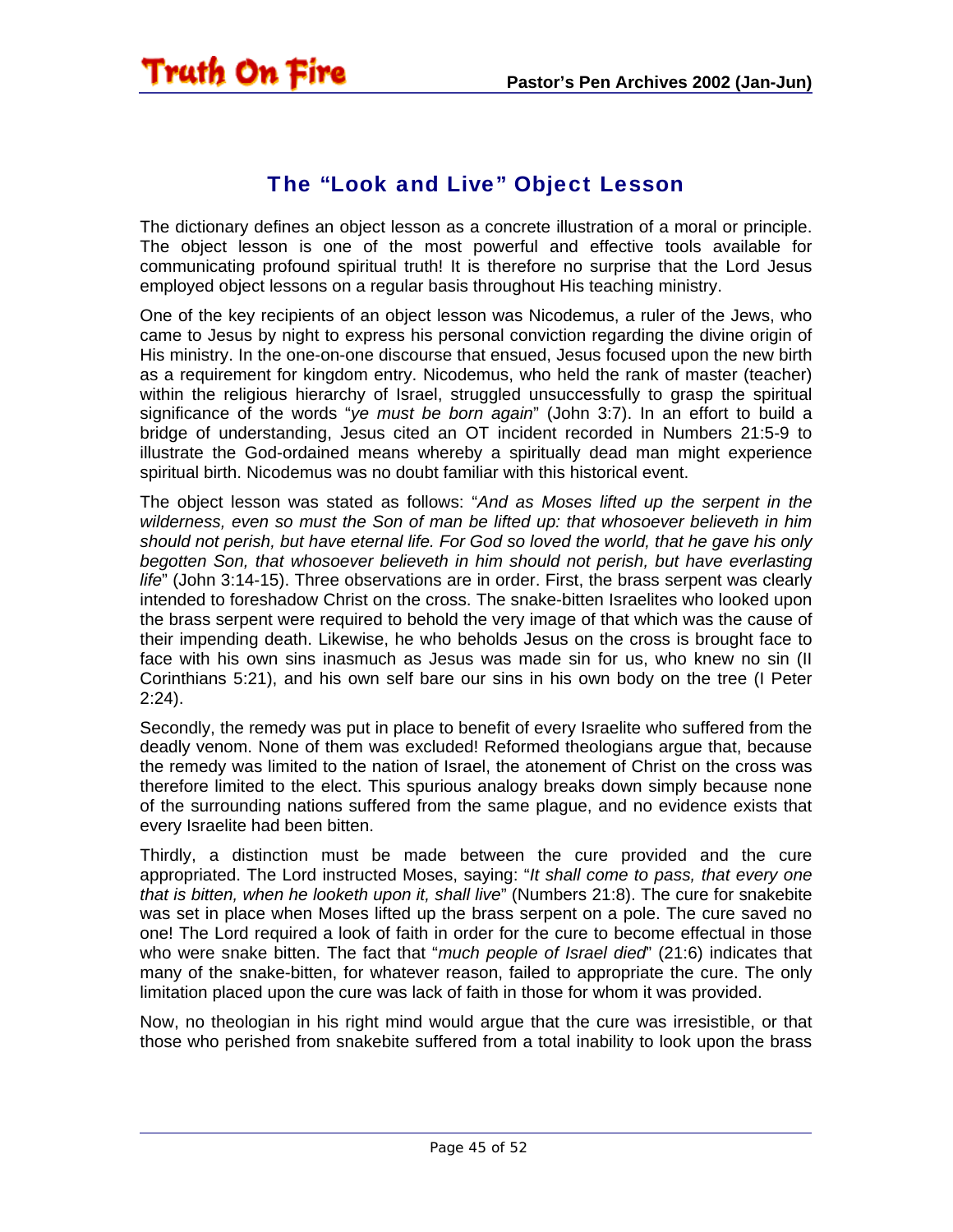serpent simply because God decided not to grant that ability to them! Amazing enough, I have interacted with Calvinists who actually sought to make that very argument!

The word *so* is an adverb used twice in our text. It can refer either to the extent (degree) of an action or to the manner of an action as compared to another. The first usage clearly signifies comparative manner. The lifting up of the Son of man would take place *in like manner as* the lifting up of the serpent in the wilderness. The second usage has been seen traditionally as signifying the extent or degree to which God loved the world; that is, he loved *so much* that he gave his unique, one-of-a-kind Son. If Jesus, however, used the adverb in both instances to signify likeness of manner, then his purpose would have been to impress upon Nicodemus the similar manner in which God, who acted out of loving compassion for snake bitten Israelites, was preparing to act in behalf of all men, both Jew and Gentile, who were under condemnation and wrath because of sin and unbelief!

In this object lesson, the Lord clearly intended to draw a parallel between snake-bitten Israelites and sin-bitten humanity as a whole! In his two usages of the phrase *whosoever believeth*, Jesus established a distinct class of individuals who will experience the new birth and everlasting life! The *world* represents the larger class for whom a sin cure has been provided. The *ones who believe* represent the sub-class that appropriates the cure! The fact that Nicodemus later defended the ministry of Jesus (John 7:50-52), and assisted Joseph of Arimathaea with his burial (John 19:39-40), is a good indicator that the object lesson worked!

Brethren, could the Lord Jesus have made the means to the new birth any clearer? A lost sinner who is dead in sins is born again by looking in faith to the Christ Who died for his sins and rose again the third day. It is all a matter of grace through faith! By using this object lesson, Jesus established for all time the principle of look and live as the way of salvation and the means to the new birth. May the Lord grant to all of us this week an opportunity to share the truth of this object lesson with someone who has yet to appropriate the cure for sin!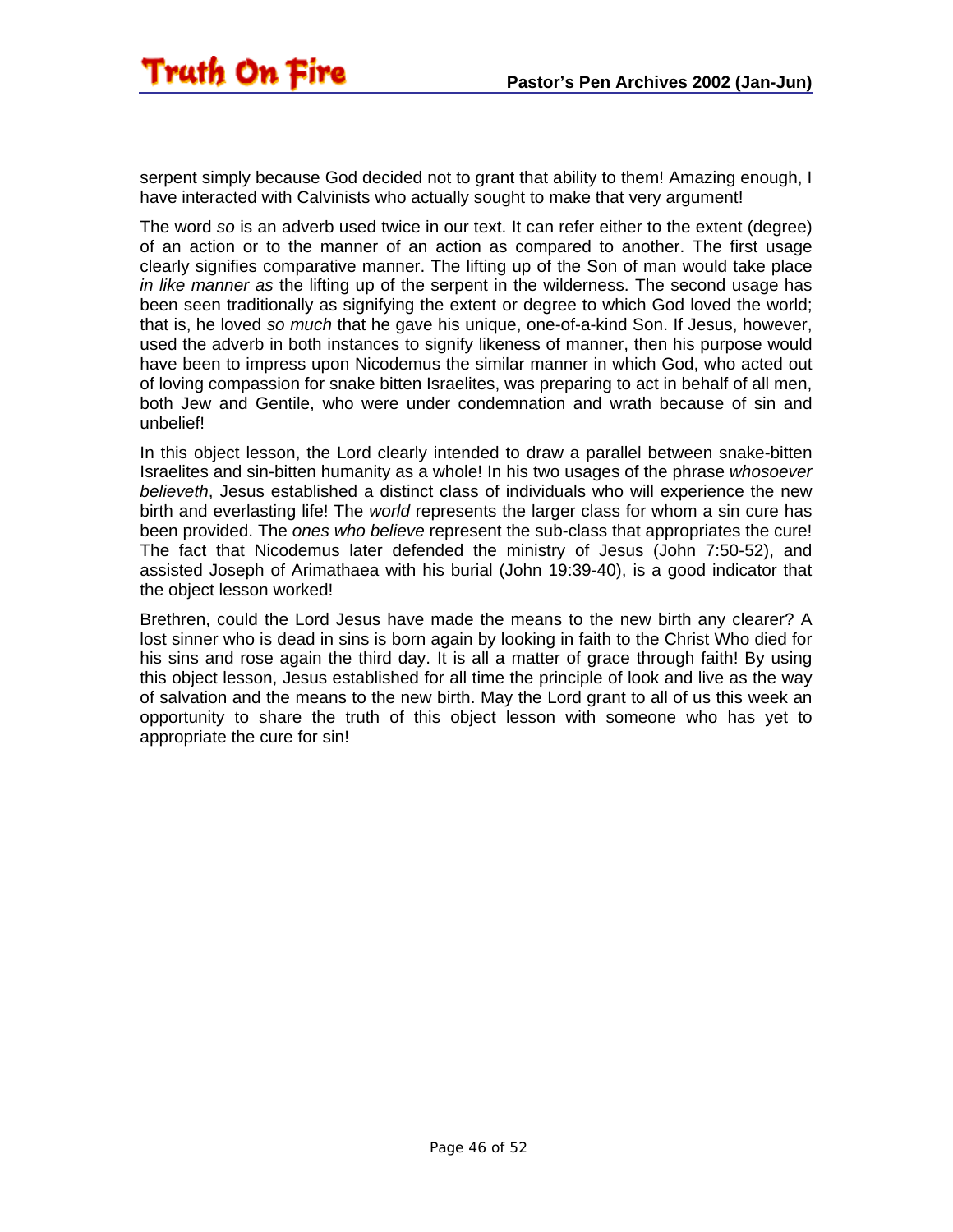#### The Work of God

<span id="page-46-0"></span>Truth On Fire

It was in the synagogue at Capernaum nearly two thousand years ago that Jesus defined the work of God. The teaching session was interactive in nature, meaning that the attendees were afforded the opportunity to offer feedback and submit questions to the guest lecturer. But this was not your average synagogue crowd. In the back of their minds was the recent miraculous feeding of several thousand Jews with five barley loaves and two small fishes. Many in the congregation were eyewitnesses who had been satiated with the overabundance.

A campaign to make Him king had been set in motion, marked by a willingness to invest whatever labor was required to make it happen. Jesus knew that a selfish desire for continued physical fulness was behind the effort, and exhorted them to redirect their labor toward "*that meat which endureth unto everlasting life*" (John 6:27). The response "*What shall we do, that we might work the works of God?*" indicated a desire for specifics (6:28). So the Lord said: "*This is the work of God, that ye believe on him whom he hath sent*" (6:29).

Two ideas appear to be melded together in this definition. First, the work of God is the abandonment of any works of righteousness that one might deem necessary to earn everlasting life. If a man wants to do the work of God, and experience everlasting life, which the Son of man alone can give, he must stop working to earn it and start trusting to receive it! Secondly, the work of God is the gracious endeavor of the Father to draw unregenerate sinners to His Son, so that they might believe in Him and have eternal life! Engaging in the work of God is engaging oneself with the God who is working to ignite faith in the hearts of the lost.

After Jesus defined the work of God as faith that excluded meritorious works of righteousness, they immediately began to excuse themselves from such faith because, as they saw it, sufficient evidence was lacking to command such trust. They reasoned that Jesus, who had fed them once, was no match for Moses, in whom they allegedly trusted, who had fed them for forty years in the wilderness. Jesus forthwith returned the dialogue to matters spiritual and eternal, contrasting the earthly, perishable bread given through Moses with the heavenly, nonperishable bread that the Father was giving to the world through His Son Jesus.

Anyone who studies the content of this passage will reach the inescapable conclusion that giving is at the core of the work of God! The Son of man *gives* everlasting life (6:27). The Father *gives* to men the true bread from heaven (6:32) The bread of God *gives* life unto the world (6:33). Jesus *gives* His flesh for the life of the world (6:51). The Father who draws men (6:44) *gives* to them the ability to come to His Son (6:65). The Father *gives* to the Son every drawn individual who believes, and none of these shall ever be lost (6:37, 39).

The phrases "*all that the Father giveth me*" (6:37) and "*all which he hath given me*" (6:39) are an interpretive challenge for any expositor or theologian. In His divine and practical wisdom, however, Jesus included the interpretive keys within the text itself. The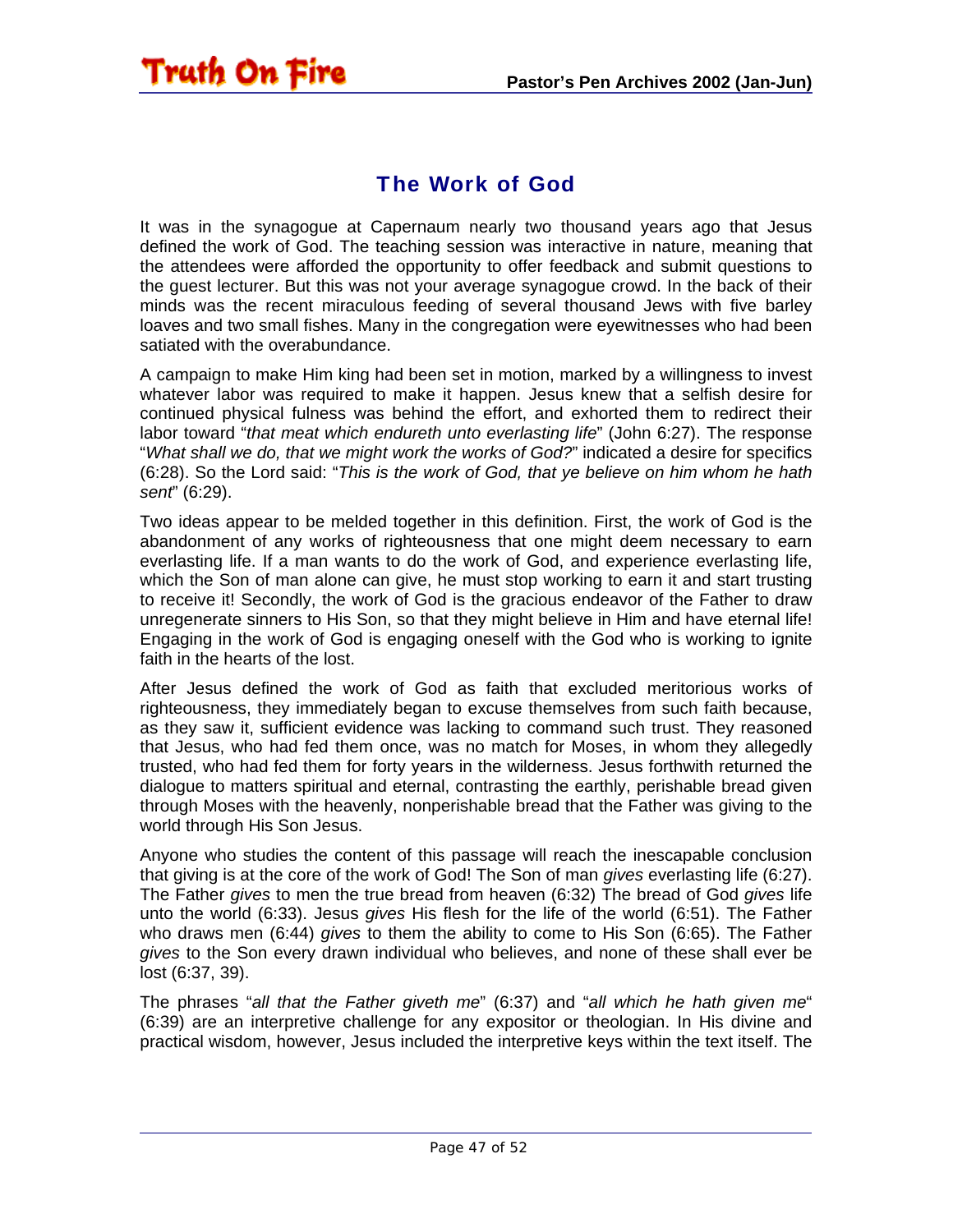

verb *giveth* in 6:37 is present tense, signifying durative or continuous action. Jesus is referring to a giving activity that began with John the Baptist and continued into the present hour. A literal translation is "every one that the Father is giving to me shall come to me." The verb *hath given* in 6:39 is a perfect tense, signifying completed action with abiding results. In this statement Jesus included all who had been given to Him up to that moment.

The meaning that emerges from the text is that the Father is continually giving to the Son, one by one, those who believe on Him to life everlasting. All who are given become an abiding possession of Christ, and for that reason none of them shall ever be lost. This is the Father's will! The use of these two verb tenses in the order that Jesus used them was designed (1) to teach us that the work of God is primarily a real time activity, and (2) to disabuse us of the notion that this giving of the Father was a done deal in eternity past! The cumulative result of what the Father *is giving* to the Son in the present will determine what the Father *hath given* to the Son at the time of reckoning.

The Father is still engaged in the work of drawing and teaching sinners in order that they might believe on the Lord Jesus and be saved. It becomes more apparent with each passing day that this world is starving for spiritual sustenance. The Bread of heaven, the Lord Jesus Christ, is the only answer! The first order of business for any man is to hear and learn from the Father those things that pertain to His Son, and, having been taught, to come to Christ, believing on Him unto life everlasting. The second order of business is to become a laborer together with God, distributing the bread of the gospel to all who suffer from spiritual hunger. This is the work of God—the noblest work on the face of the earth!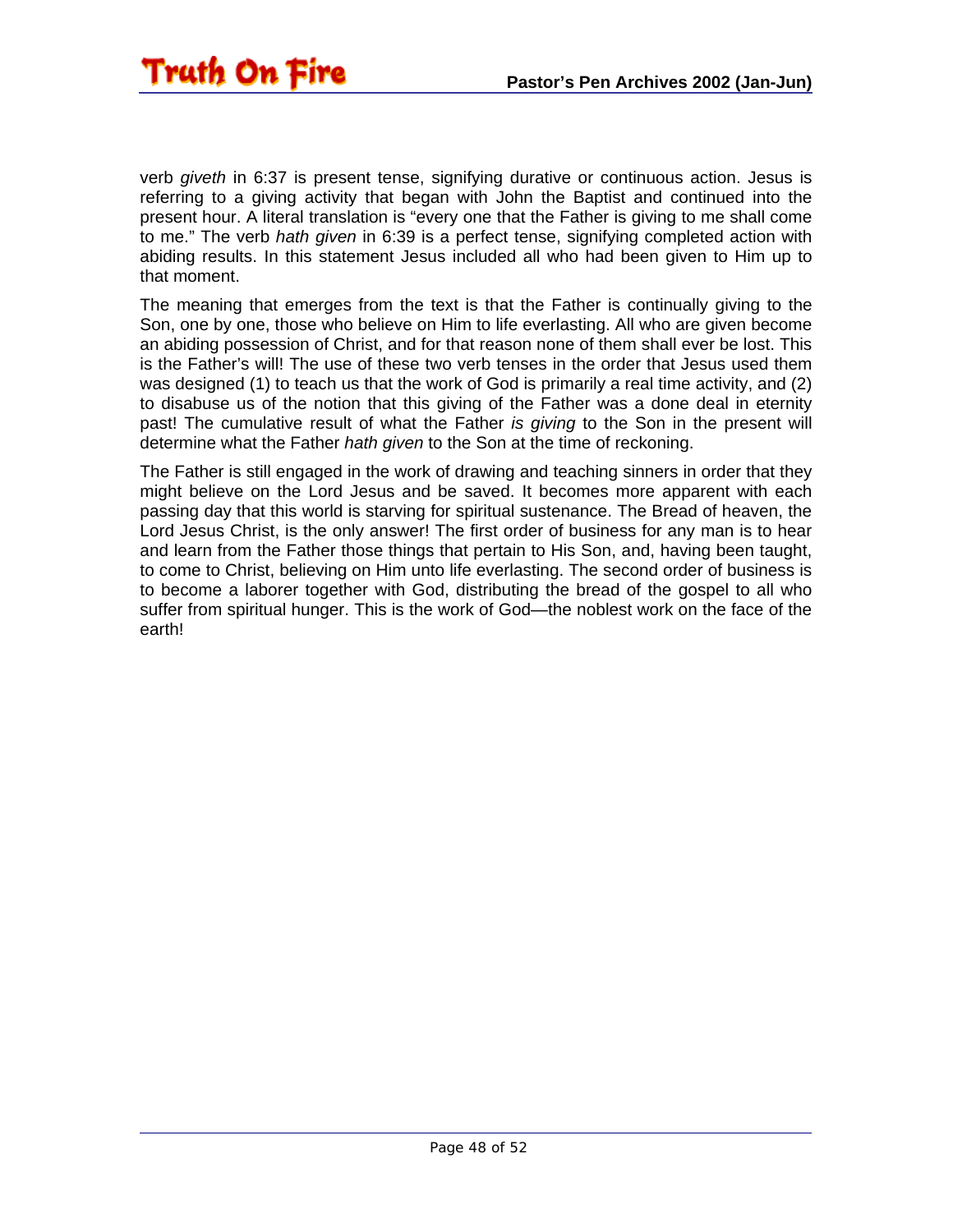#### Dealing with Difficult Truth

<span id="page-48-0"></span>Truth On Fire

Someone once remarked that the truth of scripture contains shallows where a child may wade and unfathomable depths where the most mature of men may swim. Oftentimes a dive into the Biblical depths results in a return to the surface without reaching the bottom. In some passages there appears to be no bottom; that is, no bottom that is obtainable in this life.

The apostle Peter, in closing his second letter, spoke of the linkage that exists between the second coming of Christ and the salvation of sinners, reminding his readership that Paul's epistles contained *some things hard to be understood* regarding these same doctrines (II Peter 3:15-16). I wonder whether Peter, in addition to affirming these doctrinal challenges, was admitting to difficulties he also incurred while seeking to digest the truth disclosed by Paul. The fact is that some truth is just difficult to grasp!

How then are we to deal with difficult truth that exceeds our ability to comprehend? Two episodes in the Gospel of John lend themselves to a comparative analysis of how difficult truth was handled. The first is found in John 6:41-43. We are told that the Jews "*murmured at him, because he said, I am the bread which came down from heaven*." They debated among themselves whether this son of Joseph, whose father and mother they knew, could make such a claim in good faith. If you and I had heard our Lord assert His heavenly origin in that context, we also might have found that claim a hard one to swallow, knowing that genealogical records offered as evidence in a court of law might win the day in contesting His claim.

The fact that they struggled with difficult truth did not in itself constitute a spiritual defect. The problem was in how they struggled—they *murmured*! The word *murmur* means to grumble in a low tone. It is vocal disgruntlement! In our time the disgruntled postal worker has become the poster child for malcontented workers whose smoldering ill-will toward management eventually erupts in violence. Murmuring is always indicative of rebellion against authority. In this case, it was directed toward Jesus, whom they ultimately crucified in rejection of this claim.

The second is found in John 16:16-19. Less than twenty-four hours remained until Jesus would take His place on the Cross of Calvary. He maximized this precious time to prepare His disciples for the spiritual trauma that would soon engulf their lives, and set the expectation for the glorious benefits of His vicarious suffering, death, resurrection, and return to the Father. They appear to have listened quite attentively until Jesus mentioned a first *little while*, after which they would not see Him, and followed that up with a second *little while*, in which they would see Him again, after which He would go to the Father.

A discussion broke out immediately as to the meaning of those words. The consensus was "*we cannot tell what he saith*" (16:18). They were struggling with difficult truth. The text tells us how they struggled—they *enquired*! The verb *enquire* means to seek with zeal, and the imperfect tense calls attention to the fact that the discussion had some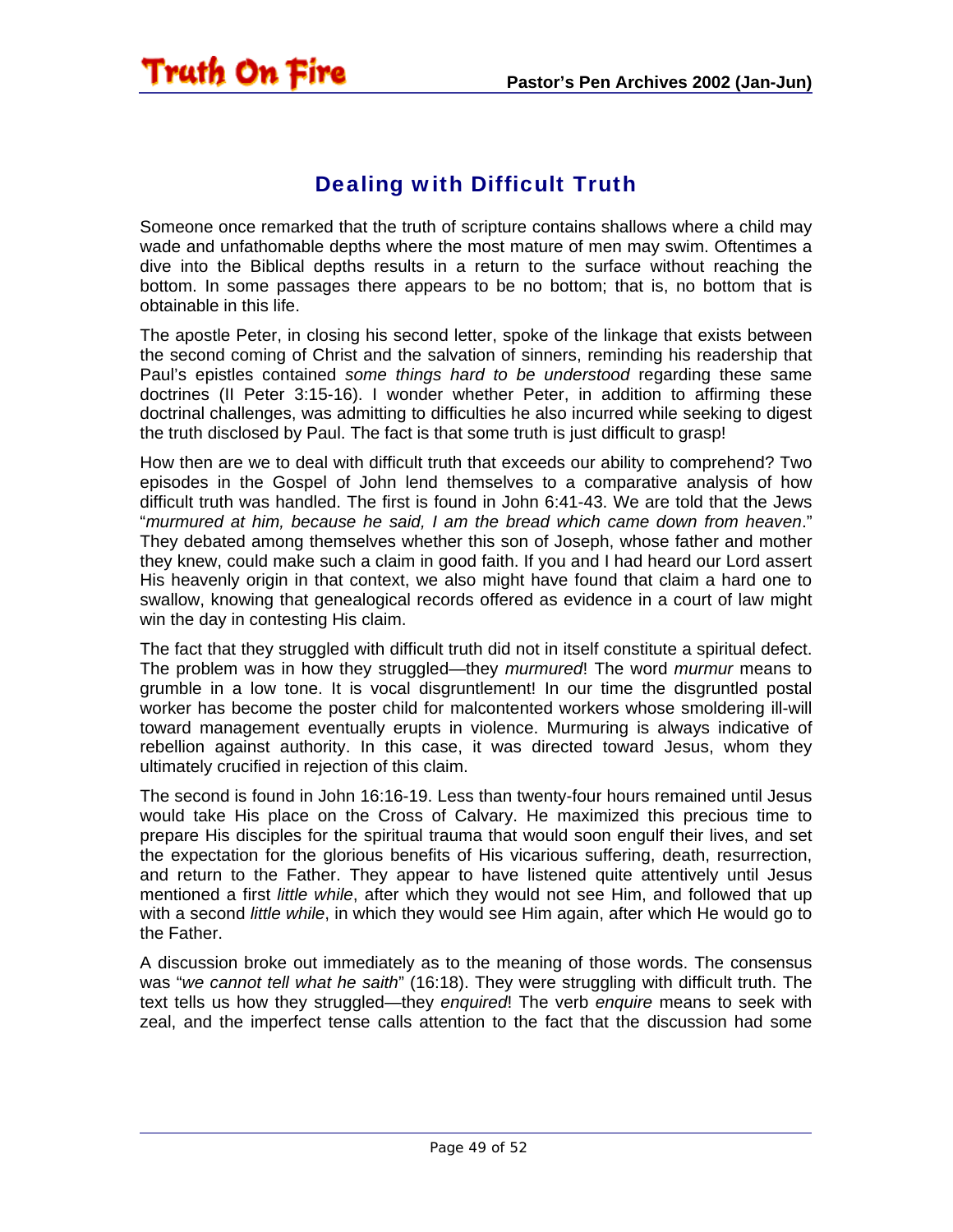

duration to it. They were *desirous* (willing) to ask Jesus for additional light, and Jesus granted their desire (16:29).

These eleven remaining disciples provide for us the perfect model for dealing with difficult truth. The spirit of enquiry governed the discussion. It is only reasonable to assume that more than one opinion might have been offered during the exchange, but all were willing to subject personal opinion to a further dispensation of light from the Lord. How often does this attitude prevail where you worship and live when discussions about difficult truth arise?

We know from scripture and personal experience that the ideal can be abandoned when the spirit of enquiry is set aside for personal dogma. Murmuring can erupt among the people of God as quickly as it can among the lost with disastrous consequences. Ask the prophetess Miriam about the price she paid for vocalizing her disgruntlement with brother Moses over a marital decision that was difficult for her to grasp. If she had enquired of the Lord instead of murmuring against her brother, she most likely would have received the light she needed without having to endure the chastening of leprosy (Numbers 11:1-15).

Brethren, as students of scripture, it is our duty to explore the whole counsel of God. Such a pursuit will inevitably bring us face to face with difficult truth. The conclusions we reach as a result of diligent and prayerful study may differ from those of others who have pursued the truth with the same diligence. We must be careful not to murmur among ourselves against others with whom we disagree.

The Lord recently reminded me that a spirit of enquiry is what honors Him in areas of disagreement among brethren. One day the Lord Jesus will answer our enquiries in full, and all of us will see eye to eye on everything. But until that day arrives, the spirit of enquiry must prevail in dealing with difficult truth!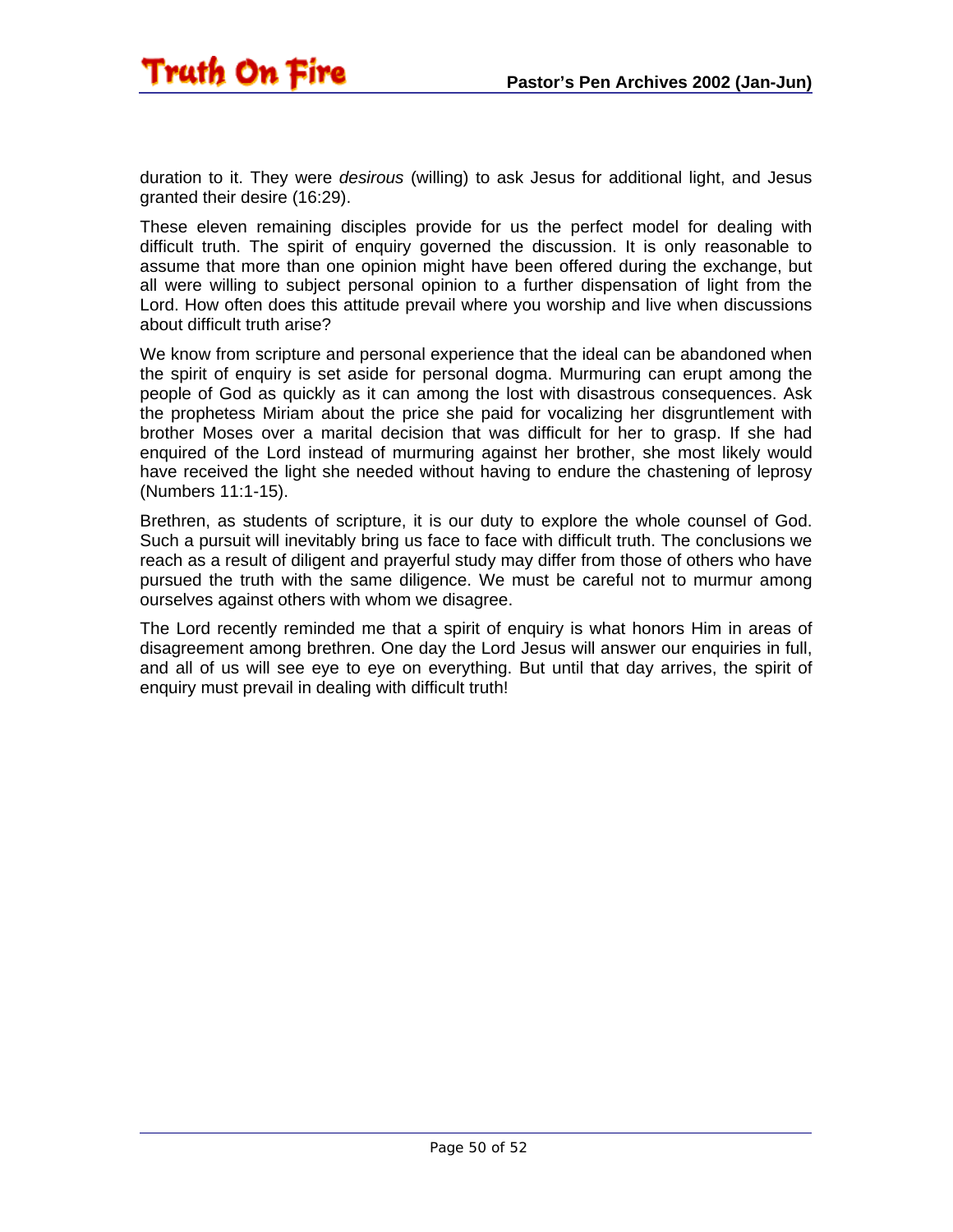#### The Abuse of Judicial Power

<span id="page-50-0"></span>Truth On Fire

Judicial power is the authority to interpret existing law, institutionalize a court decision, and interdict the violators. As we have seen far too often in America, it is a double-edged sword. The judiciary reinforces the Constitutional good when it captures the true intent of the framers, and rules objectively on legal matters. It engages in Constitutional sabotage when it superimposes the political whims of the prevailing culture, and "legislates from the bench" in rendering its opinions.

The potential for both good and evil in the judiciary was recognized by one of our founding fathers, Thomas Jefferson. On September 6, 1819, he wrote: "The Constitution is a mere thing of wax in the hands of the judiciary, which they may twist and shape into any form they please." Another validation of that reality was provided for us this last week by a three-member panel of the  $9<sup>th</sup>$  Circuit Court of Appeals in California, which ruled in favor of atheist Michael Newdow, declaring the phrase "under God", as contained in the Pledge of Allegiance, to be unconstitutional. Public backlash from this decision has caused the Court to place the ruling on hold until a full panel of judges can evaluate the decision on its merits.

The phrase "under God" was added to the Pledge by an act of Congress in 1954. President Dwight D. Eisenhower, who signed the act, said: "From this day forward, the millions of our school children will daily proclaim in every city and town, every village and rural schoolhouse, the dedication of our Nation and our people to the Almighty." If the Supreme Court hears the case, and upholds the ruling of the  $9<sup>th</sup>$  Circuit Court, recitation of this dedicatory proclamation will become a violation of federal law, turning these same millions of God-honoring children into criminals.

I have mixed emotions about this judicial boondoggle. I hear the Psalmist say: "*The wicked shall be turned into hell, and all the nations that forget God*" (Psalm 9:17), and wonder how much longer the mercies of God will keep America from the point of no return. I eavesdrop on Paul as he preaches in Athens, and hear him declare that God *hath made of one blood all nations of men*, that they *should seek after the Lord*, that He is *not far from every one of us*, that all men are *the offspring of God*, that God has *commanded all men every where to repent* (Acts 17:24-31), and wonder why the phrase "under God" has not been instituted by every nation under heaven as a proclamation of dedication. I peruse the writings of Peter, and find that *judgment must begin first at the house of God*, with dire consequences for those *who do not obey the gospel of God* (I Peter 4:17), and wonder why the Church is so upset by this ruling when it appears she cannot get herself under God! I study the epistles of Paul, and understand that *all the world* is *under the law* and *guilty before God* (Romans 3:19), that *the scripture has concluded all under sin* (Galatians 3:22), and perceive that no man or nation who refuses to be under God can ever be *under grace* (Romans 6:14).

Brethren, as we approach another Fourth of July in America, may we all invest a little private time to intercede for our nation and its leadership, and to offer thanksgiving to God for allowing us to live, and move, and have our being in the greatest nation on the face of the earth. Beside the nation of Israel, who gave us the Messiah, the Lord Jesus